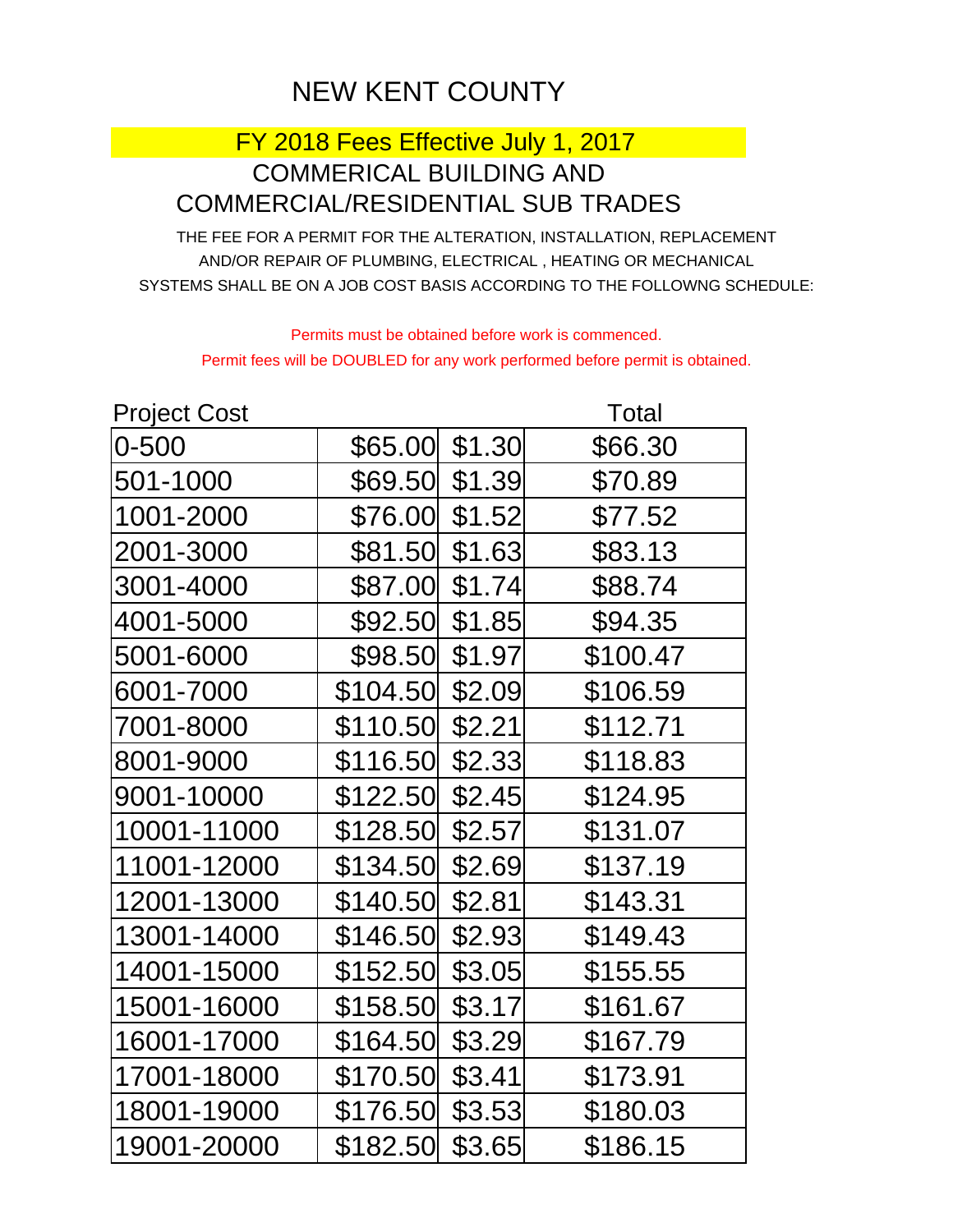| 20001-21000 | \$188.50 \$3.77   | \$192.27 |
|-------------|-------------------|----------|
| 21001-22000 | \$194.50 \$3.89   | \$198.39 |
| 22001-23000 | \$200.50 \$4.01   | \$204.51 |
| 23001-24000 | \$206.50  \$4.13] | \$210.63 |
| 24001-25000 | $$212.50$ $$4.25$ | \$216.75 |

25001 & over Please contact the office for fee. 804-966-9680

**\*\*\*COMMERICAL BUILDING WHERE SQUARE FOOTAGE IS ADDED REQUIRES AN ADDITIONAL \$30 FOR ZONING FEES**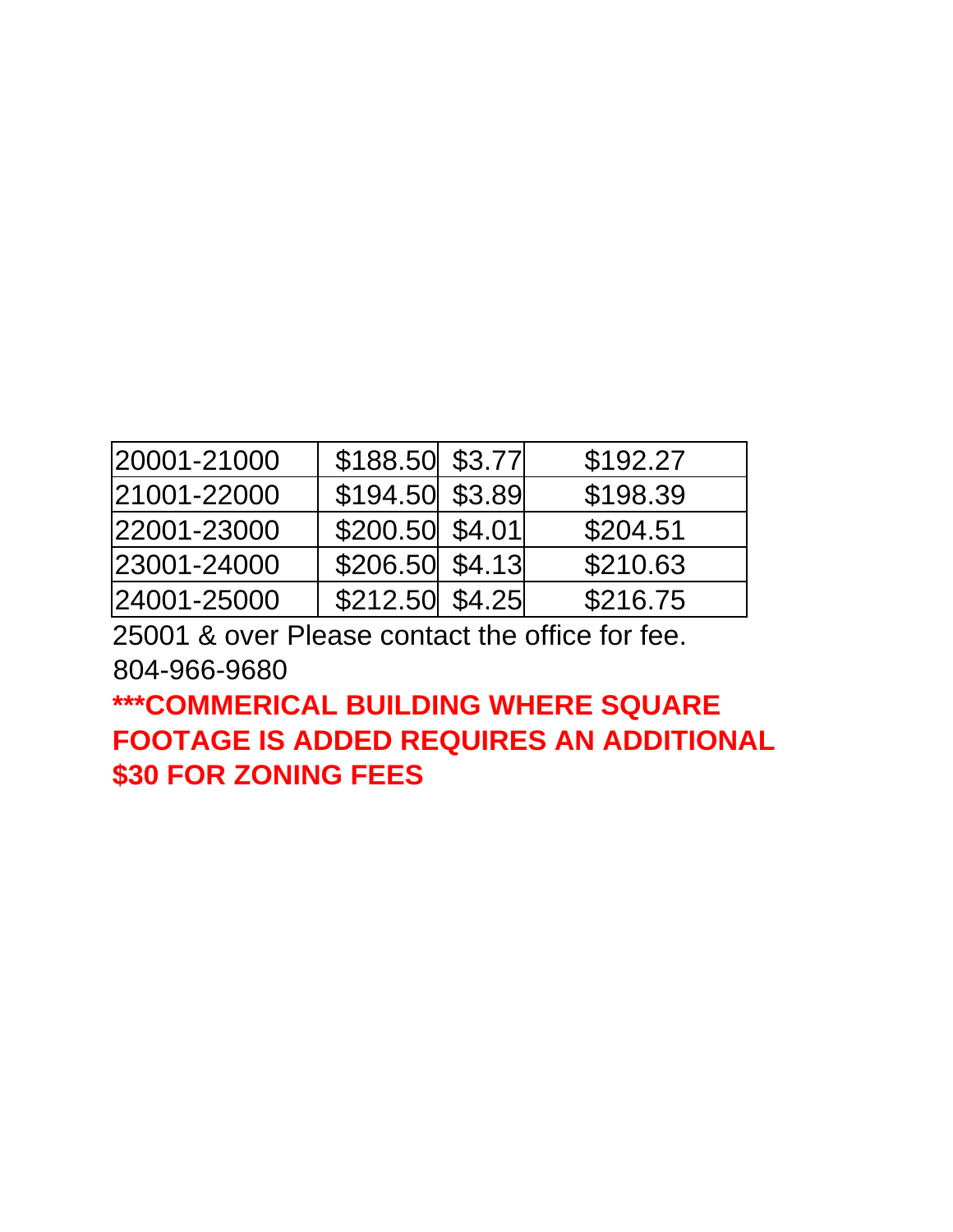| <b>Project Cost</b> |          |        | <b>Total</b> |
|---------------------|----------|--------|--------------|
| $0 - 500$           | \$55.00  | \$0.96 | \$55.96      |
| 501-1000            | \$60.50  | \$1.06 | \$61.56      |
| 1001-2000           | \$66.00  | \$1.16 | \$67.16      |
| 2001-3000           | \$71.50  | \$1.25 | \$72.75      |
| 3001-4000           | \$77.00  | \$1.35 | \$78.35      |
| 4001-5000           | \$82.50  | \$1.44 | \$83.94      |
| 5001-6000           | \$88.00  | \$1.54 | \$89.54      |
| 6001-7000           | \$93.50  | \$1.64 | \$95.14      |
| 7001-8000           | \$99.00  | \$1.73 | \$100.73     |
| 8001-9000           | \$104.50 | \$1.83 | \$106.33     |
| 9001-10000          | \$110.00 | \$1.93 | \$111.93     |
| 10001-11000         | \$115.50 | \$2.02 | \$117.52     |
| 11001-12000         | \$121.00 | \$2.12 | \$123.12     |
| 12001-13000         | \$126.50 | \$2.21 | \$128.71     |
| 13001-14000         | \$132.00 | \$2.31 | \$134.31     |
| 14001-15000         | \$137.50 | \$2.41 | \$139.91     |
| 15001-16000         | \$143.00 | \$2.50 | \$145.50     |
| 16001-17000         | \$148.50 | \$2.60 | \$151.10     |
| 17001-18000         | \$154.00 | \$2.70 | \$156.70     |
| 18001-19000         | \$159.50 | \$2.79 | \$162.29     |
| 19001-20000         | \$165.00 | \$2.89 | \$167.89     |
| 20001-21000         | \$170.50 | \$2.98 | \$173.48     |
| 21001-22000         | \$176.00 | \$3.08 | \$179.08     |
| 22001-23000         | \$181.50 | \$3.18 | \$184.68     |
| 23001-24000         | \$187.00 | \$3.27 | \$190.27     |
| 24001-25000         | \$192.50 | \$3.37 | \$195.87     |
| 25001-26000         | \$198.00 | \$3.47 | \$201.47     |
| 26001-27000         | \$203.50 | \$3.56 | \$207.06     |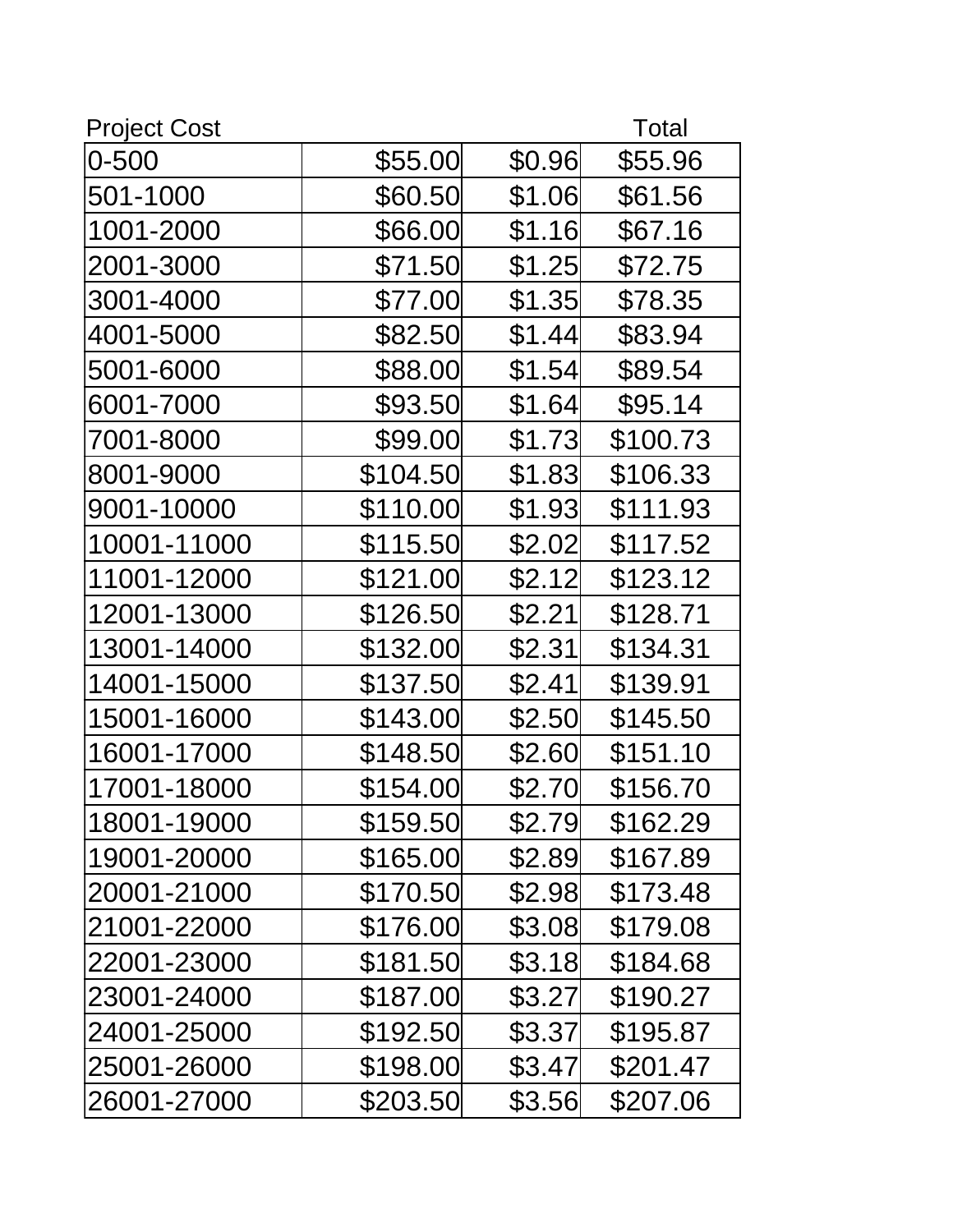| 27001-28000 | \$209.00 | \$3.66  | \$212.66 |
|-------------|----------|---------|----------|
| 28001-29000 | \$214.50 | \$3.75  | \$218.25 |
| 29001-30000 | \$220.00 | \$3.85  | \$223.85 |
| 30001-31000 | \$225.50 | \$3.95  | \$229.45 |
| 31001-32000 | \$231.00 | \$4.04] | \$235.04 |
| 32001-33000 | \$236.50 | \$4.14  | \$240.64 |
| 33001-34000 | \$242.00 | \$4.24  | \$246.24 |
| 34001-35000 | \$247.50 | \$4.33  | \$251.83 |
| 35001-36000 | \$253.00 | \$4.43  | \$257.43 |
| 36001-37000 | \$258.50 | \$4.52  | \$263.02 |
| 37001-38000 | \$264.00 | \$4.62  | \$268.62 |
| 38001-39000 | \$269.50 | \$4.72  | \$274.22 |
| 39001-40000 | \$275.00 | \$4.81  | \$279.81 |
| 40001-41000 | \$280.50 | \$4.91  | \$285.41 |
| 41001-42000 | \$286.00 | \$5.01  | \$291.01 |
| 42001-43000 | \$291.50 | \$5.10  | \$296.60 |
| 43001-44000 | \$297.00 | \$5.20  | \$302.20 |
| 44001-45000 | \$302.50 | \$5.29  | \$307.79 |
| 45001-46000 | \$308.00 | \$5.39  | \$313.39 |
| 46001-47000 | \$313.50 | \$5.49  | \$318.99 |
| 47001-48000 | \$319.00 | \$5.58  | \$324.58 |
| 48001-49000 | \$324.50 | \$5.68  | \$330.18 |
| 49001-50000 | \$330.00 | \$5.78  | \$335.78 |
| 50001-51000 | \$335.50 | \$5.87  | \$341.37 |
| 51001-52000 | \$341.00 | \$5.97  | \$346.97 |
| 52001-53000 | \$346.50 | \$6.06  | \$352.56 |
| 53001-54000 | \$352.00 | \$6.16  | \$358.16 |
| 54001-55000 | \$357.50 | \$6.26  | \$363.76 |
|             |          |         |          |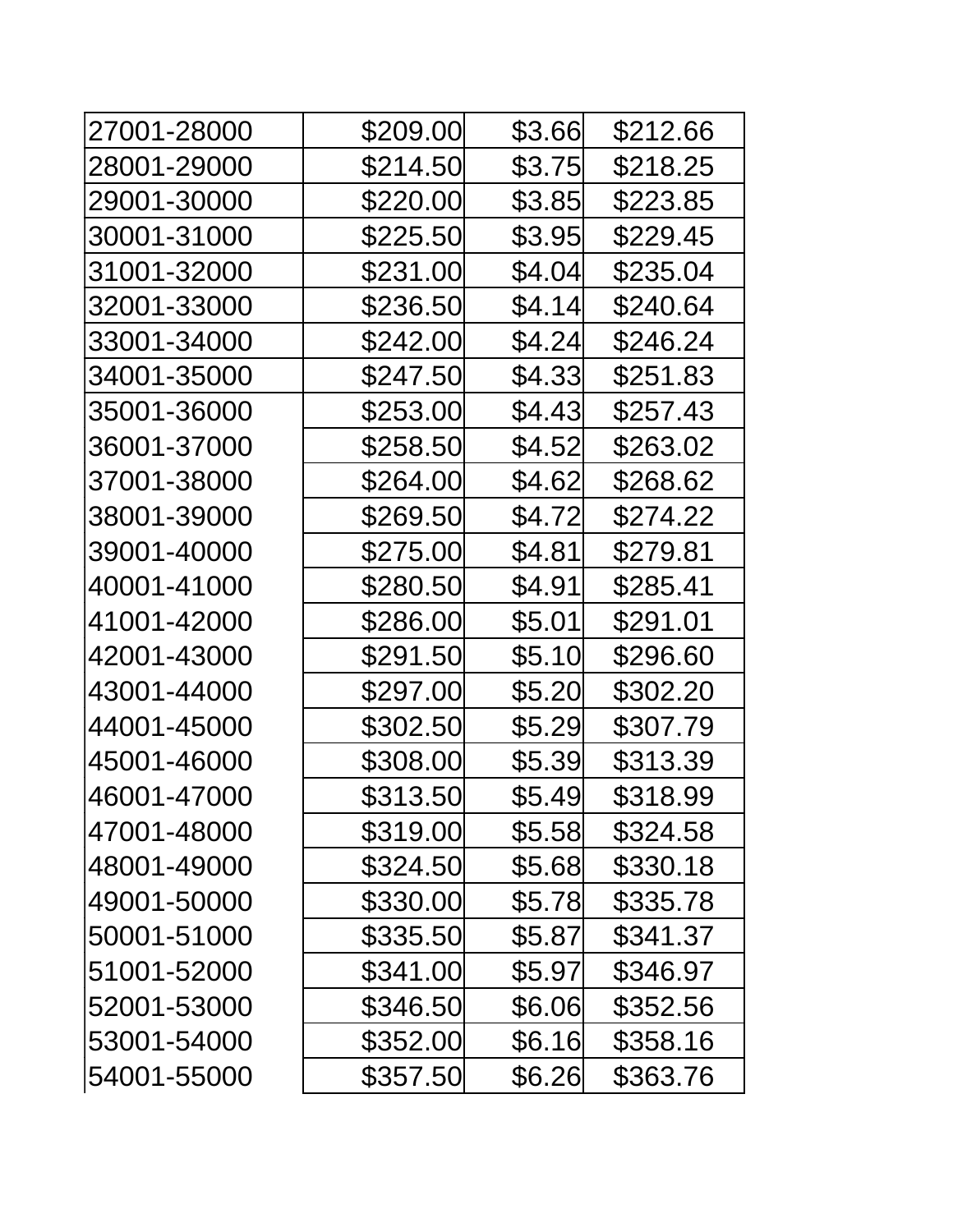| \$363.00 | \$6.35 | \$369.35 |
|----------|--------|----------|
| \$368.50 | \$6.45 | \$374.95 |
| \$374.00 | \$6.55 | \$380.55 |
| \$379.50 | \$6.64 | \$386.14 |
| \$385.00 | \$6.74 | \$391.74 |
| \$390.50 | \$6.83 | \$397.33 |
| \$396.00 | \$6.93 | \$402.93 |
| \$401.50 | \$7.03 | \$408.53 |
| \$407.00 | \$7.12 | \$414.12 |
| \$412.50 | \$7.22 | \$419.72 |
| \$418.00 | \$7.32 | \$425.32 |
| \$423.50 | \$7.41 | \$430.91 |
| \$429.00 | \$7.51 | \$436.51 |
| \$434.50 | \$7.60 | \$442.10 |
| \$440.00 | \$7.70 | \$447.70 |
| \$445.50 | \$7.80 | \$453.30 |
| \$451.00 | \$7.89 | \$458.89 |
| \$456.50 | \$7.99 | \$464.49 |
| \$462.00 | \$8.09 | \$470.09 |
| \$467.50 | \$8.18 | \$475.68 |
| \$473.00 | \$8.28 | \$481.28 |
| \$478.50 | \$8.37 | \$486.87 |
| \$484.00 | \$8.47 | \$492.47 |
| \$489.50 | \$8.57 | \$498.07 |
| \$495.00 | \$8.66 | \$503.66 |
| \$500.50 | \$8.76 | \$509.26 |
| \$506.00 | \$8.86 | \$514.86 |
| \$511.50 | \$8.95 | \$520.45 |
|          |        |          |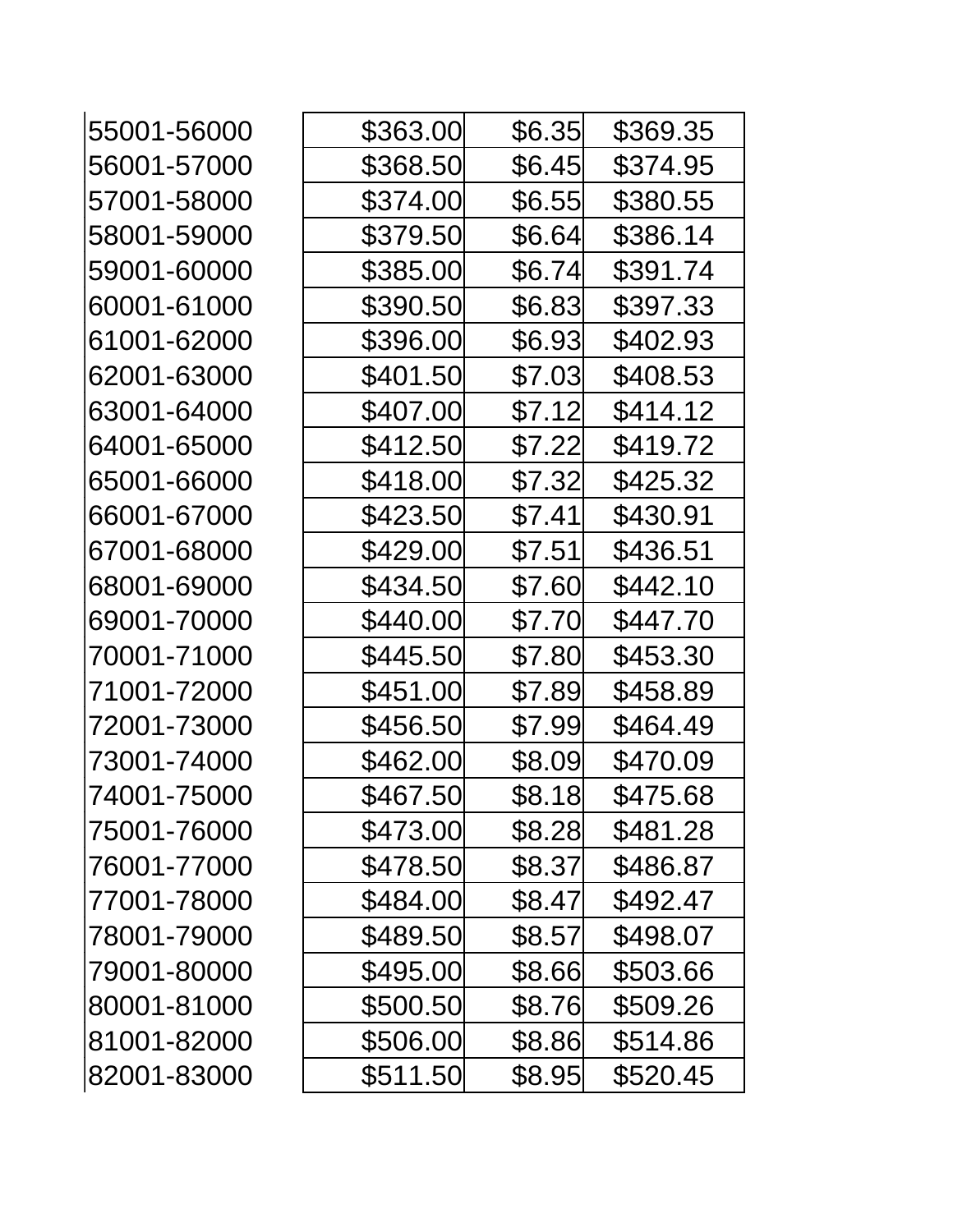| 83001-84000   | \$517.00 | \$9.05  | \$526.05 |
|---------------|----------|---------|----------|
| 84001-85000   | \$522.50 | \$9.14  | \$531.64 |
| 85001-86000   | \$528.00 | \$9.24  | \$537.24 |
| 86001-87000   | \$533.50 | \$9.34  | \$542.84 |
| 87001-88000   | \$539.00 | \$9.43  | \$548.43 |
| 88001-89000   | \$544.50 | \$9.53  | \$554.03 |
| 89001-90000   | \$550.00 | \$9.63  | \$559.63 |
| 90001-91000   | \$555.50 | \$9.72  | \$565.22 |
| 91001-92000   | \$561.00 | \$9.82  | \$570.82 |
| 92001-93000   | \$566.50 | \$9.91  | \$576.41 |
| 93001-94000   | \$572.00 | \$10.01 | \$582.01 |
| 94001-95000   | \$577.50 | \$10.11 | \$587.61 |
| 95001-96000   | \$583.00 | \$10.20 | \$593.20 |
| 96001-97000   | \$588.50 | \$10.30 | \$598.80 |
| 97001-98000   | \$594.00 | \$10.40 | \$604.40 |
| 98001-99000   | \$599.50 | \$10.49 | \$609.99 |
| 99001-100000  | \$605.00 | \$10.59 | \$615.59 |
| 100001-101000 | \$610.50 | \$10.68 | \$621.18 |
| 101001-102000 | \$616.00 | \$10.78 | \$626.78 |
| 102001-103000 | \$621.50 | \$10.88 | \$632.38 |
| 103001-104000 | \$627.00 | \$10.97 | \$637.97 |
| 104001-104000 | \$632.50 | \$11.07 | \$643.57 |
| 105001-105000 | \$638.00 | \$11.17 | \$649.17 |
| 106001-107000 | \$643.50 | \$11.26 | \$654.76 |
| 107001-108000 | \$649.00 | \$11.36 | \$660.36 |
| 108001-109000 | \$654.50 | \$11.45 | \$665.95 |
| 109001-110000 | \$660.00 | \$11.55 | \$671.55 |
| 110001-111000 | \$665.50 | \$11.65 | \$677.15 |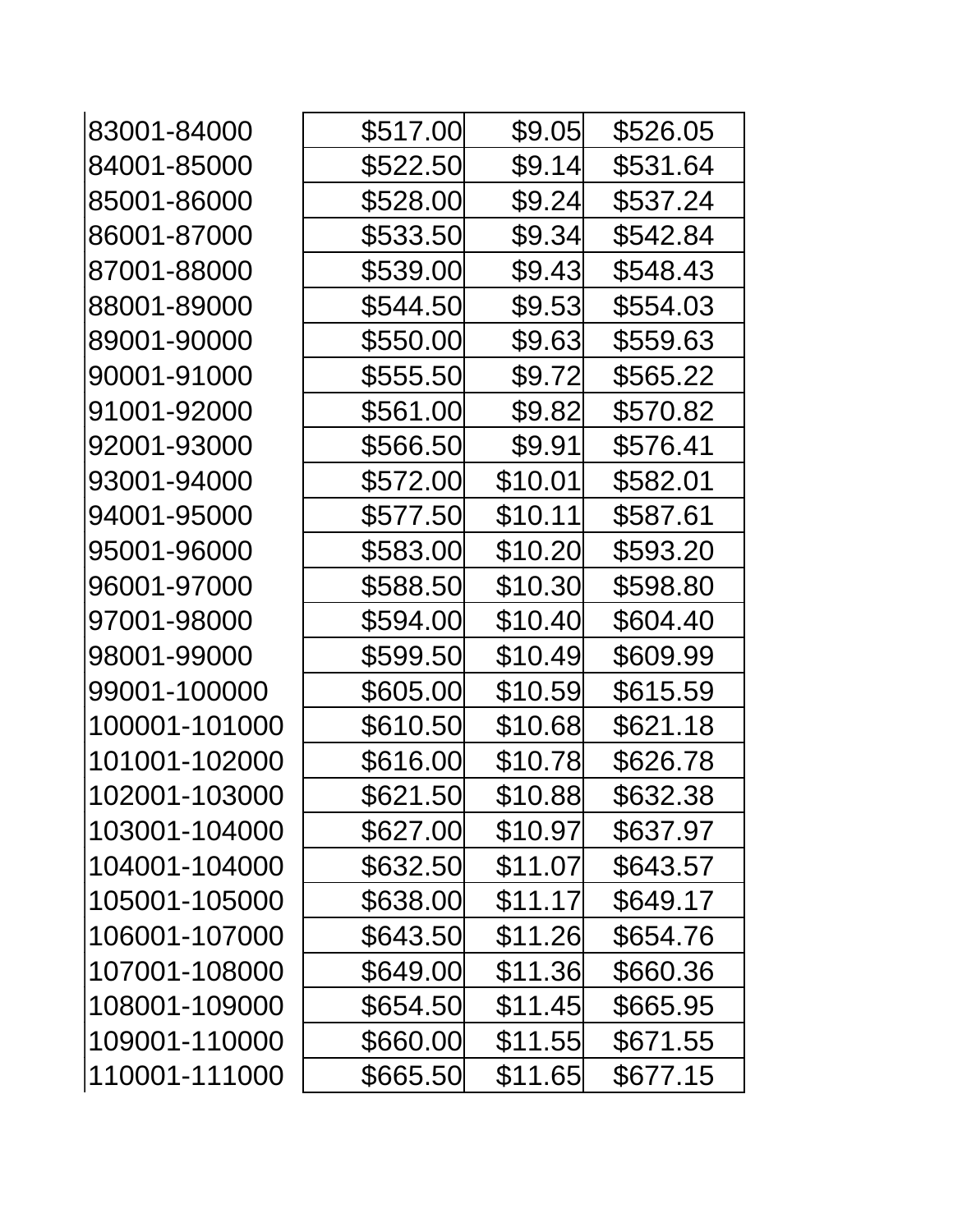| 111001-112000 | \$671.00 | \$11.74 | \$682.74 |
|---------------|----------|---------|----------|
| 112001-113000 | \$676.50 | \$11.84 | \$688.34 |
| 113001-114000 | \$682.00 | \$11.94 | \$693.94 |
| 114001-115000 | \$687.50 | \$12.03 | \$699.53 |
| 115001-116000 | \$693.00 | \$12.13 | \$705.13 |
| 116001-117000 | \$698.50 | \$12.22 | \$710.72 |
| 117001-118000 | \$704.00 | \$12.32 | \$716.32 |
| 118001-119000 | \$709.50 | \$12.42 | \$721.92 |
| 119001-120000 | \$715.00 | \$12.51 | \$727.51 |
| 120001-121000 | \$720.50 | \$12.61 | \$733.11 |
| 121001-122000 | \$726.00 | \$12.71 | \$738.71 |
| 122001-123000 | \$731.50 | \$12.80 | \$744.30 |
| 123001-124000 | \$737.00 | \$12.90 | \$749.90 |
| 124001-125000 | \$742.50 | \$12.99 | \$755.49 |
| 125001-126000 | \$748.00 | \$13.09 | \$761.09 |
| 126001-127000 | \$753.50 | \$13.19 | \$766.69 |
| 127001-128000 | \$759.00 | \$13.28 | \$772.28 |
| 128001-129000 | \$764.50 | \$13.38 | \$777.88 |
| 129001-130000 | \$770.00 | \$13.48 | \$783.48 |
| 130001-131000 | \$775.50 | \$13.57 | \$789.07 |
| 131001-132000 | \$781.00 | \$13.67 | \$794.67 |
| 132001-133000 | \$786.50 | \$13.76 | \$800.26 |
| 133001-134000 | \$792.00 | \$13.86 | \$805.86 |
| 134001-135000 | \$797.50 | \$13.96 | \$811.46 |
| 135001-136000 | \$803.00 | \$14.05 | \$817.05 |
| 136001-137000 | \$808.50 | \$14.15 | \$822.65 |
| 137001-138000 | \$814.00 | \$14.25 | \$828.25 |
| 138001-139000 | \$819.50 | \$14.34 | \$833.84 |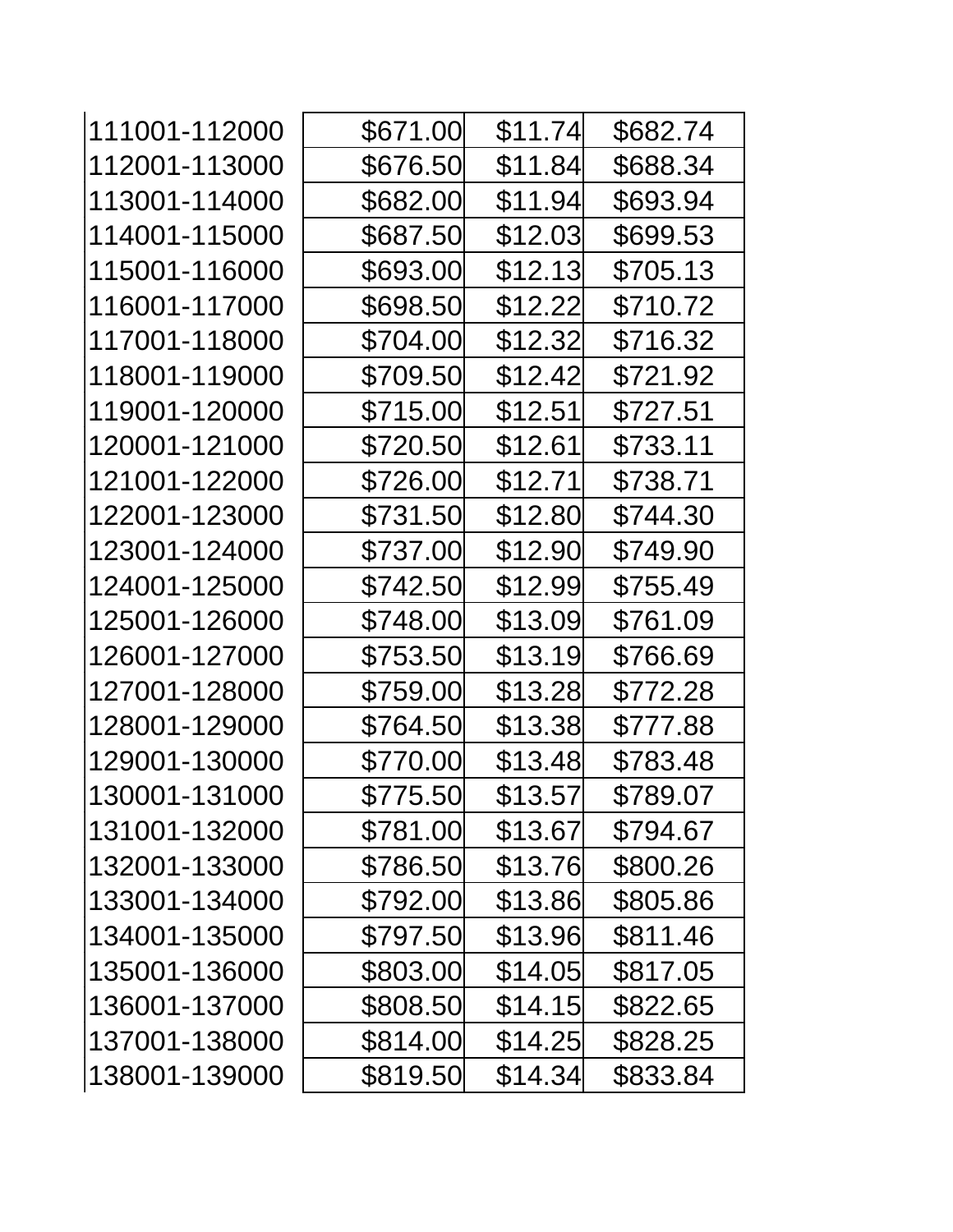| 139001-140000 | \$825.00 | \$14.44 | \$839.44 |
|---------------|----------|---------|----------|
| 140001-141000 | \$830.50 | \$14.53 | \$845.03 |
| 141001-142000 | \$836.00 | \$14.63 | \$850.63 |
| 142001-143000 | \$841.50 | \$14.73 | \$856.23 |
| 143001-144000 | \$847.00 | \$14.82 | \$861.82 |
| 144001-145000 | \$852.50 | \$14.92 | \$867.42 |
| 145001-146000 | \$858.00 | \$15.02 | \$873.02 |
| 146001-147000 | \$863.50 | \$15.11 | \$878.61 |
| 147001-148000 | \$869.00 | \$15.21 | \$884.21 |
| 148001-149000 | \$874.50 | \$15.30 | \$889.80 |
| 149001-150000 | \$880.00 | \$15.40 | \$895.40 |
| 150001-151000 | \$885.50 | \$15.50 | \$901.00 |
| 151001-152000 | \$891.00 | \$15.59 | \$906.59 |
| 152001        | \$896.50 | \$15.69 | \$912.19 |
| 153001        | \$902.00 | \$15.79 | \$917.79 |
| 154001        | \$907.50 | \$15.88 | \$923.38 |
| 155001        | \$913.00 | \$15.98 | \$928.98 |
| 156001        | \$918.50 | \$16.07 | \$934.57 |
| 157001        | \$924.00 | \$16.17 | \$940.17 |
| 158001        | \$929.50 | \$16.27 | \$945.77 |
| 159001        | \$935.00 | \$16.36 | \$951.36 |
| 160001        | \$940.50 | \$16.46 | \$956.96 |
| 161001        | \$946.00 | \$16.56 | \$962.56 |
| 162001        | \$951.50 | \$16.65 | \$968.15 |
| 163001        | \$957.00 | \$16.75 | \$973.75 |
| 164001        | \$962.50 | \$16.84 | \$979.34 |
| 165001        | \$968.00 | \$16.94 | \$984.94 |
| 166001        | \$973.50 | \$17.04 | \$990.54 |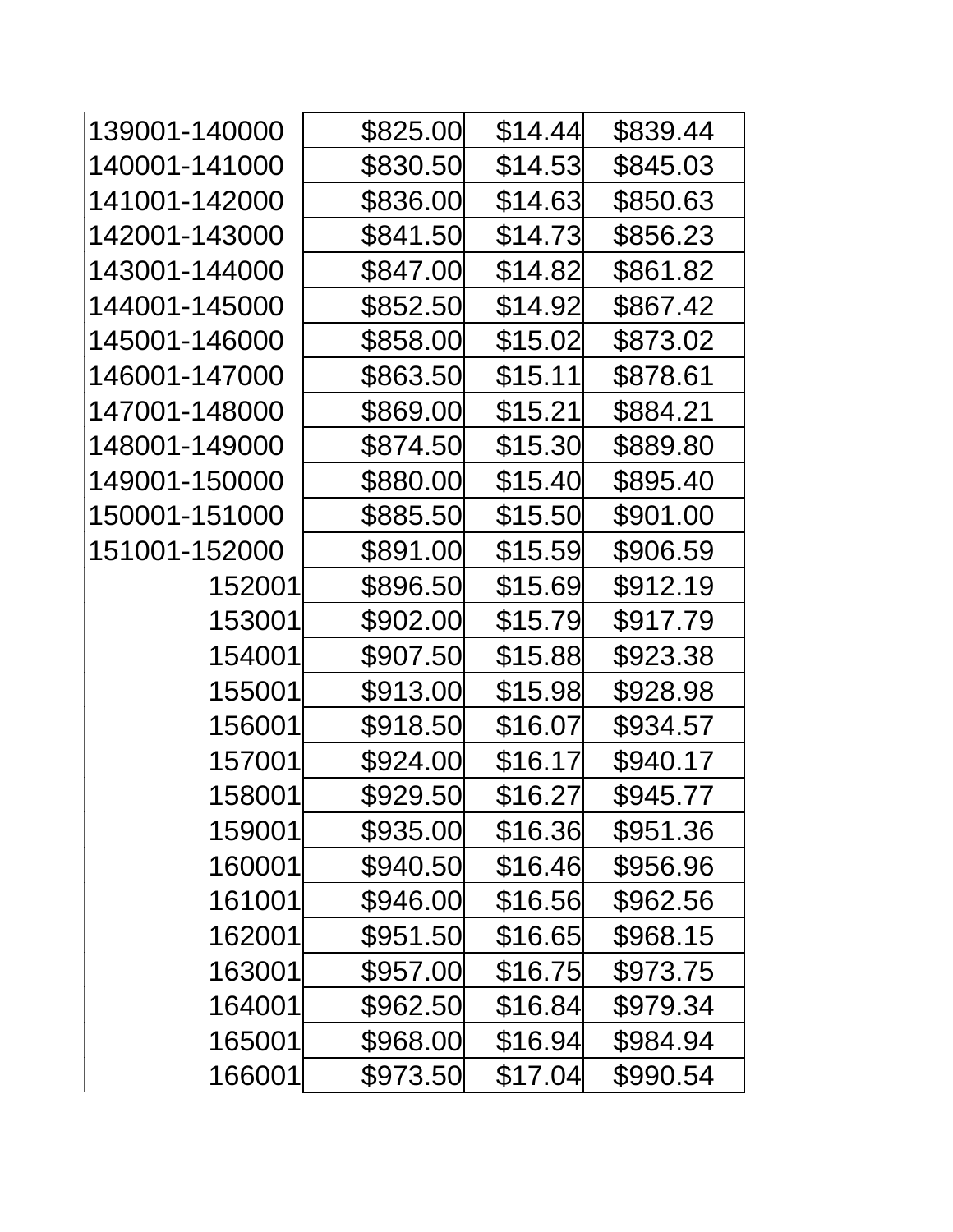| 167001 | \$979.00    | \$17.13        | \$996.13           |
|--------|-------------|----------------|--------------------|
| 168001 | \$984.50    | \$17.23        | \$1,001.73         |
| 169001 | \$990.00    | \$17.33        | \$1,007.33         |
| 170001 | \$995.50    | \$17.42        | \$1,012.92         |
| 171001 | \$1,001.00  | \$17.52        | \$1,018.52         |
| 172001 | \$1,006.50  | \$17.61        | \$1,024.11         |
| 173001 | \$1,012.00  | \$17.71        | \$1,029.71         |
| 174001 | \$1,017.50∣ | \$17.81        | \$1,035.31         |
| 175001 | \$1,023.00  | \$17.90        | \$1,040.90         |
| 176001 | \$1,028.50  | \$18.00        | \$1,046.50         |
| 177001 | \$1,034.00  | \$18.10        | \$1,052.10         |
| 178001 | \$1,039.50  | \$18.19        | \$1,057.69         |
| 179001 | \$1,045.00  | \$18.29        | \$1,063.29         |
| 180001 | \$1,050.50  | \$18.38        | \$1,068.88         |
| 181001 | \$1,056.00  | \$18.48        | \$1,074.48         |
| 182001 | \$1,061.50  | \$18.58        | \$1,080.08         |
| 183001 | \$1,067.00∣ | \$18.67        | \$1,085. <u>67</u> |
| 184001 | \$1,072.50  | \$18.77        | \$1,091. <u>27</u> |
| 185001 | \$1,078.00  | \$18.87        | \$1,096.87         |
| 186001 | \$1,083.50  | \$18.96        | \$1,102.46         |
| 187001 | \$1,089.00  | \$19.06        | \$1,108.06         |
| 188001 | \$1,094.50  | <b>\$19.15</b> | \$1,113.65         |
| 189001 | \$1,100.00  | \$19.25        | \$1,119.25         |
| 190001 | \$1,105.50  | \$19.35        | \$1,124.85         |
| 191001 | \$1,111.00  | \$19.44        | \$1,130.44         |
| 192001 | \$1,116.50  | \$19.54        | \$1,136.04         |
| 193001 | \$1,122.00  | \$19.64        | \$1,141.64         |
| 194001 | \$1,127.50  | \$19.73        | \$1,147.23         |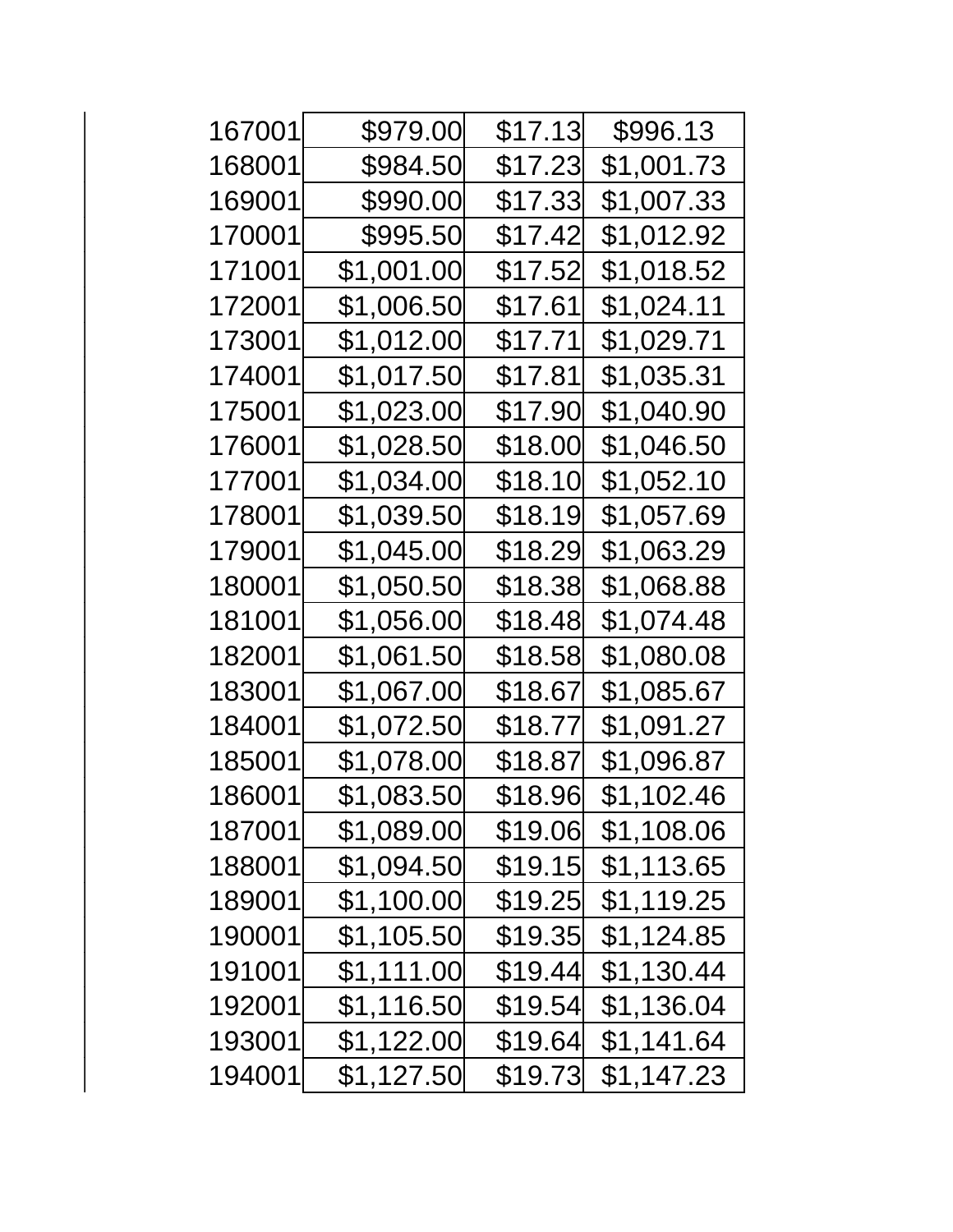| 195001 | \$1,133.00 | \$19.83 | \$1,152.83        |
|--------|------------|---------|-------------------|
| 196001 | \$1,138.50 | \$19.92 | \$1,158.42        |
| 197001 | \$1,144.00 | \$20.02 | \$1,164.02        |
| 198001 | \$1,149.50 | \$20.12 | \$1,169.62        |
| 199001 | \$1,155.00 | \$20.21 | \$1,175.21        |
| 200001 | \$1,160.50 | \$20.31 | \$1,180.81        |
| 201001 | \$1,166.00 | \$20.41 | \$1,186.41        |
| 202001 | \$1,171.50 | \$20.50 | \$1,192.00        |
| 203001 | \$1,177.00 | \$20.60 | \$1,197.60        |
| 204001 | \$1,182.50 | \$20.69 | \$1,203.19        |
| 205001 | \$1,188.00 | \$20.79 | \$1,208.79        |
| 206001 | \$1,193.50 | \$20.89 | \$1,214.39        |
| 207001 | \$1,199.00 | \$20.98 | \$1,219.98        |
| 208001 | \$1,204.50 | \$21.08 | \$1,225.58        |
| 209001 | \$1,210.00 | \$21.18 | \$1,231.18        |
| 210001 | \$1,215.50 | \$21.27 | <b>\$1,236.77</b> |
| 211001 | \$1,221.00 | \$21.37 | \$1,242.37        |
| 212001 | \$1,226.50 | \$21.46 | \$1,247.96        |
| 213001 | \$1,232.00 | \$21.56 | \$1,253.56        |
| 214001 | \$1,237.50 | \$21.66 | \$1,259.16        |
| 215001 | \$1,243.00 | \$21.75 | \$1,264.75        |
| 216001 | \$1,248.50 | \$21.85 | \$1,270.35        |
| 217001 | \$1,254.00 | \$21.95 | \$1,275.95        |
| 218001 | \$1,259.50 | \$22.04 | \$1,281.54        |
| 219001 | \$1,265.00 | \$22.14 | \$1,287.14        |
| 220001 | \$1,270.50 | \$22.23 | \$1,292.73        |
| 221001 | \$1,276.00 | \$22.33 | \$1,298.33        |
| 222001 | \$1,281.50 | \$22.43 | \$1,303.93        |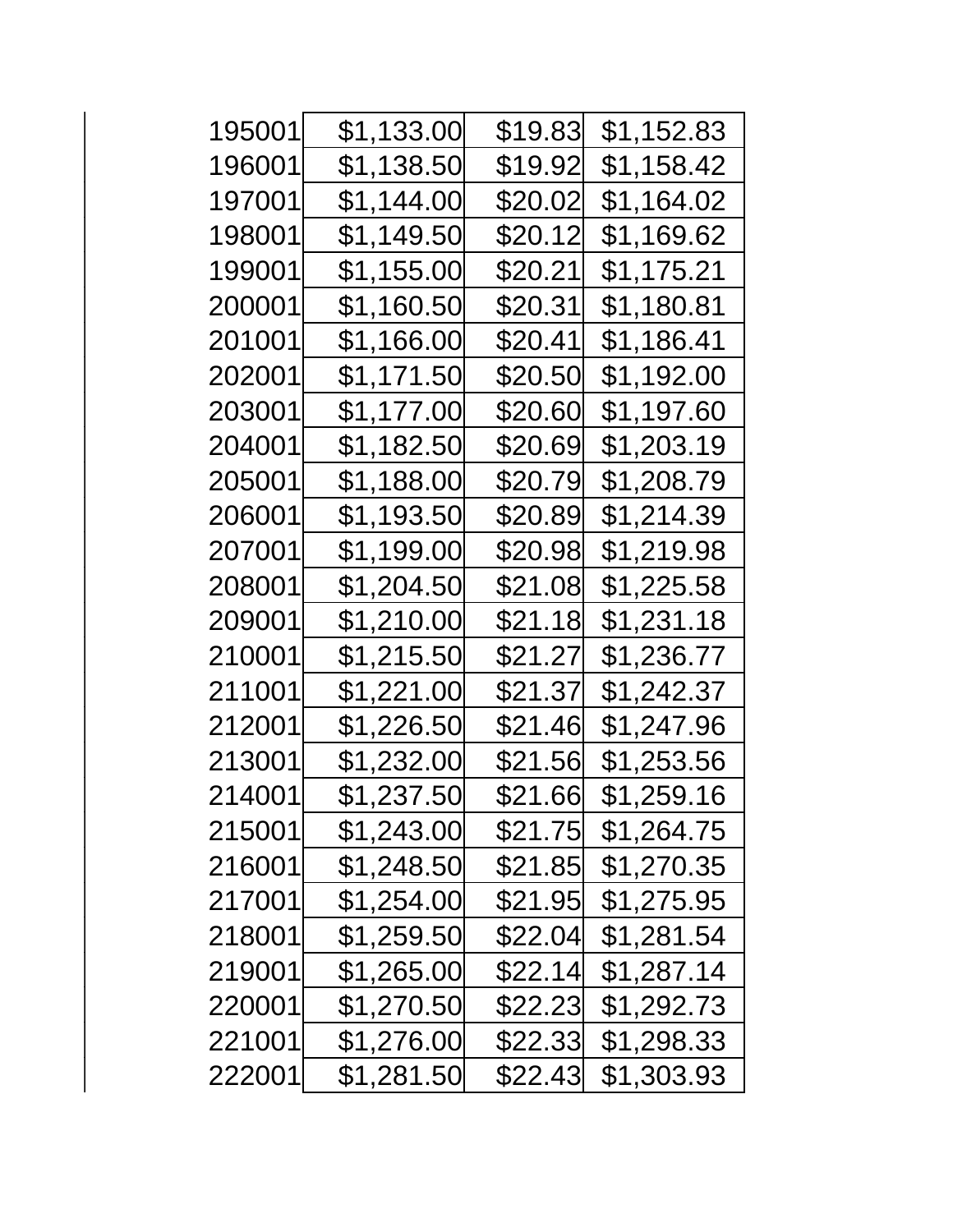| 223001 | \$1,287.00  | \$22.52 | \$1,309.52 |
|--------|-------------|---------|------------|
| 224001 | \$1,292.50  | \$22.62 | \$1,315.12 |
| 225001 | \$1,298.00  | \$22.72 | \$1,320.72 |
| 226001 | \$1,303.50  | \$22.81 | \$1,326.31 |
| 227001 | \$1,309.00  | \$22.91 | \$1,331.91 |
| 228001 | \$1,314.50  | \$23.00 | \$1,337.50 |
| 229001 | \$1,320.00  | \$23.10 | \$1,343.10 |
| 230001 | \$1,325.50  | \$23.20 | \$1,348.70 |
| 231001 | \$1,331.00  | \$23.29 | \$1,354.29 |
| 232001 | \$1,336.50  | \$23.39 | \$1,359.89 |
| 233001 | \$1,342.00  | \$23.49 | \$1,365.49 |
| 234001 | \$1,347.50  | \$23.58 | \$1,371.08 |
| 235001 | \$1,353.00  | \$23.68 | \$1,376.68 |
| 236001 | \$1,358.50  | \$23.77 | \$1,382.27 |
| 237001 | \$1,364.00  | \$23.87 | \$1,387.87 |
| 238001 | \$1,369.50  | \$23.97 | \$1,393.47 |
| 239001 | \$1,375.00  | \$24.06 | \$1,399.06 |
| 240001 | \$1,380.50  | \$24.16 | \$1,404.66 |
| 241001 | \$1,386.00  | \$24.26 | \$1,410.26 |
| 242001 | \$1,391.50  | \$24.35 | \$1,415.85 |
| 243001 | \$1,397.00  | \$24.45 | \$1,421.45 |
| 244001 | \$1,402.50  | \$24.54 | \$1,427.04 |
| 245001 | \$1,408.00  | \$24.64 | \$1,432.64 |
| 246001 | \$1,413.50  | \$24.74 | \$1,438.24 |
| 247001 | \$1,419.00  | \$24.83 | \$1,443.83 |
| 248001 | \$1,424.50  | \$24.93 | \$1,449.43 |
| 249001 | \$1,430.00  | \$25.03 | \$1,455.03 |
| 250001 | \$1,435.50∣ | \$25.12 | \$1,460.62 |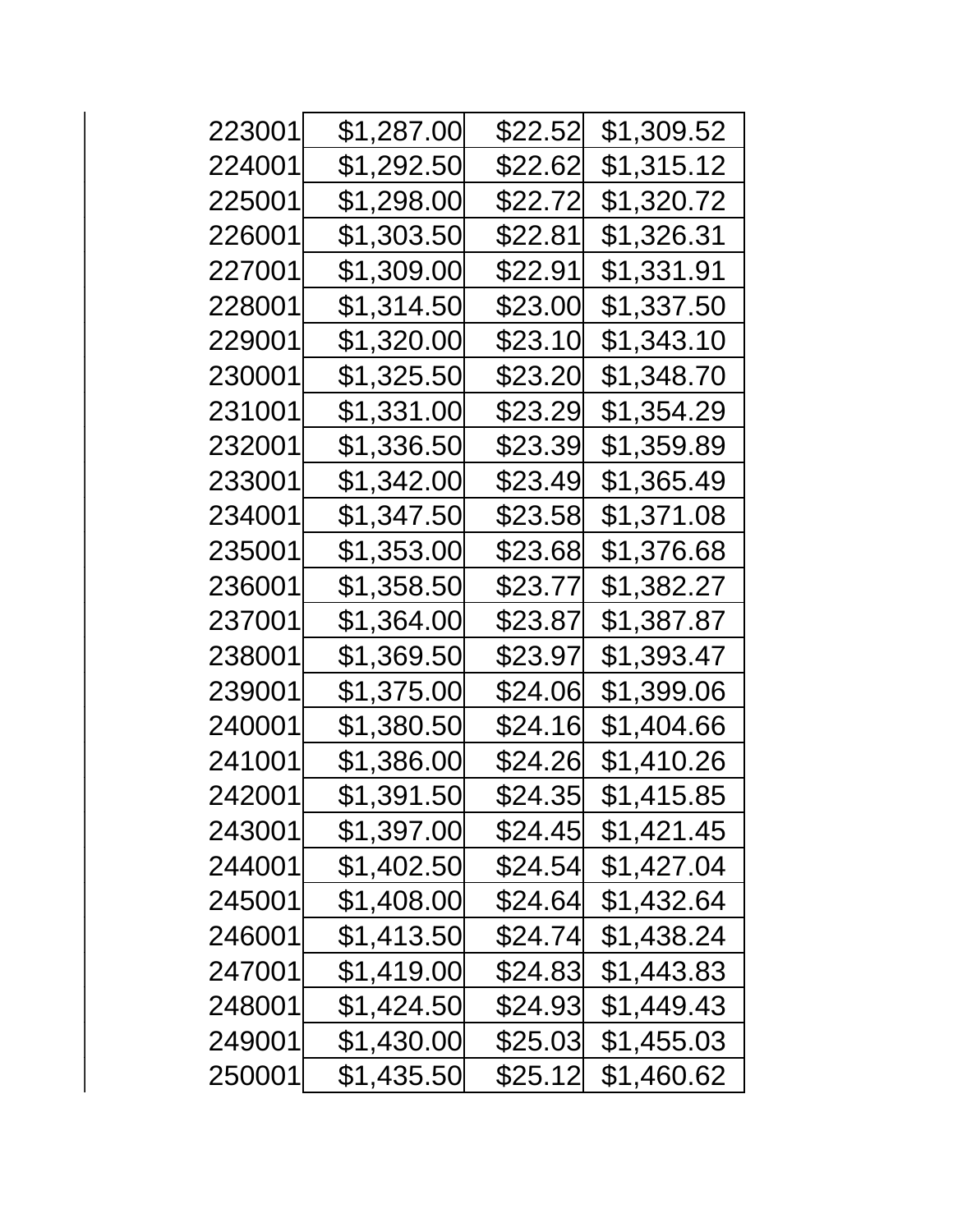| 251001 | \$1,441.00 | \$25.22 | \$1,466.22 |
|--------|------------|---------|------------|
| 252001 | \$1,446.50 | \$25.31 | \$1,471.81 |
| 253001 | \$1,452.00 | \$25.41 | \$1,477.41 |
| 254001 | \$1,457.50 | \$25.51 | \$1,483.01 |
| 255001 | \$1,463.00 | \$25.60 | \$1,488.60 |
| 256001 | \$1,468.50 | \$25.70 | \$1,494.20 |
| 257001 | \$1,474.00 | \$25.80 | \$1,499.80 |
| 258001 | \$1,479.50 | \$25.89 | \$1,505.39 |
| 259001 | \$1,485.00 | \$25.99 | \$1,510.99 |
| 260001 | \$1,490.50 | \$26.08 | \$1,516.58 |
| 261001 | \$1,496.00 | \$26.18 | \$1,522.18 |
| 262001 | \$1,501.50 | \$26.28 | \$1,527.78 |
| 263001 | \$1,507.00 | \$26.37 | \$1,533.37 |
| 264001 | \$1,512.50 | \$26.47 | \$1,538.97 |
| 265001 | \$1,518.00 | \$26.56 | \$1,544.56 |
| 266001 | \$1,523.50 | \$26.66 | \$1,550.16 |
| 267001 | \$1,529.00 | \$26.76 | \$1,555.76 |
| 268001 | \$1,534.50 | \$26.85 | \$1,561.35 |
| 269001 | \$1,540.00 | \$26.95 | \$1,566.95 |
| 270001 | \$1,545.50 | \$27.05 | \$1,572.55 |
| 271001 | \$1,551.00 | \$27.14 | \$1,578.14 |
| 272001 | \$1,556.50 | \$27.24 | \$1,583.74 |
| 273001 | \$1,562.00 | \$27.34 | \$1,589.34 |
| 274001 | \$1,567.50 | \$27.43 | \$1,594.93 |
| 275001 | \$1,573.00 | \$27.53 | \$1,600.53 |
| 276001 | \$1,578.50 | \$27.62 | \$1,606.12 |
| 277001 | \$1,584.00 | \$27.72 | \$1,611.72 |
| 278001 | \$1,589.50 | \$27.82 | \$1,617.32 |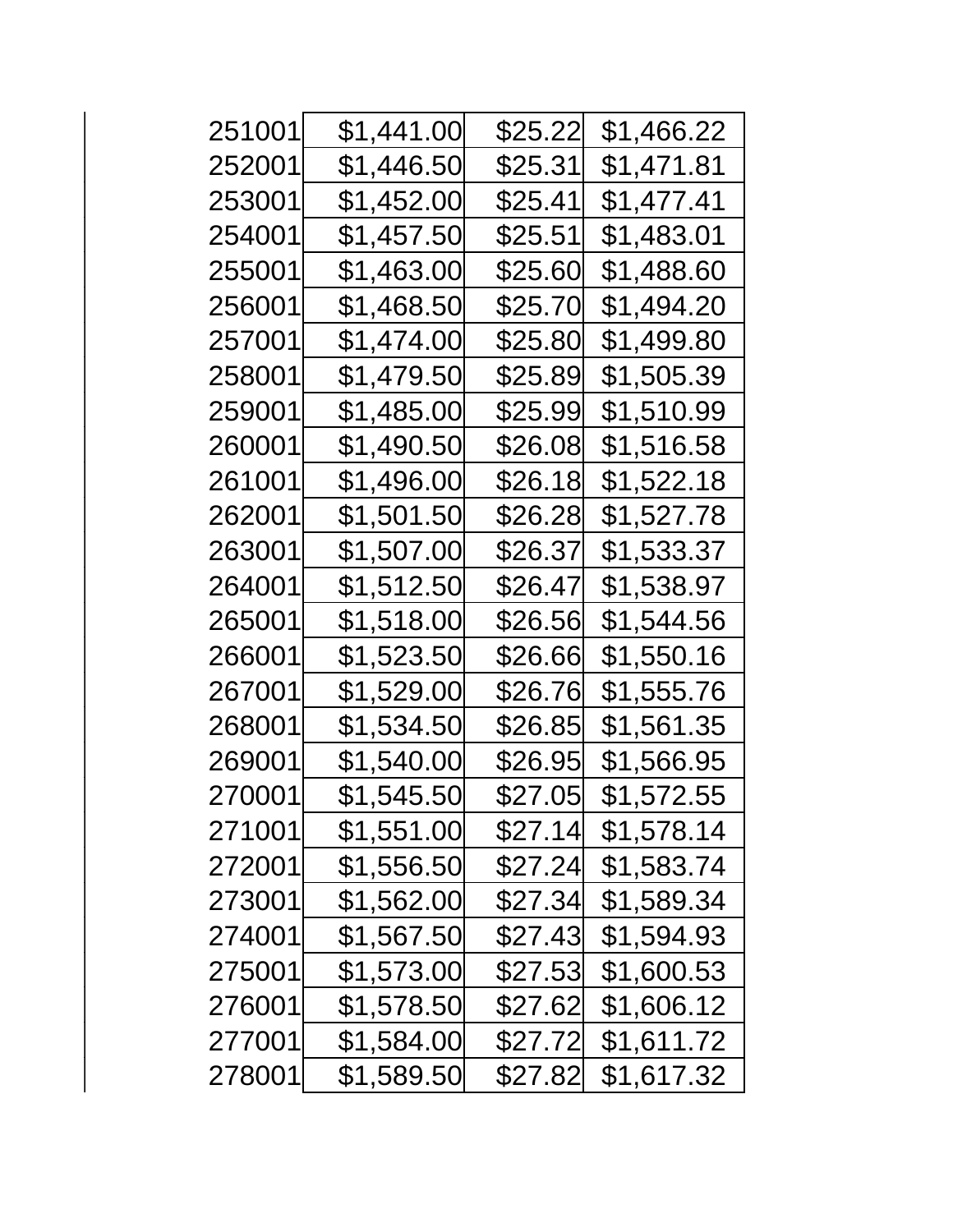| 279001 | \$1,595.00  | \$27.91 | \$1,622.91 |
|--------|-------------|---------|------------|
| 280001 | \$1,600.50  | \$28.01 | \$1,628.51 |
| 281001 | \$1,606.00  | \$28.11 | \$1,634.11 |
| 282001 | \$1,611.50  | \$28.20 | \$1,639.70 |
| 283001 | \$1,617.00  | \$28.30 | \$1,645.30 |
| 284001 | \$1,622.50  | \$28.39 | \$1,650.89 |
| 285001 | \$1,628.00  | \$28.49 | \$1,656.49 |
| 286001 | \$1,633.50  | \$28.59 | \$1,662.09 |
| 287001 | \$1,639.00  | \$28.68 | \$1,667.68 |
| 288001 | \$1,644.50  | \$28.78 | \$1,673.28 |
| 289001 | \$1,650.00  | \$28.88 | \$1,678.88 |
| 290001 | \$1,655.50  | \$28.97 | \$1,684.47 |
| 291001 | \$1,661.00  | \$29.07 | \$1,690.07 |
| 292001 | \$1,666.50  | \$29.16 | \$1,695.66 |
| 293001 | \$1,672.00  | \$29.26 | \$1,701.26 |
| 294001 | \$1,677.50∣ | \$29.36 | \$1,706.86 |
| 295001 | \$1,683.00  | \$29.45 | \$1,712.45 |
| 296001 | \$1,688.50  | \$29.55 | \$1,718.05 |
| 297001 | \$1,694.00  | \$29.65 | \$1,723.65 |
| 298001 | \$1,699.50  | \$29.74 | \$1,729.24 |
| 299001 | \$1,705.00  | \$29.84 | \$1,734.84 |
| 300001 | \$1,710.50  | \$29.93 | \$1,740.43 |
| 301001 | \$1,716.00  | \$30.03 | \$1,746.03 |
| 302001 | \$1,721.50  | \$30.13 | \$1,751.63 |
| 303001 | \$1,727.00  | \$30.22 | \$1,757.22 |
| 304001 | \$1,732.50  | \$30.32 | \$1,762.82 |
| 305001 | \$1,738.00  | \$30.42 | \$1,768.42 |
| 306001 | \$1,743.50  | \$30.51 | \$1,774.01 |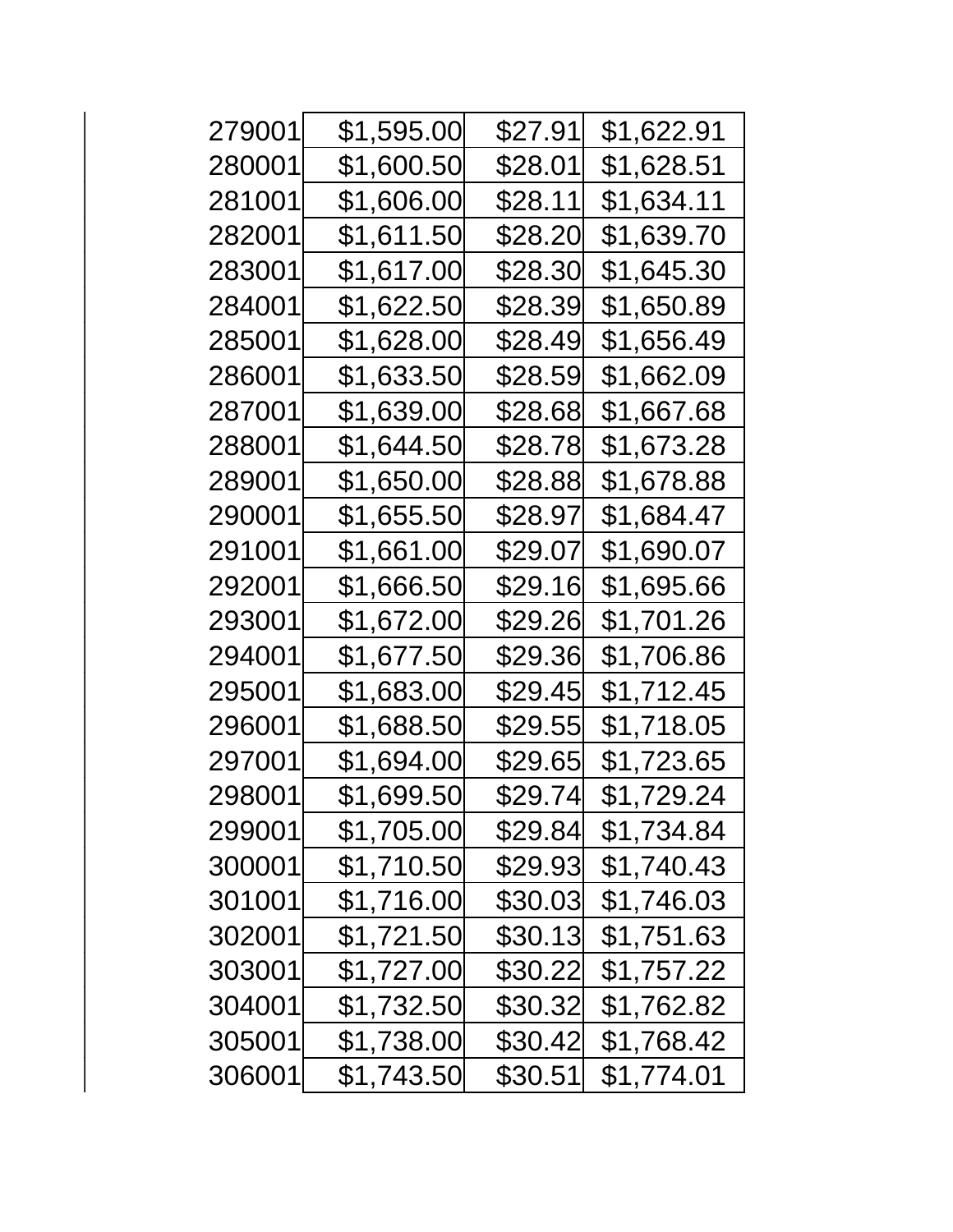| 307001 | \$1,749.00  | \$30.61 | \$1,779.61 |
|--------|-------------|---------|------------|
| 308001 | \$1,754.50  | \$30.70 | \$1,785.20 |
| 309001 | \$1,760.00  | \$30.80 | \$1,790.80 |
| 310001 | \$1,765.50  | \$30.90 | \$1,796.40 |
| 311001 | \$1,771.00  | \$30.99 | \$1,801.99 |
| 312001 | \$1,776.50  | \$31.09 | \$1,807.59 |
| 313001 | \$1,782.00  | \$31.19 | \$1,813.19 |
| 314001 | \$1,787.50∣ | \$31.28 | \$1,818.78 |
| 315001 | \$1,793.00  | \$31.38 | \$1,824.38 |
| 316001 | \$1,798.50  | \$31.47 | \$1,829.97 |
| 317001 | \$1,804.00  | \$31.57 | \$1,835.57 |
| 318001 | \$1,809.50  | \$31.67 | \$1,841.17 |
| 319001 | \$1,815.00  | \$31.76 | \$1,846.76 |
| 320001 | \$1,820.50∣ | \$31.86 | \$1,852.36 |
| 321001 | \$1,826.00  | \$31.96 | \$1,857.96 |
| 322001 | \$1,831.50  | \$32.05 | \$1,863.55 |
| 323001 | \$1,837.00  | \$32.15 | \$1,869.15 |
| 324001 | \$1,842.50  | \$32.24 | \$1,874.74 |
| 325001 | \$1,848.00  | \$32.34 | \$1,880.34 |
| 326001 | \$1,853.50  | \$32.44 | \$1,885.94 |
| 327001 | \$1,859.00  | \$32.53 | \$1,891.53 |
| 328001 | \$1,864.50  | \$32.63 | \$1,897.13 |
| 329001 | \$1,870.00  | \$32.73 | \$1,902.73 |
| 330001 | \$1,875.50  | \$32.82 | \$1,908.32 |
| 331001 | \$1,881.00  | \$32.92 | \$1,913.92 |
| 332001 | \$1,886.50  | \$33.01 | \$1,919.51 |
| 333001 | \$1,892.00  | \$33.11 | \$1,925.11 |
| 334001 | \$1,897.50  | \$33.21 | \$1,930.71 |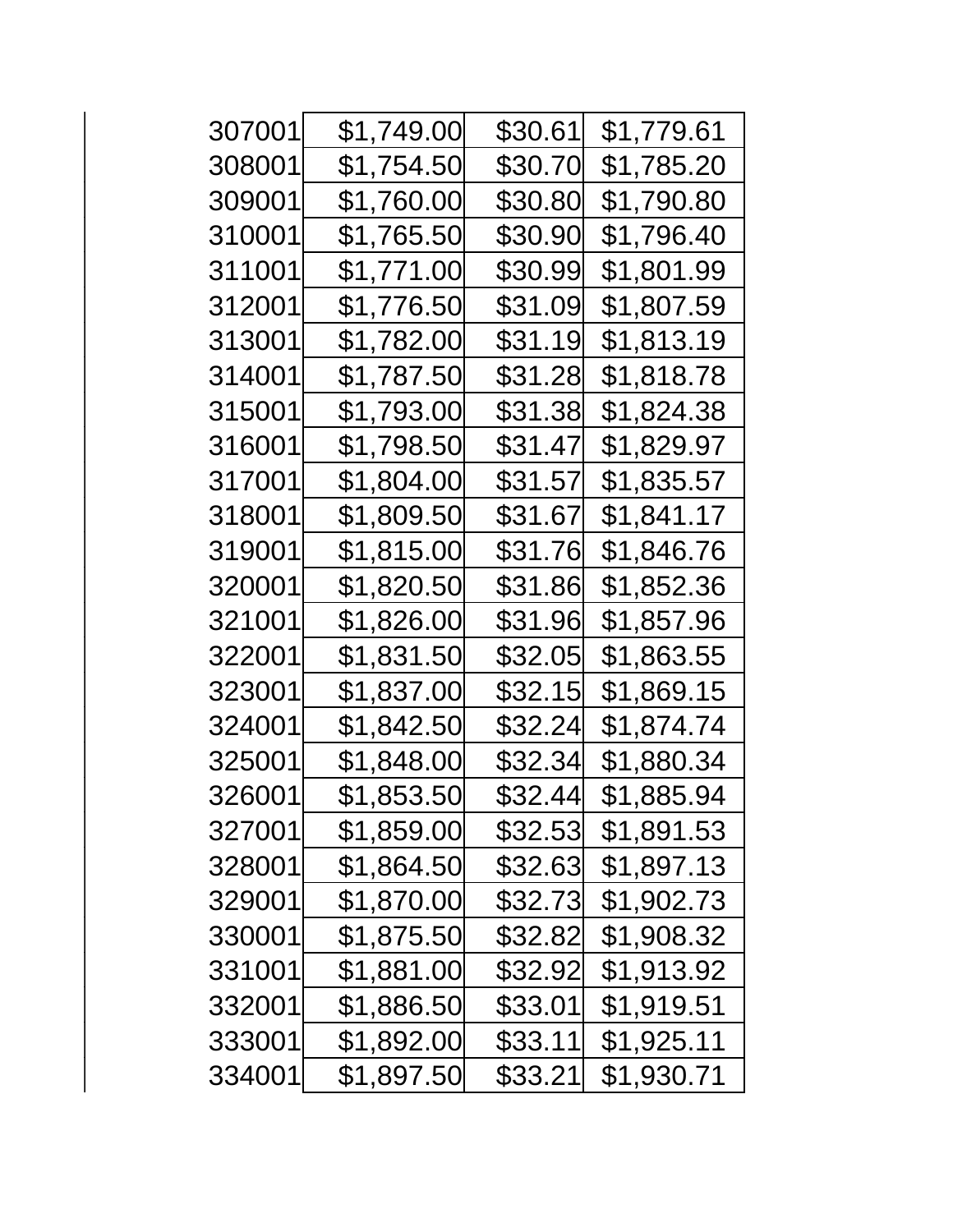| 335001 | \$1,903.00 | \$33.30 | \$1,936.30 |
|--------|------------|---------|------------|
| 336001 | \$1,908.50 | \$33.40 | \$1,941.90 |
| 337001 | \$1,914.00 | \$33.50 | \$1,947.50 |
| 338001 | \$1,919.50 | \$33.59 | \$1,953.09 |
| 339001 | \$1,925.00 | \$33.69 | \$1,958.69 |
| 340001 | \$1,930.50 | \$33.78 | \$1,964.28 |
| 341001 | \$1,936.00 | \$33.88 | \$1,969.88 |
| 342001 | \$1,941.50 | \$33.98 | \$1,975.48 |
| 343001 | \$1,947.00 | \$34.07 | \$1,981.07 |
| 344001 | \$1,952.50 | \$34.17 | \$1,986.67 |
| 345001 | \$1,958.00 | \$34.27 | \$1,992.27 |
| 346001 | \$1,963.50 | \$34.36 | \$1,997.86 |
| 347001 | \$1,969.00 | \$34.46 | \$2,003.46 |
| 348001 | \$1,974.50 | \$34.55 | \$2,009.05 |
| 349001 | \$1,980.00 | \$34.65 | \$2,014.65 |
| 350001 | \$1,985.50 | \$34.75 | \$2,020.25 |
| 351001 | \$1,991.00 | \$34.84 | \$2,025.84 |
| 352001 | \$1,996.50 | \$34.94 | \$2,031.44 |
| 353001 | \$2,002.00 | \$35.04 | \$2,037.04 |
| 354001 | \$2,007.50 | \$35.13 | \$2,042.63 |
| 355001 | \$2,013.00 | \$35.23 | \$2,048.23 |
| 356001 | \$2,018.50 | \$35.32 | \$2,053.82 |
| 357001 | \$2,024.00 | \$35.42 | \$2,059.42 |
| 358001 | \$2,029.50 | \$35.52 | \$2,065.02 |
| 359001 | \$2,035.00 | \$35.61 | \$2,070.61 |
| 360001 | \$2,040.50 | \$35.71 | \$2,076.21 |
| 361001 | \$2,046.00 | \$35.81 | \$2,081.81 |
| 362001 | \$2,051.50 | \$35.90 | \$2,087.40 |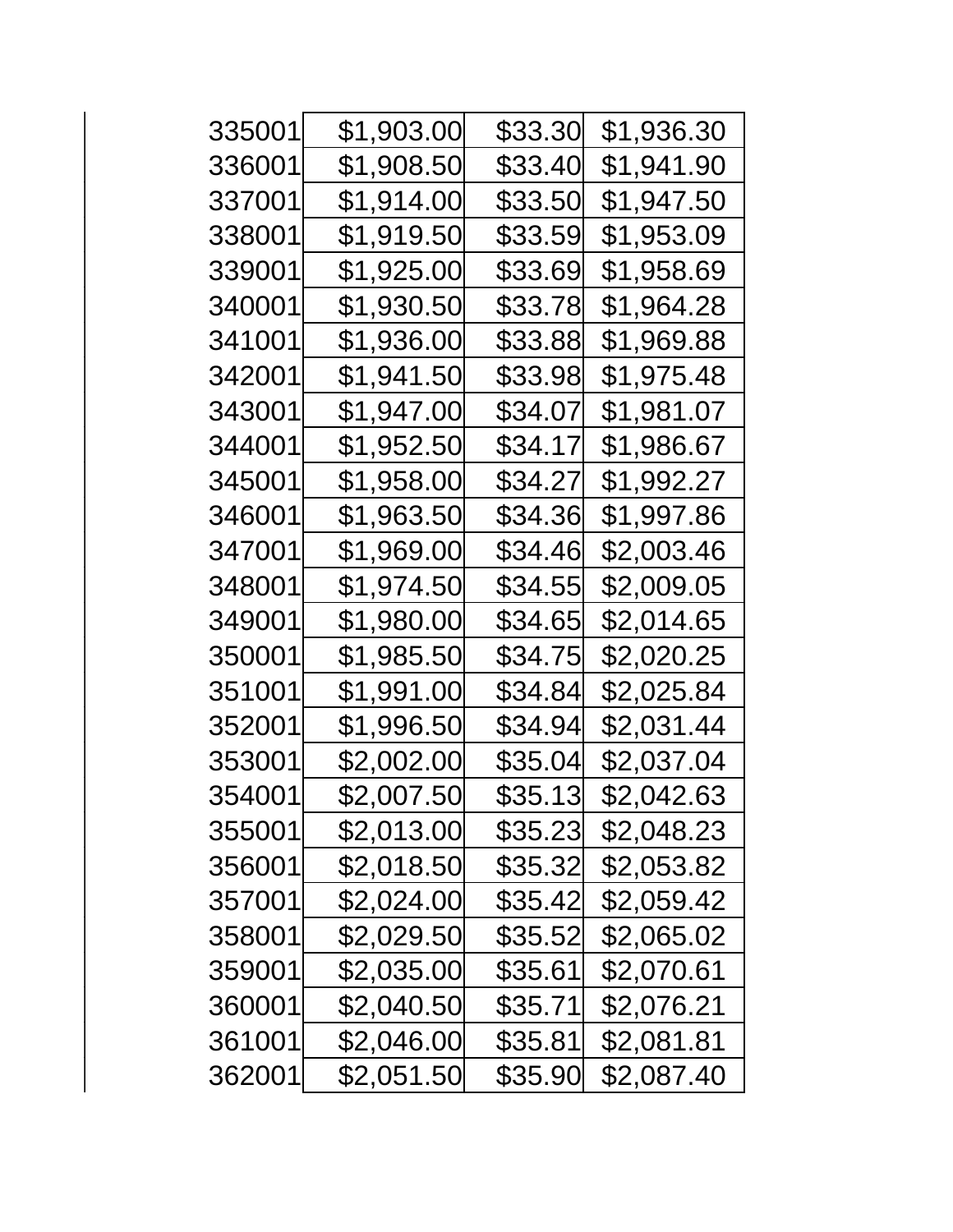| 363001 | \$2,057.00 | \$36.00 | \$2,093.00 |
|--------|------------|---------|------------|
| 364001 | \$2,062.50 | \$36.09 | \$2,098.59 |
| 365001 | \$2,068.00 | \$36.19 | \$2,104.19 |
| 366001 | \$2,073.50 | \$36.29 | \$2,109.79 |
| 367001 | \$2,079.00 | \$36.38 | \$2,115.38 |
| 368001 | \$2,084.50 | \$36.48 | \$2,120.98 |
| 369001 | \$2,090.00 | \$36.57 | \$2,126.58 |
| 370001 | \$2,095.50 | \$36.67 | \$2,132.17 |
| 371001 | \$2,101.00 | \$36.77 | \$2,137.77 |
| 372001 | \$2,106.50 | \$36.86 | \$2,143.36 |
| 373001 | \$2,112.00 | \$36.96 | \$2,148.96 |
| 374001 | \$2,117.50 | \$37.06 | \$2,154.56 |
| 375001 | \$2,123.00 | \$37.15 | \$2,160.15 |
| 376001 | \$2,128.50 | \$37.25 | \$2,165.75 |
| 377001 | \$2,134.00 | \$37.35 | \$2,171.35 |
| 378001 | \$2,139.50 | \$37.44 | \$2,176.94 |
| 379001 | \$2,145.00 | \$37.54 | \$2,182.54 |
| 380001 | \$2,150.50 | \$37.63 | \$2,188.13 |
| 381001 | \$2,156.00 | \$37.73 | \$2,193.73 |
| 382001 | \$2,161.50 | \$37.83 | \$2,199.33 |
| 383001 | \$2,167.00 | \$37.92 | \$2,204.92 |
| 384001 | \$2,172.50 | \$38.02 | \$2,210.52 |
| 385001 | \$2,178.00 | \$38.12 | \$2,216.12 |
| 386001 | \$2,183.50 | \$38.21 | \$2,221.71 |
| 387001 | \$2,189.00 | \$38.31 | \$2,227.31 |
| 388001 | \$2,194.50 | \$38.40 | \$2,232.90 |
| 389001 | \$2,200.00 | \$38.50 | \$2,238.50 |
| 390001 | \$2,205.50 | \$38.60 | \$2,244.10 |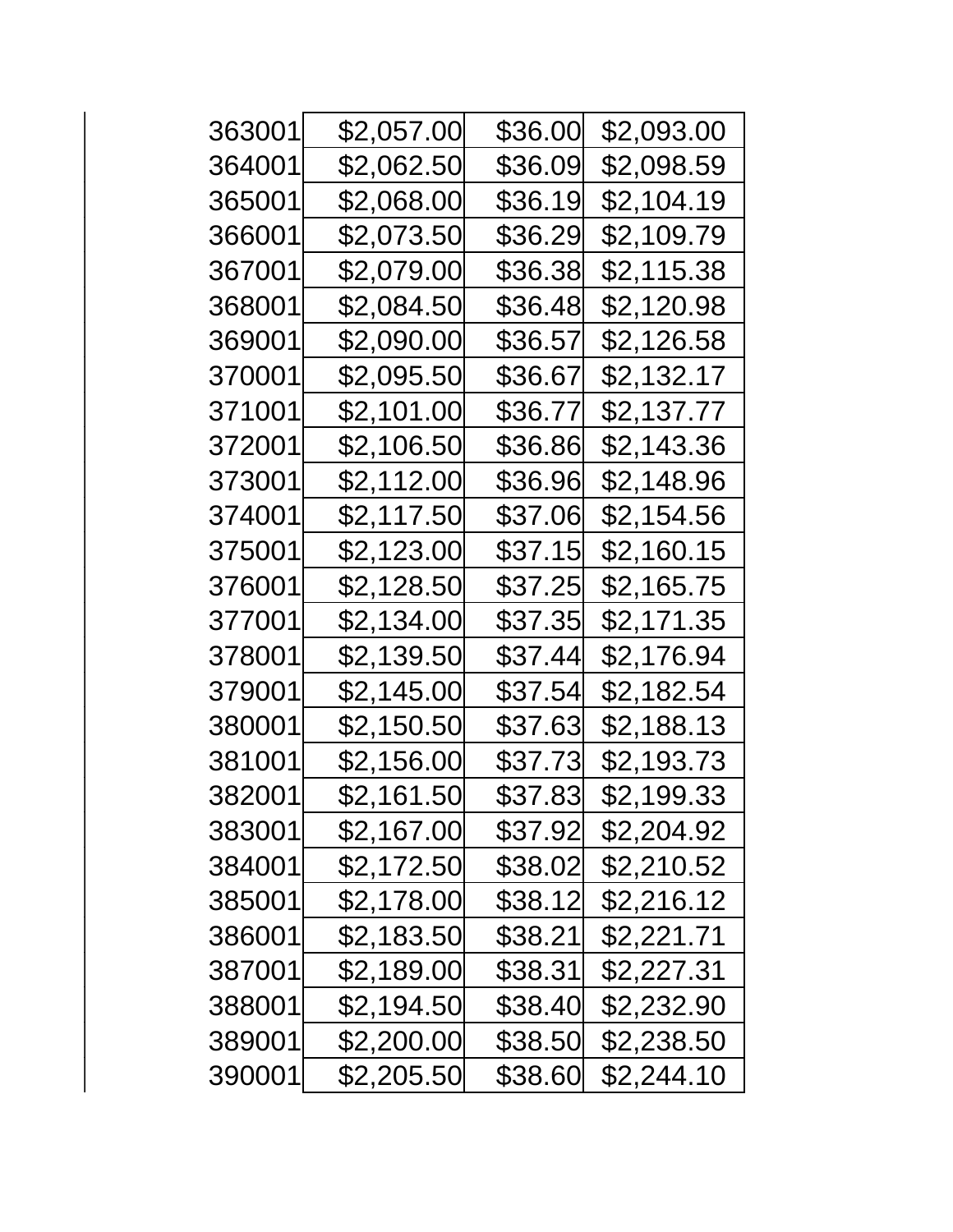| 391001 | \$2,211.00 | \$38.69 | \$2,249.69 |
|--------|------------|---------|------------|
| 392001 | \$2,216.50 | \$38.79 | \$2,255.29 |
| 393001 | \$2,222.00 | \$38.89 | \$2,260.89 |
| 394001 | \$2,227.50 | \$38.98 | \$2,266.48 |
| 395001 | \$2,233.00 | \$39.08 | \$2,272.08 |
| 396001 | \$2,238.50 | \$39.17 | \$2,277.67 |
| 397001 | \$2,244.00 | \$39.27 | \$2,283.27 |
| 398001 | \$2,249.50 | \$39.37 | \$2,288.87 |
| 399001 | \$2,255.00 | \$39.46 | \$2,294.46 |
| 400001 | \$2,260.50 | \$39.56 | \$2,300.06 |
| 401001 | \$2,266.00 | \$39.66 | \$2,305.66 |
| 402001 | \$2,271.50 | \$39.75 | \$2,311.25 |
| 403001 | \$2,277.00 | \$39.85 | \$2,316.85 |
| 404001 | \$2,282.50 | \$39.94 | \$2,322.44 |
| 405001 | \$2,288.00 | \$40.04 | \$2,328.04 |
| 406001 | \$2,293.50 | \$40.14 | \$2,333.64 |
| 407001 | \$2,299.00 | \$40.23 | \$2,339.23 |
| 408001 | \$2,304.50 | \$40.33 | \$2,344.83 |
| 409001 | \$2,310.00 | \$40.43 | \$2,350.43 |
| 410001 | \$2,315.50 | \$40.52 | \$2,356.02 |
| 411001 | \$2,321.00 | \$40.62 | \$2,361.62 |
| 412001 | \$2,326.50 | \$40.71 | \$2,367.21 |
| 413001 | \$2,332.00 | \$40.81 | \$2,372.81 |
| 414001 | \$2,337.50 | \$40.91 | \$2,378.41 |
| 415001 | \$2,343.00 | \$41.00 | \$2,384.00 |
| 416001 | \$2,348.50 | \$41.10 | \$2,389.60 |
| 417001 | \$2,354.00 | \$41.20 | \$2,395.20 |
| 418001 | \$2,359.50 | \$41.29 | \$2,400.79 |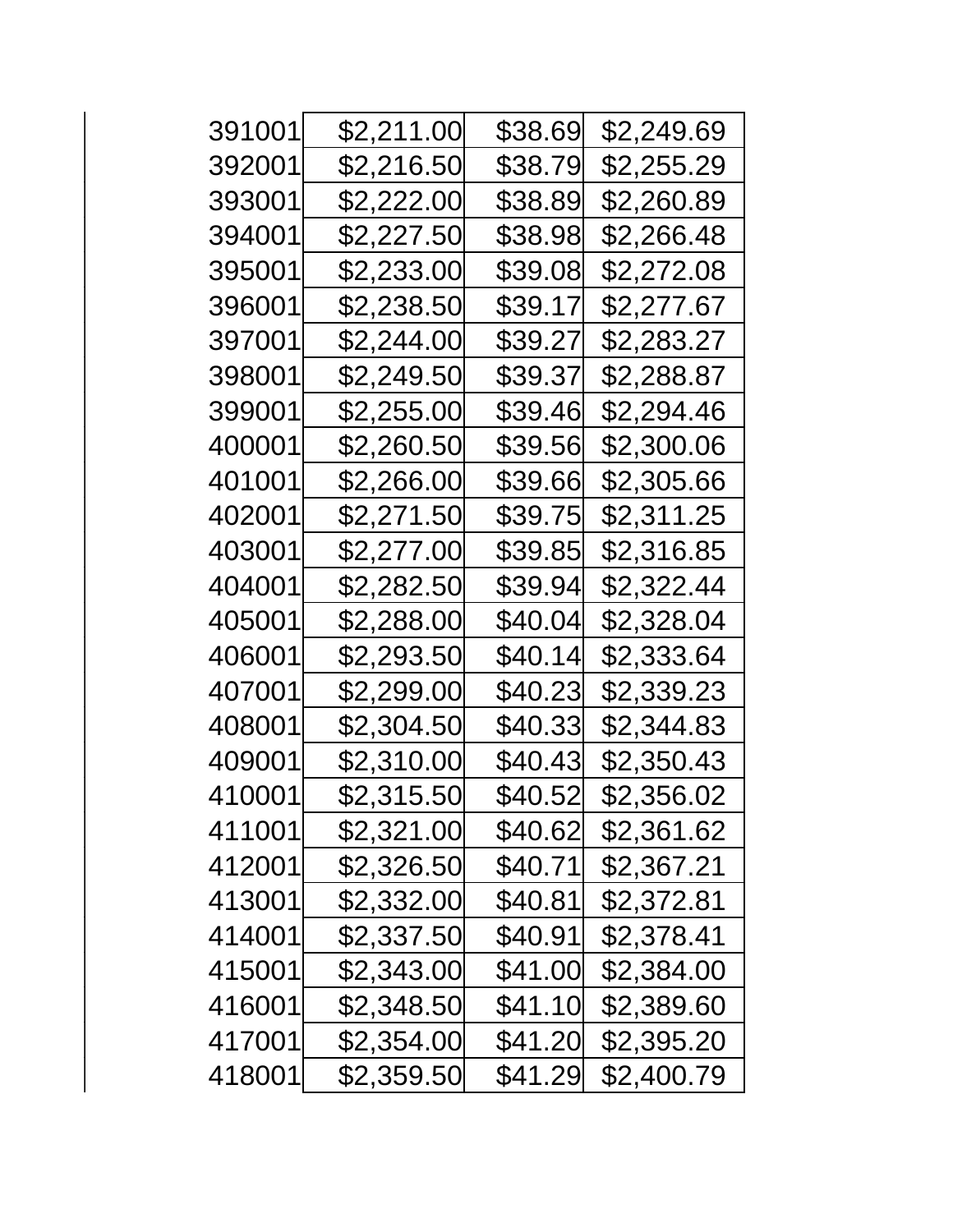| 419001 | \$2,365.00 | \$41.39 | \$2,406.39 |
|--------|------------|---------|------------|
| 420001 | \$2,370.50 | \$41.48 | \$2,411.98 |
| 421001 | \$2,376.00 | \$41.58 | \$2,417.58 |
| 422001 | \$2,381.50 | \$41.68 | \$2,423.18 |
| 423001 | \$2,387.00 | \$41.77 | \$2,428.77 |
| 424001 | \$2,392.50 | \$41.87 | \$2,434.37 |
| 425001 | \$2,398.00 | \$41.97 | \$2,439.97 |
| 426001 | \$2,403.50 | \$42.06 | \$2,445.56 |
| 427001 | \$2,409.00 | \$42.16 | \$2,451.16 |
| 428001 | \$2,414.50 | \$42.25 | \$2,456.75 |
| 429001 | \$2,420.00 | \$42.35 | \$2,462.35 |
| 430001 | \$2,425.50 | \$42.45 | \$2,467.95 |
| 431001 | \$2,431.00 | \$42.54 | \$2,473.54 |
| 432001 | \$2,436.50 | \$42.64 | \$2,479.14 |
| 433001 | \$2,442.00 | \$42.74 | \$2,484.74 |
| 434001 | \$2,447.50 | \$42.83 | \$2,490.33 |
| 435001 | \$2,453.00 | \$42.93 | \$2,495.93 |
| 436001 | \$2,458.50 | \$43.02 | \$2,501.52 |
| 437001 | \$2,464.00 | \$43.12 | \$2,507.12 |
| 438001 | \$2,469.50 | \$43.22 | \$2,512.72 |
| 439001 | \$2,475.00 | \$43.31 | \$2,518.31 |
| 440001 | \$2,480.50 | \$43.41 | \$2,523.91 |
| 441001 | \$2,486.00 | \$43.51 | \$2,529.51 |
| 442001 | \$2,491.50 | \$43.60 | \$2,535.10 |
| 443001 | \$2,497.00 | \$43.70 | \$2,540.70 |
| 444001 | \$2,502.50 | \$43.79 | \$2,546.29 |
| 445001 | \$2,508.00 | \$43.89 | \$2,551.89 |
| 446001 | \$2,513.50 | \$43.99 | \$2,557.49 |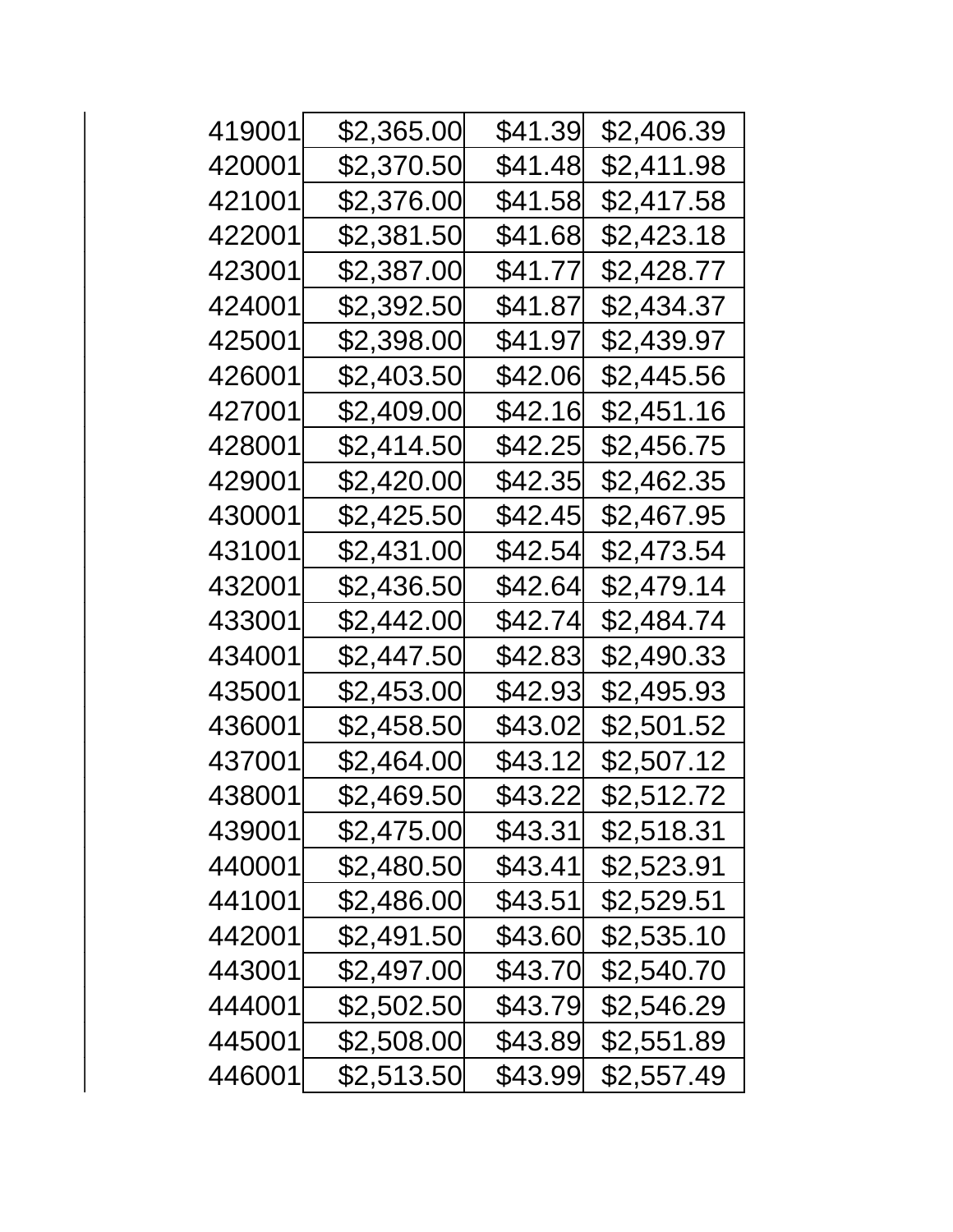| 447001 | \$2,519.00 | \$44.08 | \$2,563.08 |
|--------|------------|---------|------------|
| 448001 | \$2,524.50 | \$44.18 | \$2,568.68 |
| 449001 | \$2,530.00 | \$44.28 | \$2,574.28 |
| 450001 | \$2,535.50 | \$44.37 | \$2,579.87 |
| 451001 | \$2,541.00 | \$44.47 | \$2,585.47 |
| 452001 | \$2,546.50 | \$44.56 | \$2,591.06 |
| 453001 | \$2,552.00 | \$44.66 | \$2,596.66 |
| 454001 | \$2,557.50 | \$44.76 | \$2,602.26 |
| 455001 | \$2,563.00 | \$44.85 | \$2,607.85 |
| 456001 | \$2,568.50 | \$44.95 | \$2,613.45 |
| 457001 | \$2,574.00 | \$45.05 | \$2,619.05 |
| 458001 | \$2,579.50 | \$45.14 | \$2,624.64 |
| 459001 | \$2,585.00 | \$45.24 | \$2,630.24 |
| 460001 | \$2,590.50 | \$45.33 | \$2,635.83 |
| 461001 | \$2,596.00 | \$45.43 | \$2,641.43 |
| 462001 | \$2,601.50 | \$45.53 | \$2,647.03 |
| 463001 | \$2,607.00 | \$45.62 | \$2,652.62 |
| 464001 | \$2,612.50 | \$45.72 | \$2,658.22 |
| 465001 | \$2,618.00 | \$45.82 | \$2,663.82 |
| 466001 | \$2,623.50 | \$45.91 | \$2,669.41 |
| 467001 | \$2,629.00 | \$46.01 | \$2,675.01 |
| 468001 | \$2,634.50 | \$46.10 | \$2,680.60 |
| 469001 | \$2,640.00 | \$46.20 | \$2,686.20 |
| 470001 | \$2,645.50 | \$46.30 | \$2,691.80 |
| 471001 | \$2,651.00 | \$46.39 | \$2,697.39 |
| 472001 | \$2,656.50 | \$46.49 | \$2,702.99 |
| 473001 | \$2,662.00 | \$46.59 | \$2,708.59 |
| 474001 | \$2,667.50 | \$46.68 | \$2,714.18 |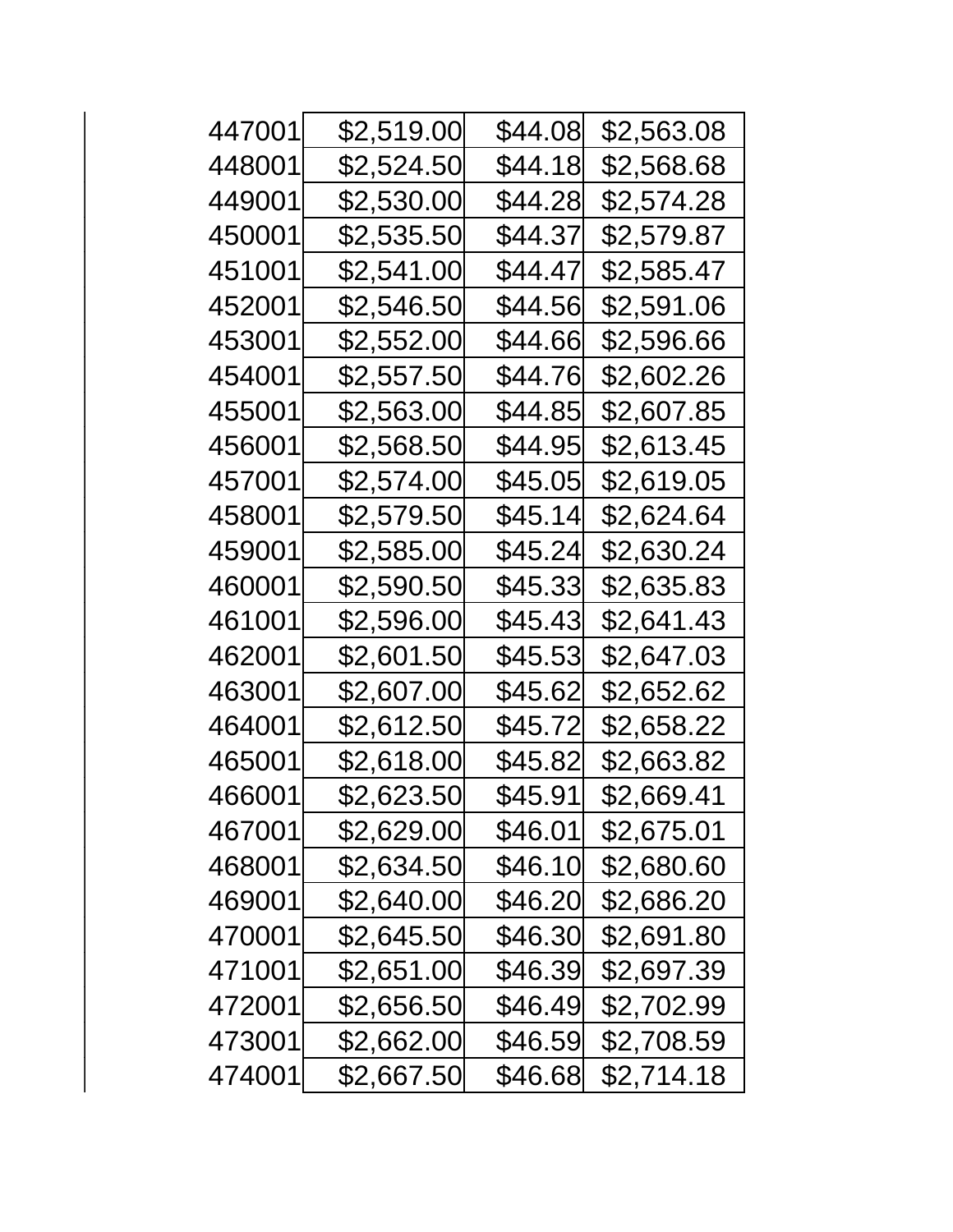| 475001 | \$2,673.00 | \$46.78 | \$2,719.78 |
|--------|------------|---------|------------|
| 476001 | \$2,678.50 | \$46.87 | \$2,725.37 |
| 477001 | \$2,684.00 | \$46.97 | \$2,730.97 |
| 478001 | \$2,689.50 | \$47.07 | \$2,736.57 |
| 479001 | \$2,695.00 | \$47.16 | \$2,742.16 |
| 480001 | \$2,700.50 | \$47.26 | \$2,747.76 |
| 481001 | \$2,706.00 | \$47.36 | \$2,753.36 |
| 482001 | \$2,711.50 | \$47.45 | \$2,758.95 |
| 483001 | \$2,717.00 | \$47.55 | \$2,764.55 |
| 484001 | \$2,722.50 | \$47.64 | \$2,770.14 |
| 485001 | \$2,728.00 | \$47.74 | \$2,775.74 |
| 486001 | \$2,733.50 | \$47.84 | \$2,781.34 |
| 487001 | \$2,739.00 | \$47.93 | \$2,786.93 |
| 488001 | \$2,744.50 | \$48.03 | \$2,792.53 |
| 489001 | \$2,750.00 | \$48.13 | \$2,798.13 |
| 490001 | \$2,755.50 | \$48.22 | \$2,803.72 |
| 491001 | \$2,761.00 | \$48.32 | \$2,809.32 |
| 492001 | \$2,766.50 | \$48.41 | \$2,814.91 |
| 493001 | \$2,772.00 | \$48.51 | \$2,820.51 |
| 494001 | \$2,777.50 | \$48.61 | \$2,826.11 |
| 495001 | \$2,783.00 | \$48.70 | \$2,831.70 |
| 496001 | \$2,788.50 | \$48.80 | \$2,837.30 |
| 497001 | \$2,794.00 | \$48.90 | \$2,842.90 |
| 498001 | \$2,799.50 | \$48.99 | \$2,848.49 |
| 499001 | \$2,805.00 | \$49.09 | \$2,854.09 |
| 500001 | \$2,810.50 | \$49.18 | \$2,859.68 |
| 501001 | \$2,816.00 | \$49.28 | \$2,865.28 |
| 502001 | \$2,821.50 | \$49.38 | \$2,870.88 |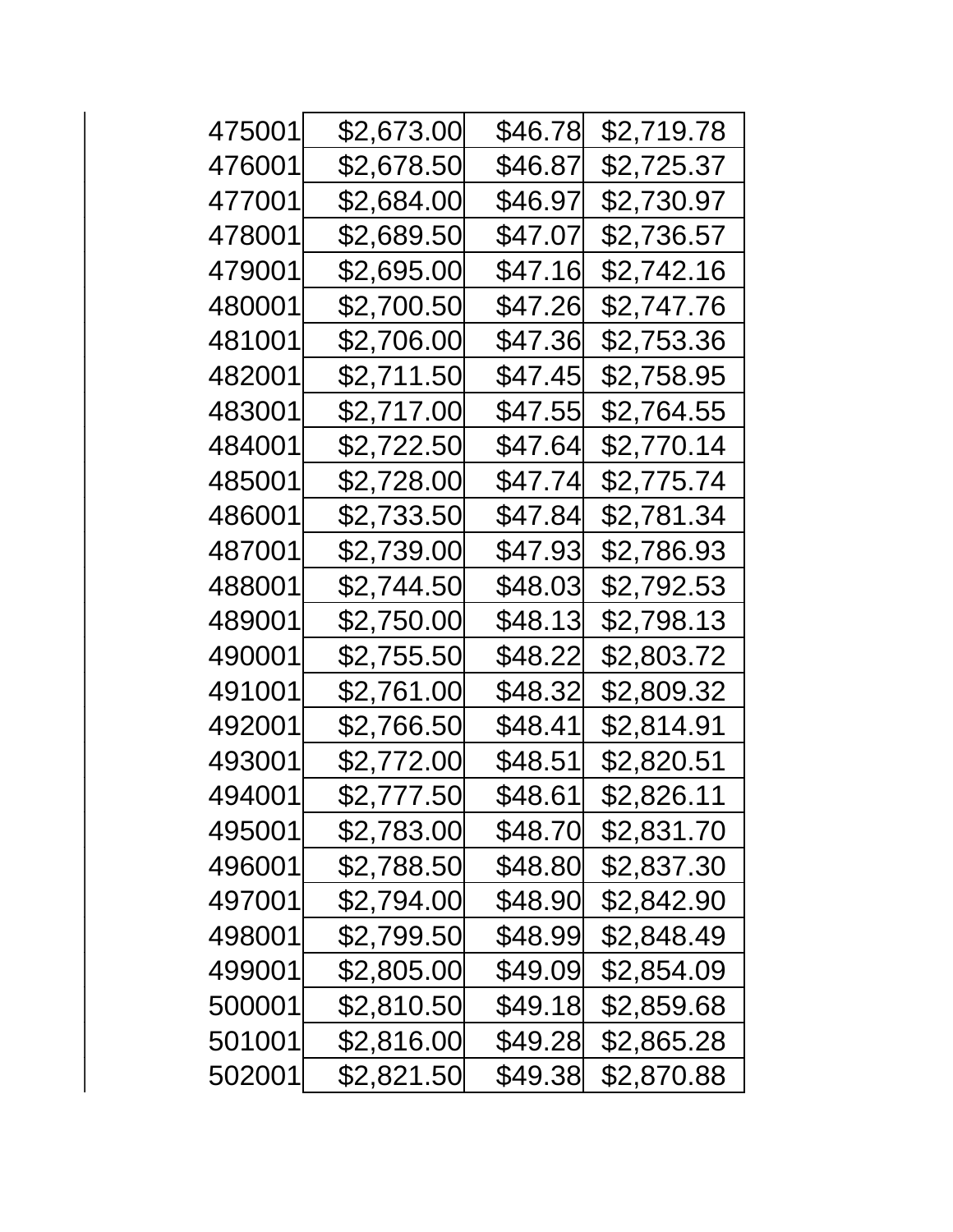| \$2,827.00 | \$49.47 | \$2,876.47 |
|------------|---------|------------|
| \$2,832.50 | \$49.57 | \$2,882.07 |
| \$2,838.00 | \$49.67 | \$2,887.67 |
| \$2,843.50 | \$49.76 | \$2,893.26 |
| \$2,849.00 | \$49.86 | \$2,898.86 |
| \$2,854.50 | \$49.95 | \$2,904.45 |
| \$2,860.00 | \$50.05 | \$2,910.05 |
| \$2,865.50 | \$50.15 | \$2,915.65 |
| \$2,871.00 | \$50.24 | \$2,921.24 |
| \$2,876.50 | \$50.34 | \$2,926.84 |
| \$2,882.00 | \$50.44 | \$2,932.44 |
| \$2,887.50 | \$50.53 | \$2,938.03 |
| \$2,893.00 | \$50.63 | \$2,943.63 |
| \$2,898.50 | \$50.72 | \$2,949.22 |
| \$2,904.00 | \$50.82 | \$2,954.82 |
| \$2,909.50 | \$50.92 | \$2,960.42 |
| \$2,915.00 | \$51.01 | \$2,966.01 |
| \$2,920.50 | \$51.11 | \$2,971.61 |
| \$2,926.00 | \$51.21 | \$2,977.21 |
| \$2,931.50 | \$51.30 | \$2,982.80 |
| \$2,937.00 | \$51.40 | \$2,988.40 |
| \$2,942.50 | \$51.49 | \$2,993.99 |
| \$2,948.00 | \$51.59 | \$2,999.59 |
| \$2,953.50 | \$51.69 | \$3,005.19 |
| \$2,959.00 | \$51.78 | \$3,010.78 |
| \$2,964.50 | \$51.88 | \$3,016.38 |
| \$2,970.00 | \$51.98 | \$3,021.98 |
| \$2,975.50 | \$52.07 | \$3,027.57 |
|            |         |            |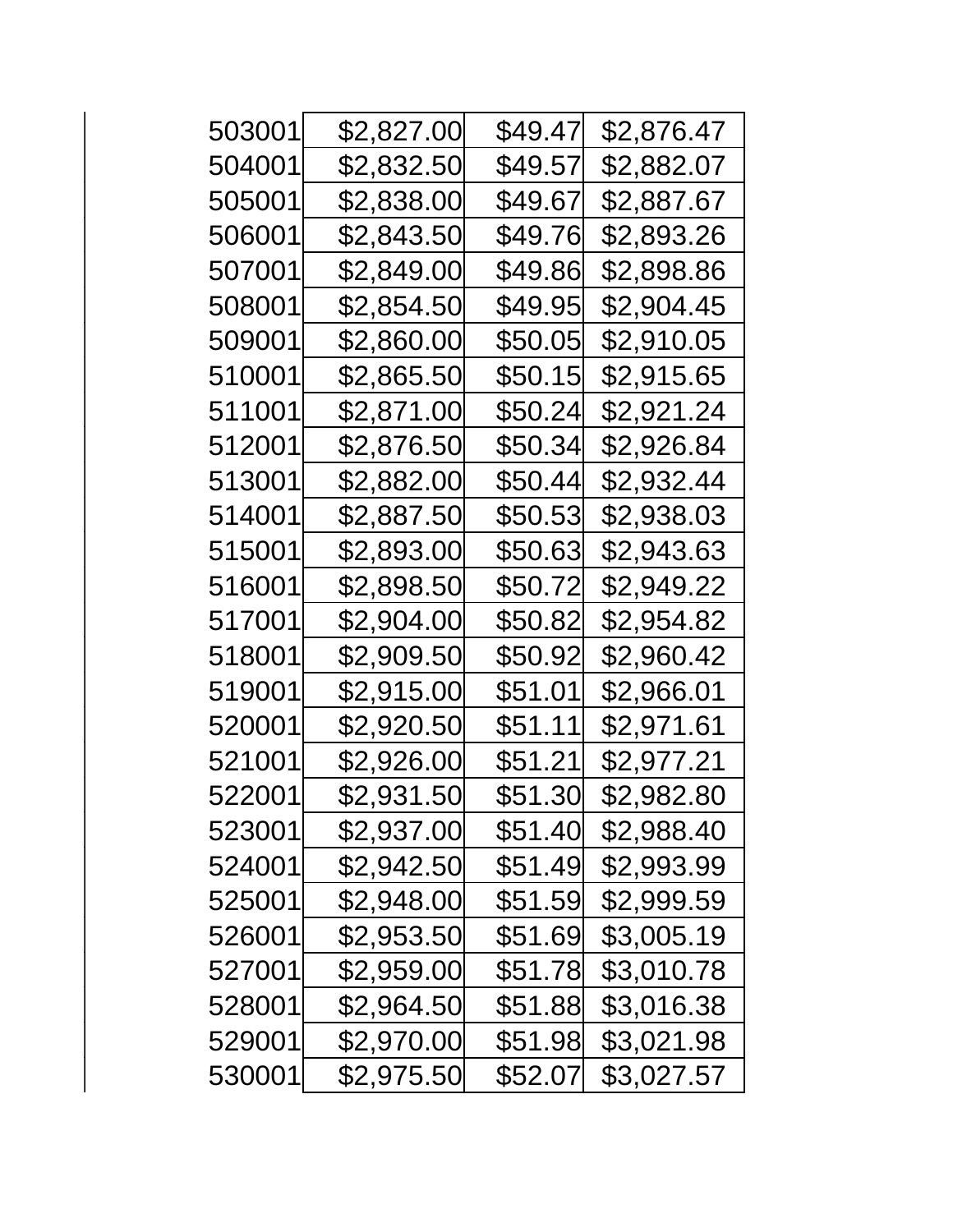| 531001 | \$2,981.00 | \$52.17        | \$3,033.17 |
|--------|------------|----------------|------------|
| 532001 | \$2,986.50 | \$52.26        | \$3,038.76 |
| 533001 | \$2,992.00 | \$52.36        | \$3,044.36 |
| 534001 | \$2,997.50 | \$52.46        | \$3,049.96 |
| 535001 | \$3,003.00 | \$52.55        | \$3,055.55 |
| 536001 | \$3,008.50 | \$52.65        | \$3,061.15 |
| 537001 | \$3,014.00 | \$52.75        | \$3,066.75 |
| 538001 | \$3,019.50 | \$52.84        | \$3,072.34 |
| 539001 | \$3,025.00 | \$52.94        | \$3,077.94 |
| 540001 | \$3,030.50 | \$53.03        | \$3,083.53 |
| 541001 | \$3,036.00 | \$53.13        | \$3,089.13 |
| 542001 | \$3,041.50 | \$53.23        | \$3,094.73 |
| 543001 | \$3,047.00 | \$53.32        | \$3,100.32 |
| 544001 | \$3,052.50 | \$53.42        | \$3,105.92 |
| 545001 | \$3,058.00 | \$53.52        | \$3,111.52 |
| 546001 | \$3,063.50 | \$53.61        | \$3,117.11 |
| 547001 | \$3,069.00 | \$53.71        | \$3,122.71 |
| 548001 | \$3,074.50 | \$53.80        | \$3,128.30 |
| 549001 | \$3,080.00 | \$53.90        | \$3,133.90 |
| 550001 | \$3,085.50 | \$54.00        | \$3,139.50 |
| 551001 | \$3,091.00 | \$54.09        | \$3,145.09 |
| 552001 | \$3,096.50 | <b>\$54.19</b> | \$3,150.69 |
| 553001 | \$3,102.00 | \$54.29        | \$3,156.29 |
| 554001 | \$3,107.50 | \$54.38        | \$3,161.88 |
| 555001 | \$3,113.00 | \$54.48        | \$3,167.48 |
| 556001 | \$3,118.50 | \$54.57        | \$3,173.07 |
| 557001 | \$3,124.00 | \$54.67        | \$3,178.67 |
| 558001 | \$3,129.50 | \$54.77        | \$3,184.27 |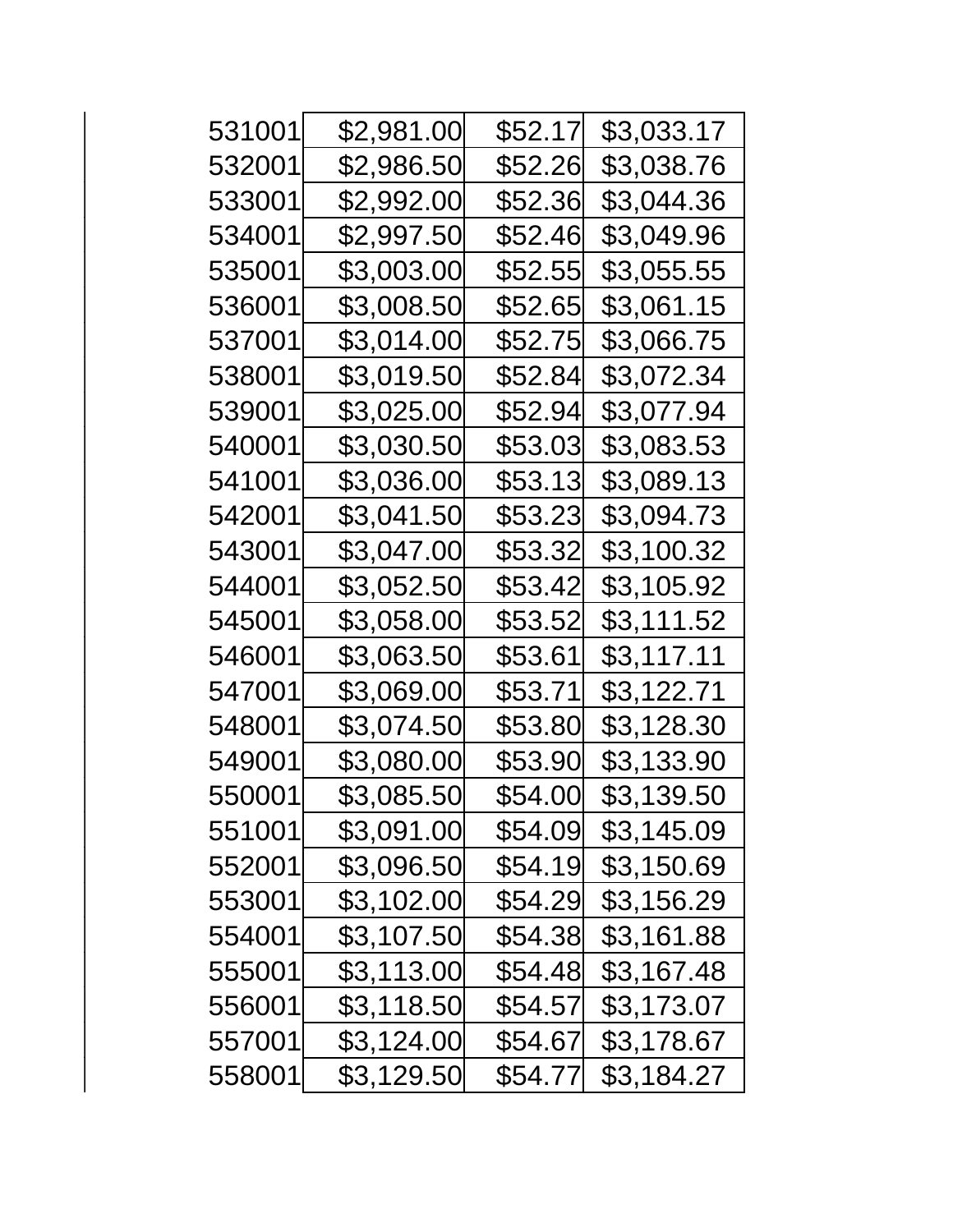| 559001 | \$3,135.00 | \$54.86 | \$3,189.86 |
|--------|------------|---------|------------|
| 560001 | \$3,140.50 | \$54.96 | \$3,195.46 |
| 561001 | \$3,146.00 | \$55.06 | \$3,201.06 |
| 562001 | \$3,151.50 | \$55.15 | \$3,206.65 |
| 563001 | \$3,157.00 | \$55.25 | \$3,212.25 |
| 564001 | \$3,162.50 | \$55.34 | \$3,217.84 |
| 565001 | \$3,168.00 | \$55.44 | \$3,223.44 |
| 566001 | \$3,173.50 | \$55.54 | \$3,229.04 |
| 567001 | \$3,179.00 | \$55.63 | \$3,234.63 |
| 568001 | \$3,184.50 | \$55.73 | \$3,240.23 |
| 569001 | \$3,190.00 | \$55.83 | \$3,245.83 |
| 570001 | \$3,195.50 | \$55.92 | \$3,251.42 |
| 571001 | \$3,201.00 | \$56.02 | \$3,257.02 |
| 572001 | \$3,206.50 | \$56.11 | \$3,262.61 |
| 573001 | \$3,212.00 | \$56.21 | \$3,268.21 |
| 574001 | \$3,217.50 | \$56.31 | \$3,273.81 |
| 575001 | \$3,223.00 | \$56.40 | \$3,279.40 |
| 576001 | \$3,228.50 | \$56.50 | \$3,285.00 |
| 577001 | \$3,234.00 | \$56.60 | \$3,290.60 |
| 578001 | \$3,239.50 | \$56.69 | \$3,296.19 |
| 579001 | \$3,245.00 | \$56.79 | \$3,301.79 |
| 580001 | \$3,250.50 | \$56.88 | \$3,307.38 |
| 581001 | \$3,256.00 | \$56.98 | \$3,312.98 |
| 582001 | \$3,261.50 | \$57.08 | \$3,318.58 |
| 583001 | \$3,267.00 | \$57.17 | \$3,324.17 |
| 584001 | \$3,272.50 | \$57.27 | \$3,329.77 |
| 585001 | \$3,278.00 | \$57.37 | \$3,335.37 |
| 586001 | \$3,283.50 | \$57.46 | \$3,340.96 |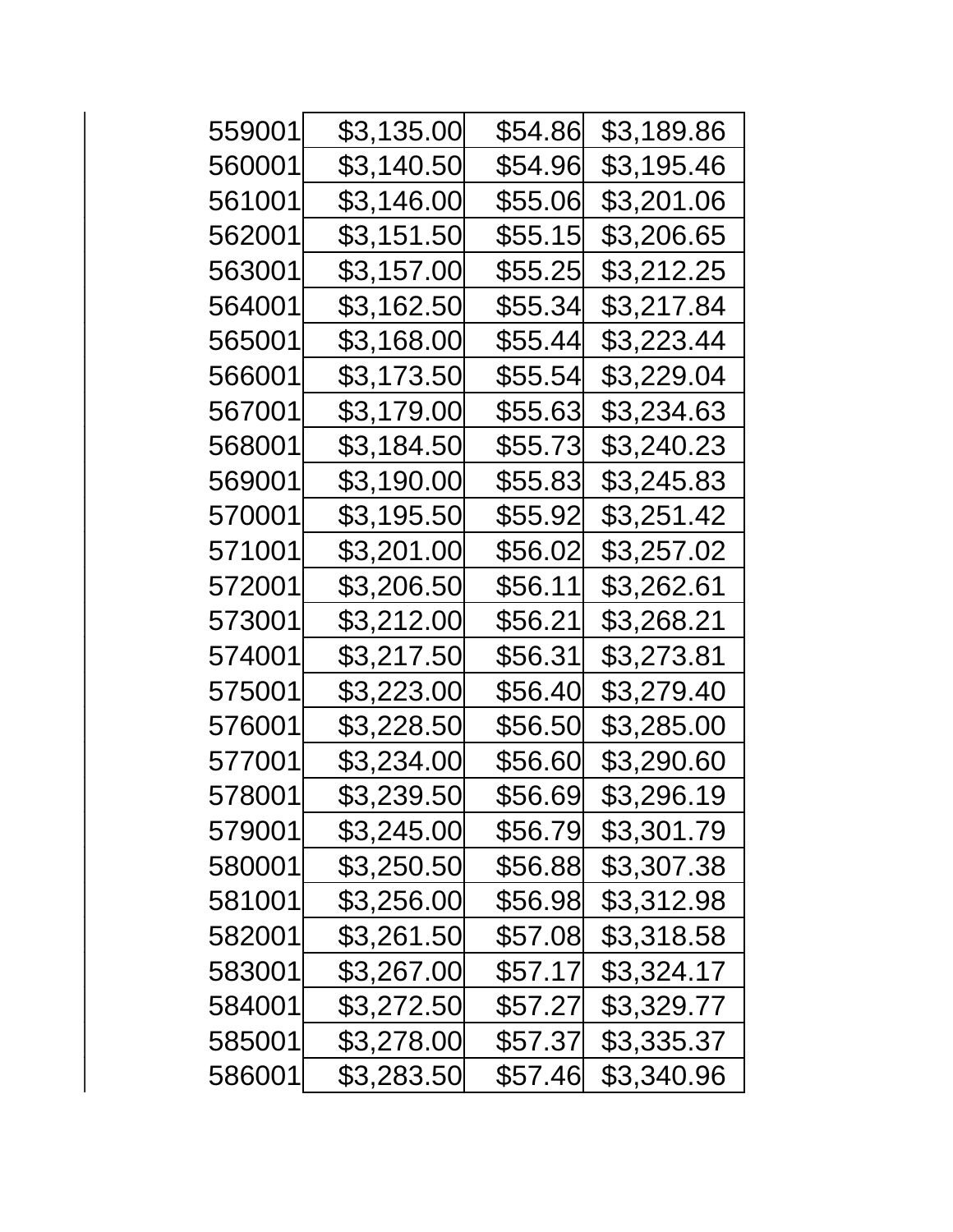| 587001 | \$3,289.00 | \$57.56 | \$3,346.56 |
|--------|------------|---------|------------|
| 588001 | \$3,294.50 | \$57.65 | \$3,352.15 |
| 589001 | \$3,300.00 | \$57.75 | \$3,357.75 |
| 590001 | \$3,305.50 | \$57.85 | \$3,363.35 |
| 591001 | \$3,311.00 | \$57.94 | \$3,368.94 |
| 592001 | \$3,316.50 | \$58.04 | \$3,374.54 |
| 593001 | \$3,322.00 | \$58.14 | \$3,380.14 |
| 594001 | \$3,327.50 | \$58.23 | \$3,385.73 |
| 595001 | \$3,333.00 | \$58.33 | \$3,391.33 |
| 596001 | \$3,338.50 | \$58.42 | \$3,396.92 |
| 597001 | \$3,344.00 | \$58.52 | \$3,402.52 |
| 598001 | \$3,349.50 | \$58.62 | \$3,408.12 |
| 599001 | \$3,355.00 | \$58.71 | \$3,413.71 |
| 600001 | \$3,360.50 | \$58.81 | \$3,419.31 |
| 601001 | \$3,366.00 | \$58.91 | \$3,424.91 |
| 602001 | \$3,371.50 | \$59.00 | \$3,430.50 |
| 603001 | \$3,377.00 | \$59.10 | \$3,436.10 |
| 604001 | \$3,382.50 | \$59.19 | \$3,441.69 |
| 605001 | \$3,388.00 | \$59.29 | \$3,447.29 |
| 606001 | \$3,393.50 | \$59.39 | \$3,452.89 |
| 607001 | \$3,399.00 | \$59.48 | \$3,458.48 |
| 608001 | \$3,404.50 | \$59.58 | \$3,464.08 |
| 609001 | \$3,410.00 | \$59.68 | \$3,469.68 |
| 610001 | \$3,415.50 | \$59.77 | \$3,475.27 |
| 611001 | \$3,421.00 | \$59.87 | \$3,480.87 |
| 612001 | \$3,426.50 | \$59.96 | \$3,486.46 |
| 613001 | \$3,432.00 | \$60.06 | \$3,492.06 |
| 614001 | \$3,437.50 | \$60.16 | \$3,497.66 |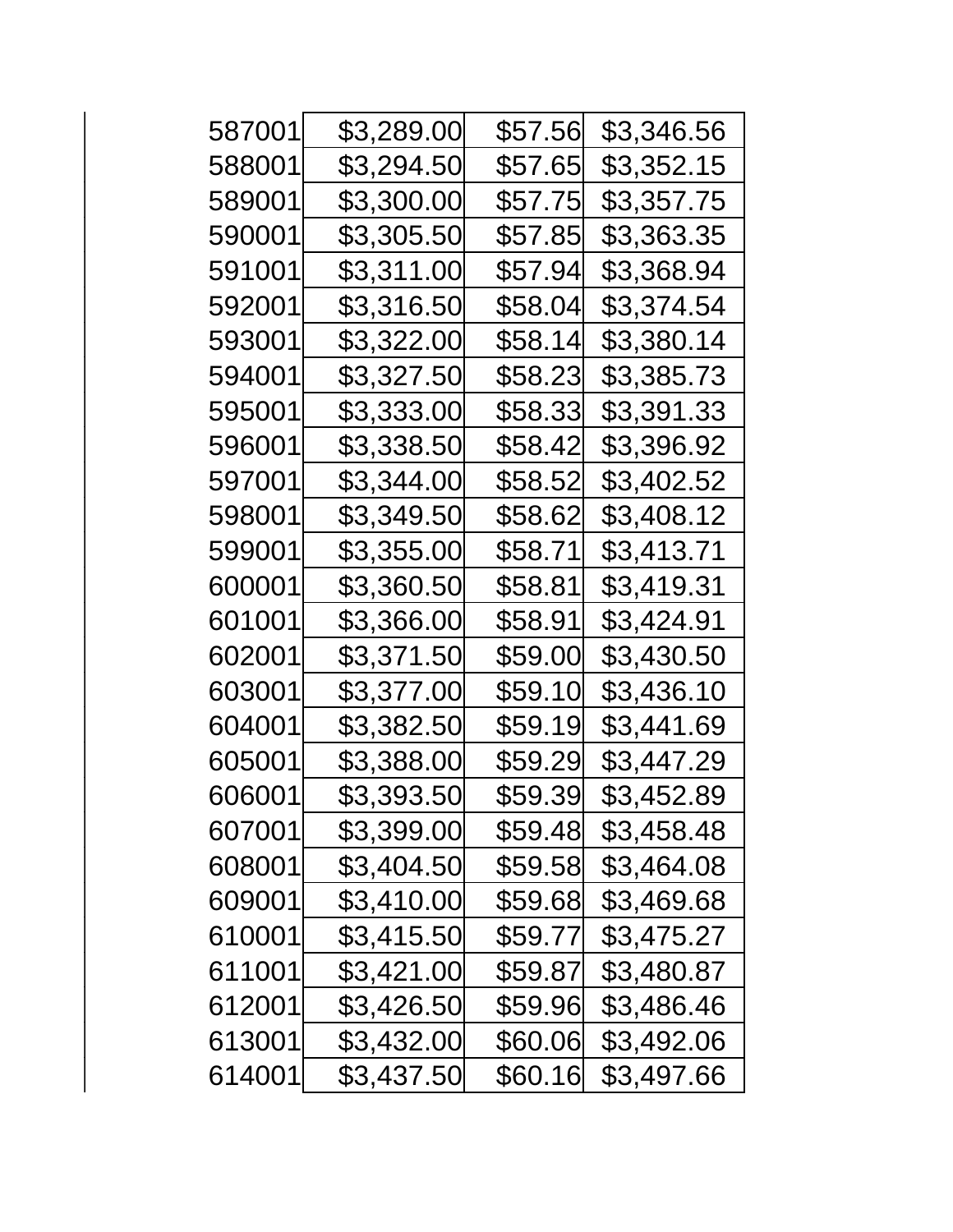| 615001 | \$3,443.00 | \$60.25 | \$3,503.25 |
|--------|------------|---------|------------|
| 616001 | \$3,448.50 | \$60.35 | \$3,508.85 |
| 617001 | \$3,454.00 | \$60.45 | \$3,514.45 |
| 618001 | \$3,459.50 | \$60.54 | \$3,520.04 |
| 619001 | \$3,465.00 | \$60.64 | \$3,525.64 |
| 620001 | \$3,470.50 | \$60.73 | \$3,531.23 |
| 621001 | \$3,476.00 | \$60.83 | \$3,536.83 |
| 622001 | \$3,481.50 | \$60.93 | \$3,542.43 |
| 623001 | \$3,487.00 | \$61.02 | \$3,548.02 |
| 624001 | \$3,492.50 | \$61.12 | \$3,553.62 |
| 625001 | \$3,498.00 | \$61.22 | \$3,559.22 |
| 626001 | \$3,503.50 | \$61.31 | \$3,564.81 |
| 627001 | \$3,509.00 | \$61.41 | \$3,570.41 |
| 628001 | \$3,514.50 | \$61.50 | \$3,576.00 |
| 629001 | \$3,520.00 | \$61.60 | \$3,581.60 |
| 630001 | \$3,525.50 | \$61.70 | \$3,587.20 |
| 631001 | \$3,531.00 | \$61.79 | \$3,592.79 |
| 632001 | \$3,536.50 | \$61.89 | \$3,598.39 |
| 633001 | \$3,542.00 | \$61.99 | \$3,603.99 |
| 634001 | \$3,547.50 | \$62.08 | \$3,609.58 |
| 635001 | \$3,553.00 | \$62.18 | \$3,615.18 |
| 636001 | \$3,558.50 | \$62.27 | \$3,620.77 |
| 637001 | \$3,564.00 | \$62.37 | \$3,626.37 |
| 638001 | \$3,569.50 | \$62.47 | \$3,631.97 |
| 639001 | \$3,575.00 | \$62.56 | \$3,637.56 |
| 640001 | \$3,580.50 | \$62.66 | \$3,643.16 |
| 641001 | \$3,586.00 | \$62.76 | \$3,648.76 |
| 642001 | \$3,591.50 | \$62.85 | \$3,654.35 |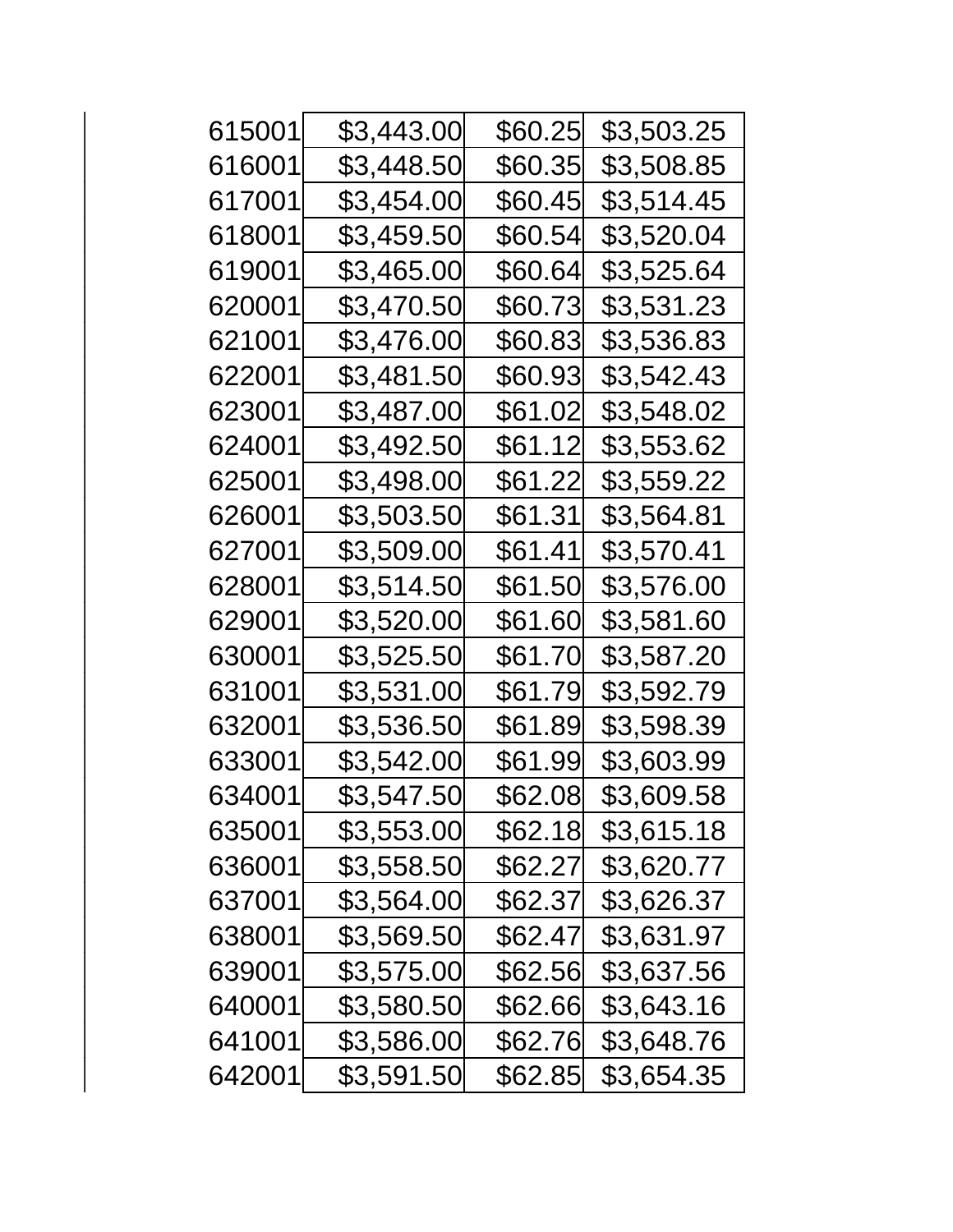| 643001 | \$3,597.00 | \$62.95 | \$3,659.95 |
|--------|------------|---------|------------|
| 644001 | \$3,602.50 | \$63.04 | \$3,665.54 |
| 645001 | \$3,608.00 | \$63.14 | \$3,671.14 |
| 646001 | \$3,613.50 | \$63.24 | \$3,676.74 |
| 647001 | \$3,619.00 | \$63.33 | \$3,682.33 |
| 648001 | \$3,624.50 | \$63.43 | \$3,687.93 |
| 649001 | \$3,630.00 | \$63.53 | \$3,693.53 |
| 650001 | \$3,635.50 | \$63.62 | \$3,699.12 |
| 651001 | \$3,641.00 | \$63.72 | \$3,704.72 |
| 652001 | \$3,646.50 | \$63.81 | \$3,710.31 |
| 653001 | \$3,652.00 | \$63.91 | \$3,715.91 |
| 654001 | \$3,657.50 | \$64.01 | \$3,721.51 |
| 655001 | \$3,663.00 | \$64.10 | \$3,727.10 |
| 656001 | \$3,668.50 | \$64.20 | \$3,732.70 |
| 657001 | \$3,674.00 | \$64.30 | \$3,738.30 |
| 658001 | \$3,679.50 | \$64.39 | \$3,743.89 |
| 659001 | \$3,685.00 | \$64.49 | \$3,749.49 |
| 660001 | \$3,690.50 | \$64.58 | \$3,755.08 |
| 661001 | \$3,696.00 | \$64.68 | \$3,760.68 |
| 662001 | \$3,701.50 | \$64.78 | \$3,766.28 |
| 663001 | \$3,707.00 | \$64.87 | \$3,771.87 |
| 664001 | \$3,712.50 | \$64.97 | \$3,777.47 |
| 665001 | \$3,718.00 | \$65.07 | \$3,783.07 |
| 666001 | \$3,723.50 | \$65.16 | \$3,788.66 |
| 667001 | \$3,729.00 | \$65.26 | \$3,794.26 |
| 668001 | \$3,734.50 | \$65.35 | \$3,799.85 |
| 669001 | \$3,740.00 | \$65.45 | \$3,805.45 |
| 670001 | \$3,745.50 | \$65.55 | \$3,811.05 |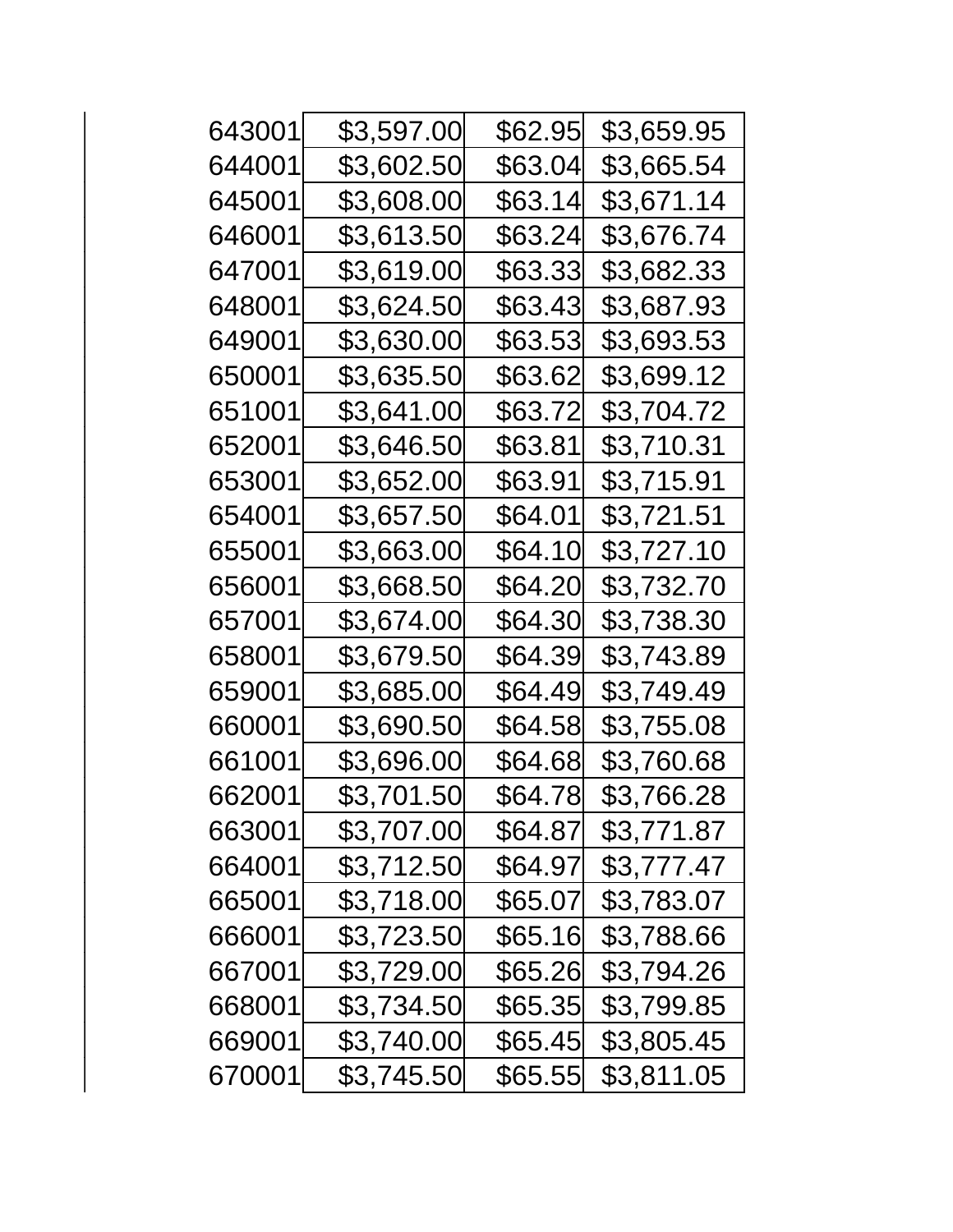| 671001 | \$3,751.00 | \$65.64 | \$3,816.64 |
|--------|------------|---------|------------|
| 672001 | \$3,756.50 | \$65.74 | \$3,822.24 |
| 673001 | \$3,762.00 | \$65.84 | \$3,827.84 |
| 674001 | \$3,767.50 | \$65.93 | \$3,833.43 |
| 675001 | \$3,773.00 | \$66.03 | \$3,839.03 |
| 676001 | \$3,778.50 | \$66.12 | \$3,844.62 |
| 677001 | \$3,784.00 | \$66.22 | \$3,850.22 |
| 678001 | \$3,789.50 | \$66.32 | \$3,855.82 |
| 679001 | \$3,795.00 | \$66.41 | \$3,861.41 |
| 680001 | \$3,800.50 | \$66.51 | \$3,867.01 |
| 681001 | \$3,806.00 | \$66.61 | \$3,872.61 |
| 682001 | \$3,811.50 | \$66.70 | \$3,878.20 |
| 683001 | \$3,817.00 | \$66.80 | \$3,883.80 |
| 684001 | \$3,822.50 | \$66.89 | \$3,889.39 |
| 685001 | \$3,828.00 | \$66.99 | \$3,894.99 |
| 686001 | \$3,833.50 | \$67.09 | \$3,900.59 |
| 687001 | \$3,839.00 | \$67.18 | \$3,906.18 |
| 688001 | \$3,844.50 | \$67.28 | \$3,911.78 |
| 689001 | \$3,850.00 | \$67.38 | \$3,917.38 |
| 690001 | \$3,855.50 | \$67.47 | \$3,922.97 |
| 691001 | \$3,861.00 | \$67.57 | \$3,928.57 |
| 692001 | \$3,866.50 | \$67.66 | \$3,934.16 |
| 693001 | \$3,872.00 | \$67.76 | \$3,939.76 |
| 694001 | \$3,877.50 | \$67.86 | \$3,945.36 |
| 695001 | \$3,883.00 | \$67.95 | \$3,950.95 |
| 696001 | \$3,888.50 | \$68.05 | \$3,956.55 |
| 697001 | \$3,894.00 | \$68.15 | \$3,962.14 |
| 698001 | \$3,899.50 | \$68.24 | \$3,967.74 |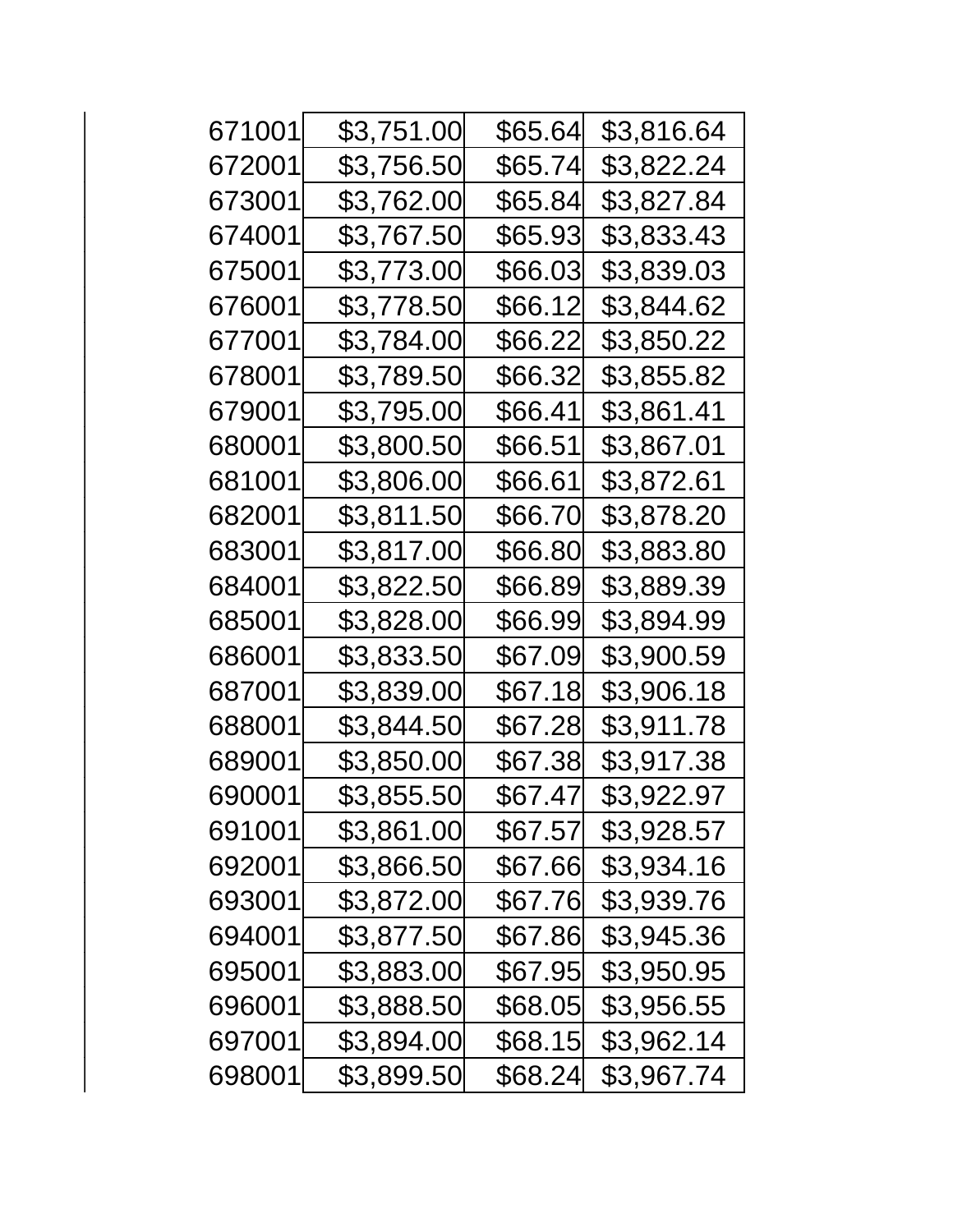| 699001 | \$3,905.00 | \$68.34 | \$3,973.34 |
|--------|------------|---------|------------|
| 700001 | \$3,910.50 | \$68.43 | \$3,978.93 |
| 701001 | \$3,916.00 | \$68.53 | \$3,984.53 |
| 702001 | \$3,921.50 | \$68.63 | \$3,990.13 |
| 703001 | \$3,927.00 | \$68.72 | \$3,995.72 |
| 704001 | \$3,932.50 | \$68.82 | \$4,001.32 |
| 705001 | \$3,938.00 | \$68.92 | \$4,006.92 |
| 706001 | \$3,943.50 | \$69.01 | \$4,012.51 |
| 707001 | \$3,949.00 | \$69.11 | \$4,018.11 |
| 708001 | \$3,954.50 | \$69.20 | \$4,023.70 |
| 709001 | \$3,960.00 | \$69.30 | \$4,029.30 |
| 710001 | \$3,965.50 | \$69.40 | \$4,034.90 |
| 711001 | \$3,971.00 | \$69.49 | \$4,040.49 |
| 712001 | \$3,976.50 | \$69.59 | \$4,046.09 |
| 713001 | \$3,982.00 | \$69.69 | \$4,051.69 |
| 714001 | \$3,987.50 | \$69.78 | \$4,057.28 |
| 715001 | \$3,993.00 | \$69.88 | \$4,062.88 |
| 716001 | \$3,998.50 | \$69.97 | \$4,068.47 |
| 717001 | \$4,004.00 | \$70.07 | \$4,074.07 |
| 718001 | \$4,009.50 | \$70.17 | \$4,079.67 |
| 719001 | \$4,015.00 | \$70.26 | \$4,085.26 |
| 720001 | \$4,020.50 | \$70.36 | \$4,090.86 |
| 721001 | \$4,026.00 | \$70.46 | \$4,096.46 |
| 722001 | \$4,031.50 | \$70.55 | \$4,102.05 |
| 723001 | \$4,037.00 | \$70.65 | \$4,107.65 |
| 724001 | \$4,042.50 | \$70.74 | \$4,113.24 |
| 725001 | \$4,048.00 | \$70.84 | \$4,118.84 |
| 726001 | \$4,053.50 | \$70.94 | \$4,124.44 |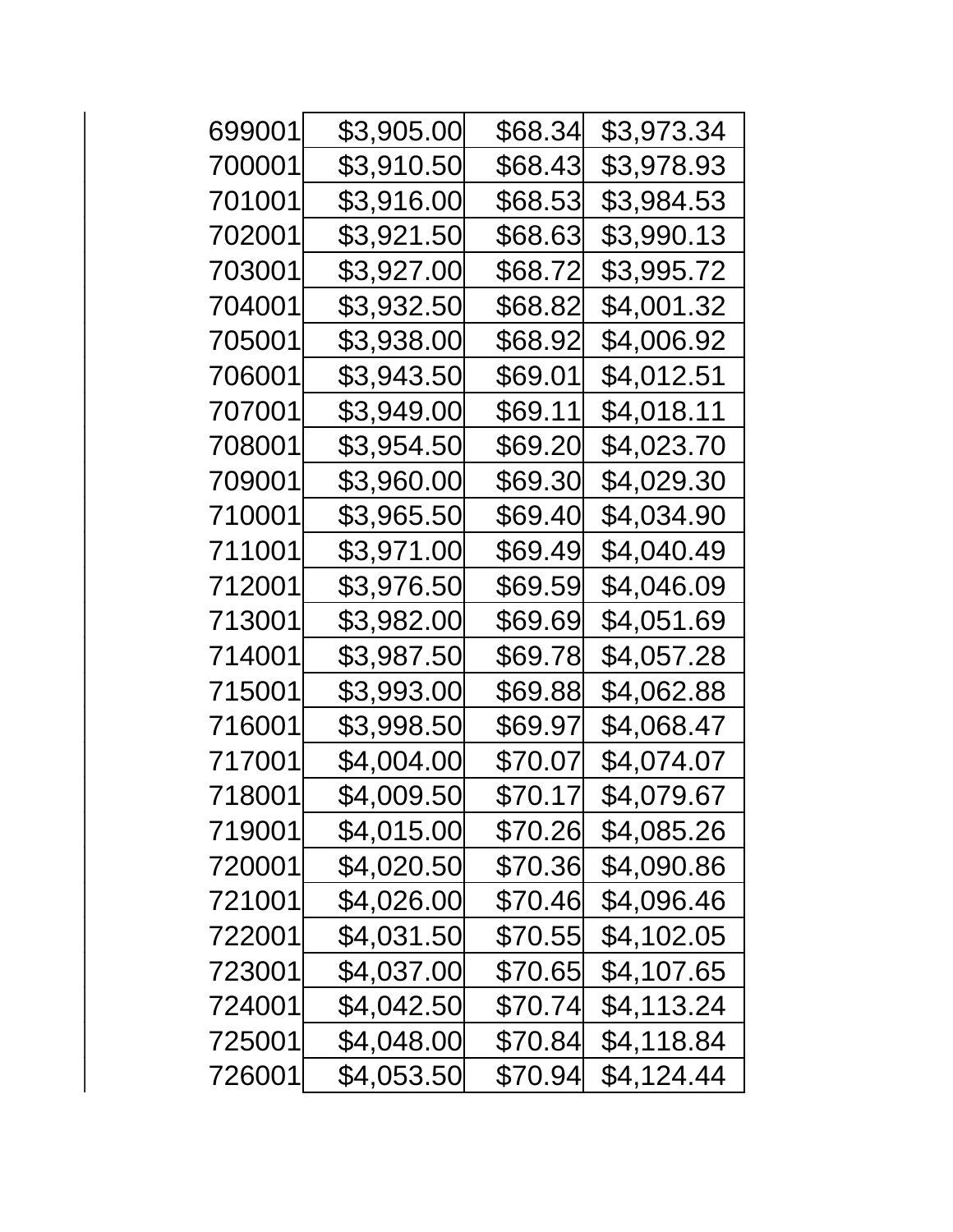| 727001 | \$4,059.00 | \$71.03 | \$4,130.03 |
|--------|------------|---------|------------|
| 728001 | \$4,064.50 | \$71.13 | \$4,135.63 |
| 729001 | \$4,070.00 | \$71.23 | \$4,141.23 |
| 730001 | \$4,075.50 | \$71.32 | \$4,146.82 |
| 731001 | \$4,081.00 | \$71.42 | \$4,152.42 |
| 732001 | \$4,086.50 | \$71.51 | \$4,158.01 |
| 733001 | \$4,092.00 | \$71.61 | \$4,163.61 |
| 734001 | \$4,097.50 | \$71.71 | \$4,169.21 |
| 735001 | \$4,103.00 | \$71.80 | \$4,174.80 |
| 736001 | \$4,108.50 | \$71.90 | \$4,180.40 |
| 737001 | \$4,114.00 | \$72.00 | \$4,186.00 |
| 738001 | \$4,119.50 | \$72.09 | \$4,191.59 |
| 739001 | \$4,125.00 | \$72.19 | \$4,197.19 |
| 740001 | \$4,130.50 | \$72.28 | \$4,202.78 |
| 741001 | \$4,136.00 | \$72.38 | \$4,208.38 |
| 742001 | \$4,141.50 | \$72.48 | \$4,213.98 |
| 743001 | \$4,147.00 | \$72.57 | \$4,219.57 |
| 744001 | \$4,152.50 | \$72.67 | \$4,225.17 |
| 745001 | \$4,158.00 | \$72.77 | \$4,230.77 |
| 746001 | \$4,163.50 | \$72.86 | \$4,236.36 |
| 747001 | \$4,169.00 | \$72.96 | \$4,241.96 |
| 748001 | \$4,174.50 | \$73.05 | \$4,247.55 |
| 749001 | \$4,180.00 | \$73.15 | \$4,253.15 |
| 750001 | \$4,185.50 | \$73.25 | \$4,258.75 |
| 751001 | \$4,191.00 | \$73.34 | \$4,264.34 |
| 752001 | \$4,196.50 | \$73.44 | \$4,269.94 |
| 753001 | \$4,202.00 | \$73.54 | \$4,275.54 |
| 754001 | \$4,207.50 | \$73.63 | \$4,281.13 |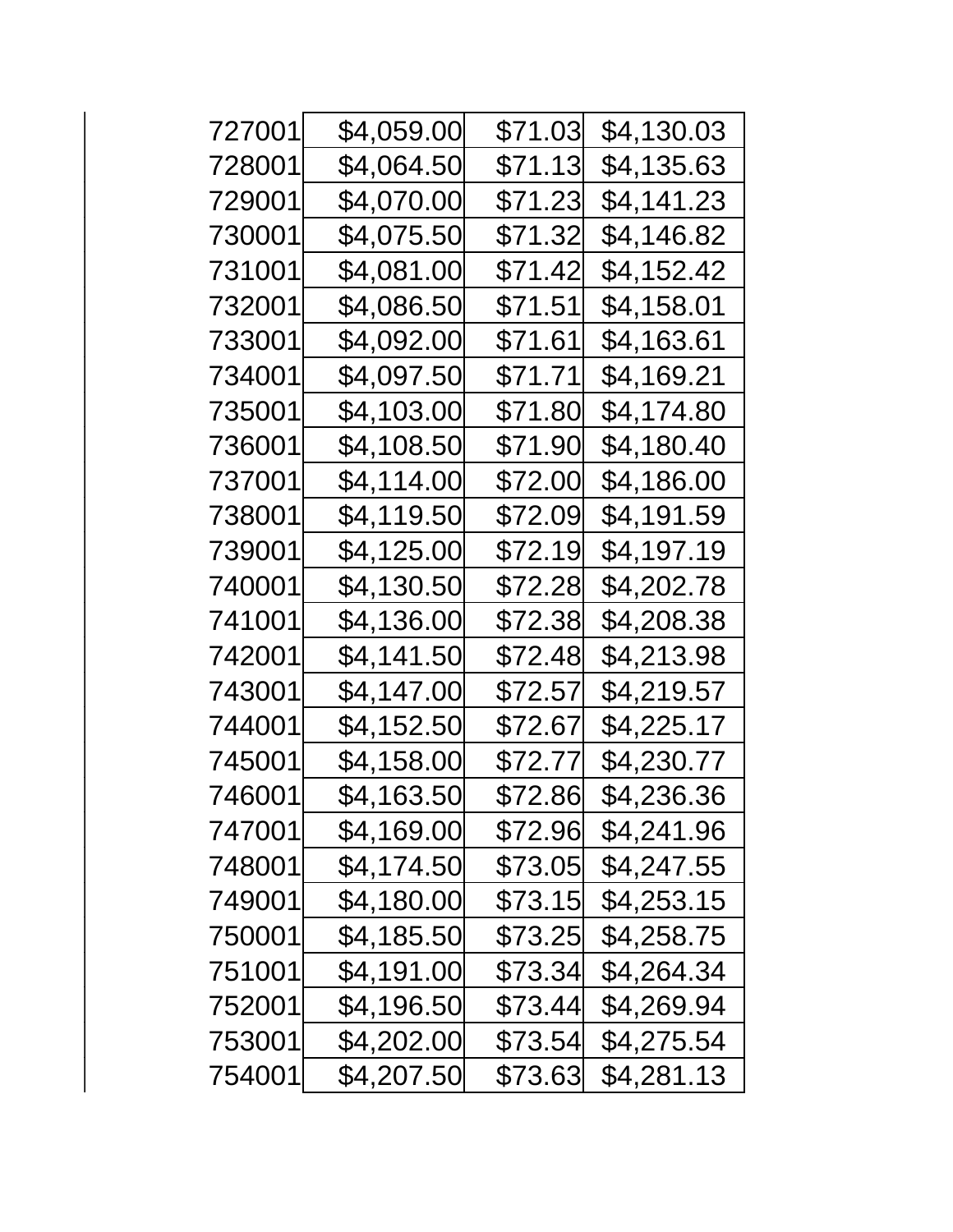| \$4,213.00 | \$73.73 | \$4,286.73 |
|------------|---------|------------|
| \$4,218.50 | \$73.82 | \$4,292.32 |
| \$4,224.00 | \$73.92 | \$4,297.92 |
| \$4,229.50 | \$74.02 | \$4,303.52 |
| \$4,235.00 | \$74.11 | \$4,309.11 |
| \$4,240.50 | \$74.21 | \$4,314.71 |
| \$4,246.00 | \$74.31 | \$4,320.31 |
| \$4,251.50 | \$74.40 | \$4,325.90 |
| \$4,257.00 | \$74.50 | \$4,331.50 |
| \$4,262.50 | \$74.59 | \$4,337.09 |
| \$4,268.00 | \$74.69 | \$4,342.69 |
| \$4,273.50 | \$74.79 | \$4,348.29 |
| \$4,279.00 | \$74.88 | \$4,353.88 |
| \$4,284.50 | \$74.98 | \$4,359.48 |
| \$4,290.00 | \$75.08 | \$4,365.08 |
| \$4,295.50 | \$75.17 | \$4,370.67 |
| \$4,301.00 | \$75.27 | \$4,376.27 |
| \$4,306.50 | \$75.36 | \$4,381.86 |
| \$4,312.00 | \$75.46 | \$4,387.46 |
| \$4,317.50 | \$75.56 | \$4,393.06 |
| \$4,323.00 | \$75.65 | \$4,398.65 |
| \$4,328.50 | \$75.75 | \$4,404.25 |
| \$4,334.00 | \$75.85 | \$4,409.85 |
| \$4,339.50 | \$75.94 | \$4,415.44 |
| \$4,345.00 | \$76.04 | \$4,421.04 |
| \$4,350.50 | \$76.13 | \$4,426.63 |
| \$4,356.00 | \$76.23 | \$4,432.23 |
| \$4,361.50 | \$76.33 | \$4,437.83 |
|            |         |            |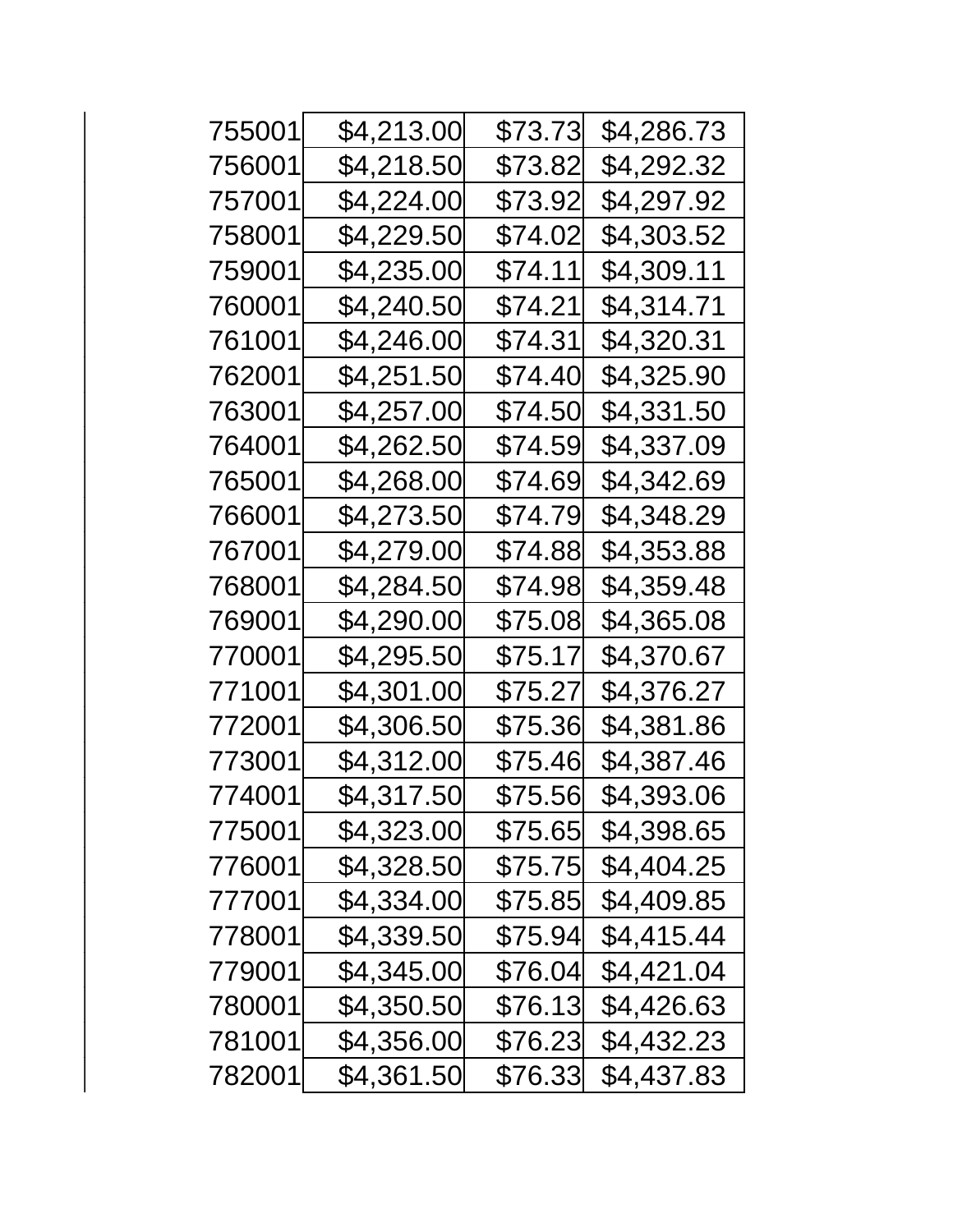| 783001 | \$4,367.00 | \$76.42 | \$4,443.42 |
|--------|------------|---------|------------|
| 784001 | \$4,372.50 | \$76.52 | \$4,449.02 |
| 785001 | \$4,378.00 | \$76.62 | \$4,454.62 |
| 786001 | \$4,383.50 | \$76.71 | \$4,460.21 |
| 787001 | \$4,389.00 | \$76.81 | \$4,465.81 |
| 788001 | \$4,394.50 | \$76.90 | \$4,471.40 |
| 789001 | \$4,400.00 | \$77.00 | \$4,477.00 |
| 790001 | \$4,405.50 | \$77.10 | \$4,482.60 |
| 791001 | \$4,411.00 | \$77.19 | \$4,488.19 |
| 792001 | \$4,416.50 | \$77.29 | \$4,493.79 |
| 793001 | \$4,422.00 | \$77.39 | \$4,499.39 |
| 794001 | \$4,427.50 | \$77.48 | \$4,504.98 |
| 795001 | \$4,433.00 | \$77.58 | \$4,510.58 |
| 796001 | \$4,438.50 | \$77.67 | \$4,516.17 |
| 797001 | \$4,444.00 | \$77.77 | \$4,521.77 |
| 798001 | \$4,449.50 | \$77.87 | \$4,527.37 |
| 799001 | \$4,455.00 | \$77.96 | \$4,532.96 |
| 800001 | \$4,460.50 | \$78.06 | \$4,538.56 |
| 801001 | \$4,466.00 | \$78.16 | \$4,544.16 |
| 802001 | \$4,471.50 | \$78.25 | \$4,549.75 |
| 803001 | \$4,477.00 | \$78.35 | \$4,555.35 |
| 804001 | \$4,482.50 | \$78.44 | \$4,560.94 |
| 805001 | \$4,488.00 | \$78.54 | \$4,566.54 |
| 806001 | \$4,493.50 | \$78.64 | \$4,572.14 |
| 807001 | \$4,499.00 | \$78.73 | \$4,577.73 |
| 808001 | \$4,504.50 | \$78.83 | \$4,583.33 |
| 809001 | \$4,510.00 | \$78.93 | \$4,588.93 |
| 810001 | \$4,515.50 | \$79.02 | \$4,594.52 |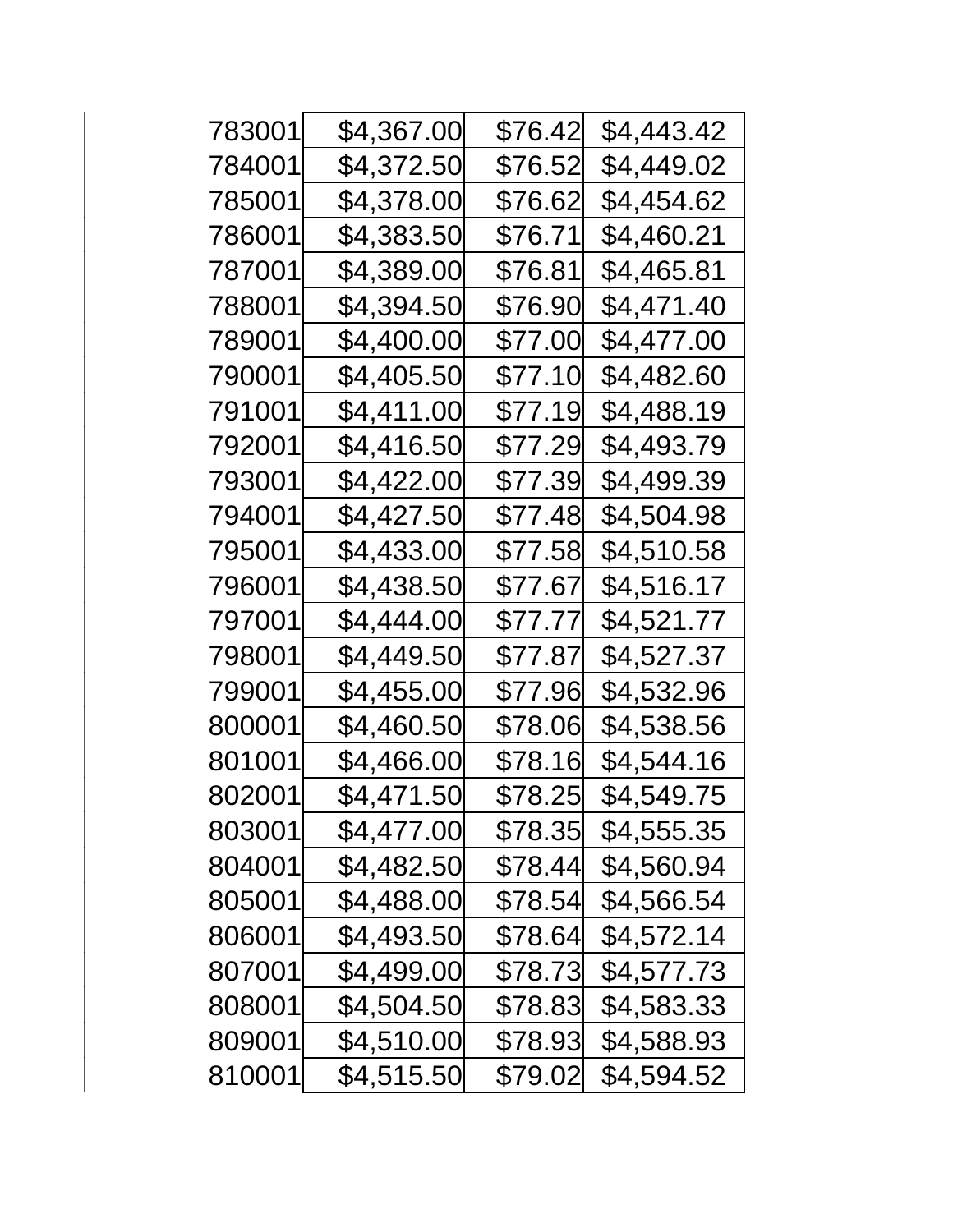| 811001 | \$4,521.00 | \$79.12 | \$4,600.12 |
|--------|------------|---------|------------|
| 812001 | \$4,526.50 | \$79.21 | \$4,605.71 |
| 813001 | \$4,532.00 | \$79.31 | \$4,611.31 |
| 814001 | \$4,537.50 | \$79.41 | \$4,616.91 |
| 815001 | \$4,543.00 | \$79.50 | \$4,622.50 |
| 816001 | \$4,548.50 | \$79.60 | \$4,628.10 |
| 817001 | \$4,554.00 | \$79.70 | \$4,633.70 |
| 818001 | \$4,559.50 | \$79.79 | \$4,639.29 |
| 819001 | \$4,565.00 | \$79.89 | \$4,644.89 |
| 820001 | \$4,570.50 | \$79.98 | \$4,650.48 |
| 821001 | \$4,576.00 | \$80.08 | \$4,656.08 |
| 822001 | \$4,581.50 | \$80.18 | \$4,661.68 |
| 823001 | \$4,587.00 | \$80.27 | \$4,667.27 |
| 824001 | \$4,592.50 | \$80.37 | \$4,672.87 |
| 825001 | \$4,598.00 | \$80.47 | \$4,678.47 |
| 826001 | \$4,603.50 | \$80.56 | \$4,684.06 |
| 827001 | \$4,609.00 | \$80.66 | \$4,689.66 |
| 828001 | \$4,614.50 | \$80.75 | \$4,695.25 |
| 829001 | \$4,620.00 | \$80.85 | \$4,700.85 |
| 830001 | \$4,625.50 | \$80.95 | \$4,706.45 |
| 831001 | \$4,631.00 | \$81.04 | \$4,712.04 |
| 832001 | \$4,636.50 | \$81.14 | \$4,717.64 |
| 833001 | \$4,642.00 | \$81.24 | \$4,723.24 |
| 834001 | \$4,647.50 | \$81.33 | \$4,728.83 |
| 835001 | \$4,653.00 | \$81.43 | \$4,734.43 |
| 836001 | \$4,658.50 | \$81.52 | \$4,740.02 |
| 837001 | \$4,664.00 | \$81.62 | \$4,745.62 |
| 838001 | \$4,669.50 | \$81.72 | \$4,751.22 |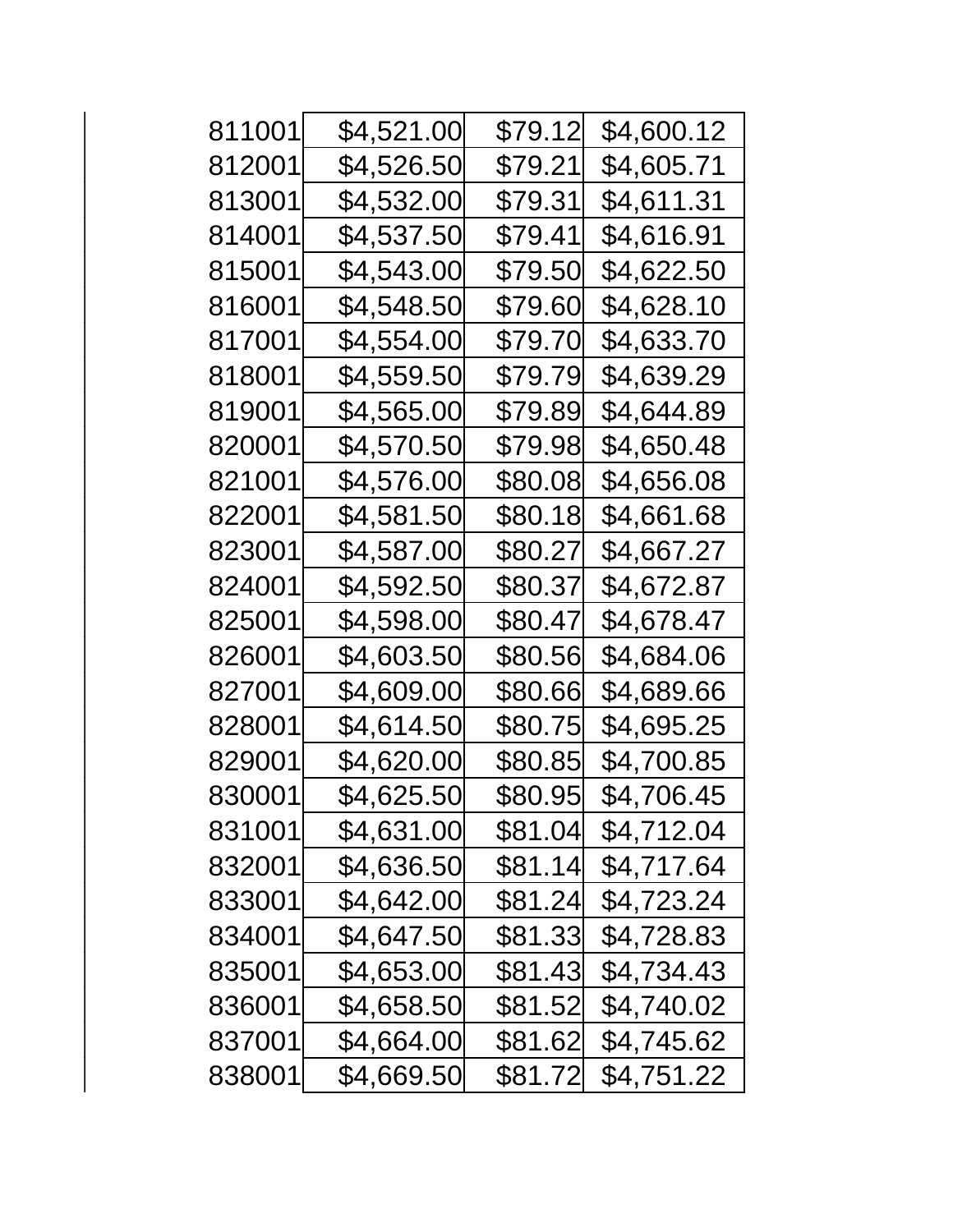| 839001 | \$4,675.00 | \$81.81 | \$4,756.81 |
|--------|------------|---------|------------|
| 840001 | \$4,680.50 | \$81.91 | \$4,762.41 |
| 841001 | \$4,686.00 | \$82.01 | \$4,768.01 |
| 842001 | \$4,691.50 | \$82.10 | \$4,773.60 |
| 843001 | \$4,697.00 | \$82.20 | \$4,779.20 |
| 844001 | \$4,702.50 | \$82.29 | \$4,784.79 |
| 845001 | \$4,708.00 | \$82.39 | \$4,790.39 |
| 846001 | \$4,713.50 | \$82.49 | \$4,795.99 |
| 847001 | \$4,719.00 | \$82.58 | \$4,801.58 |
| 848001 | \$4,724.50 | \$82.68 | \$4,807.18 |
| 849001 | \$4,730.00 | \$82.78 | \$4,812.78 |
| 850001 | \$4,735.50 | \$82.87 | \$4,818.37 |
| 851001 | \$4,741.00 | \$82.97 | \$4,823.97 |
| 852001 | \$4,746.50 | \$83.06 | \$4,829.56 |
| 853001 | \$4,752.00 | \$83.16 | \$4,835.16 |
| 854001 | \$4,757.50 | \$83.26 | \$4,840.76 |
| 855001 | \$4,763.00 | \$83.35 | \$4,846.35 |
| 856001 | \$4,768.50 | \$83.45 | \$4,851.95 |
| 857001 | \$4,774.00 | \$83.55 | \$4,857.55 |
| 858001 | \$4,779.50 | \$83.64 | \$4,863.14 |
| 859001 | \$4,785.00 | \$83.74 | \$4,868.74 |
| 860001 | \$4,790.50 | \$83.83 | \$4,874.33 |
| 861001 | \$4,796.00 | \$83.93 | \$4,879.93 |
| 862001 | \$4,801.50 | \$84.03 | \$4,885.53 |
| 863001 | \$4,807.00 | \$84.12 | \$4,891.12 |
| 864001 | \$4,812.50 | \$84.22 | \$4,896.72 |
| 865001 | \$4,818.00 | \$84.32 | \$4,902.32 |
| 866001 | \$4,823.50 | \$84.41 | \$4,907.91 |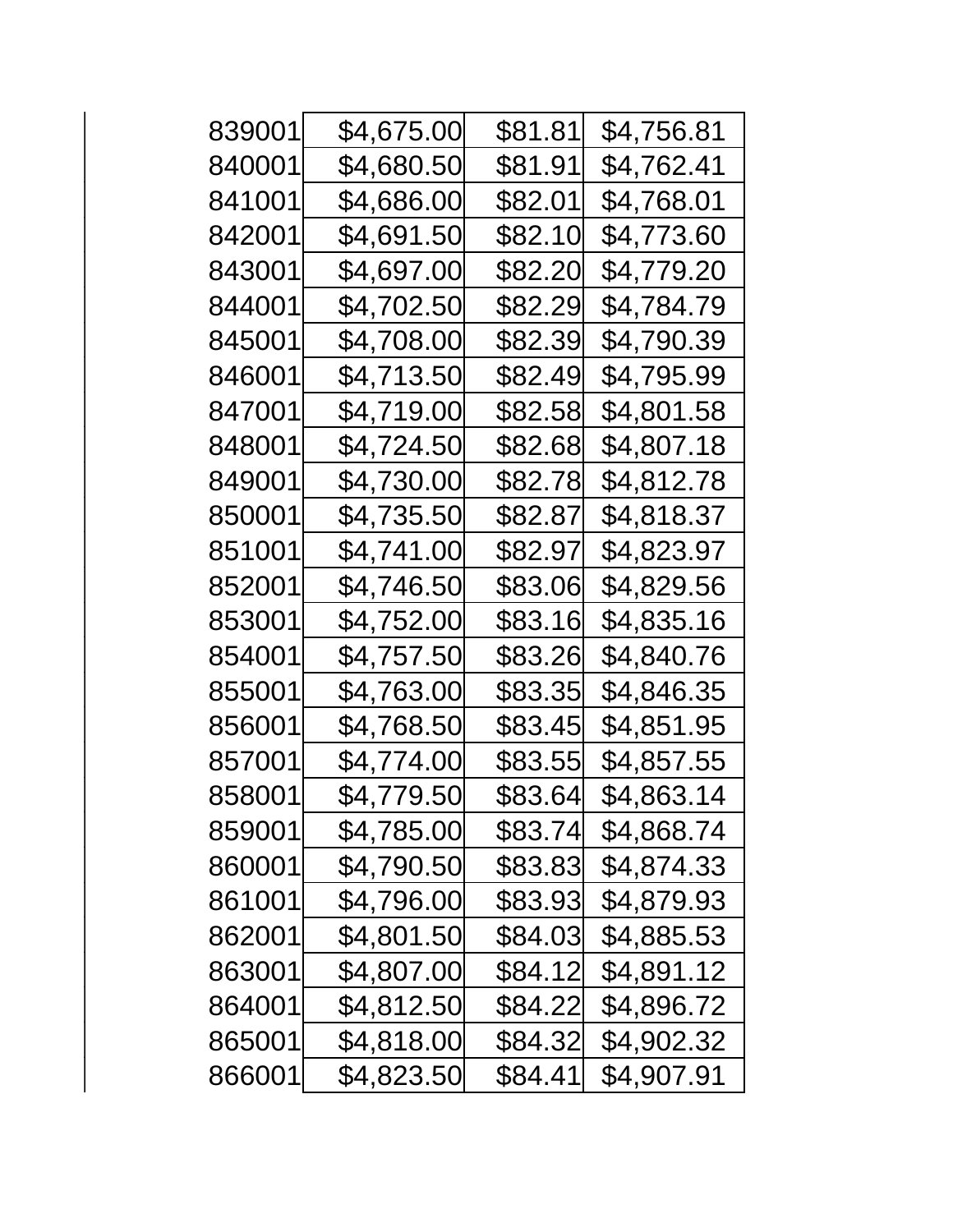| 867001 | \$4,829.00 | \$84.51 | \$4,913.51 |
|--------|------------|---------|------------|
| 868001 | \$4,834.50 | \$84.60 | \$4,919.10 |
| 869001 | \$4,840.00 | \$84.70 | \$4,924.70 |
| 870001 | \$4,845.50 | \$84.80 | \$4,930.30 |
| 871001 | \$4,851.00 | \$84.89 | \$4,935.89 |
| 872001 | \$4,856.50 | \$84.99 | \$4,941.49 |
| 873001 | \$4,862.00 | \$85.09 | \$4,947.09 |
| 874001 | \$4,867.50 | \$85.18 | \$4,952.68 |
| 875001 | \$4,873.00 | \$85.28 | \$4,958.28 |
| 876001 | \$4,878.50 | \$85.37 | \$4,963.87 |
| 877001 | \$4,884.00 | \$85.47 | \$4,969.47 |
| 878001 | \$4,889.50 | \$85.57 | \$4,975.07 |
| 879001 | \$4,895.00 | \$85.66 | \$4,980.66 |
| 880001 | \$4,900.50 | \$85.76 | \$4,986.26 |
| 881001 | \$4,906.00 | \$85.86 | \$4,991.86 |
| 882001 | \$4,911.50 | \$85.95 | \$4,997.45 |
| 883001 | \$4,917.00 | \$86.05 | \$5,003.05 |
| 884001 | \$4,922.50 | \$86.14 | \$5,008.64 |
| 885001 | \$4,928.00 | \$86.24 | \$5,014.24 |
| 886001 | \$4,933.50 | \$86.34 | \$5,019.84 |
| 887001 | \$4,939.00 | \$86.43 | \$5,025.43 |
| 888001 | \$4,944.50 | \$86.53 | \$5,031.03 |
| 889001 | \$4,950.00 | \$86.63 | \$5,036.63 |
| 890001 | \$4,955.50 | \$86.72 | \$5,042.22 |
| 891001 | \$4,961.00 | \$86.82 | \$5,047.82 |
| 892001 | \$4,966.50 | \$86.91 | \$5,053.41 |
| 893001 | \$4,972.00 | \$87.01 | \$5,059.01 |
| 894001 | \$4,977.50 | \$87.11 | \$5,064.61 |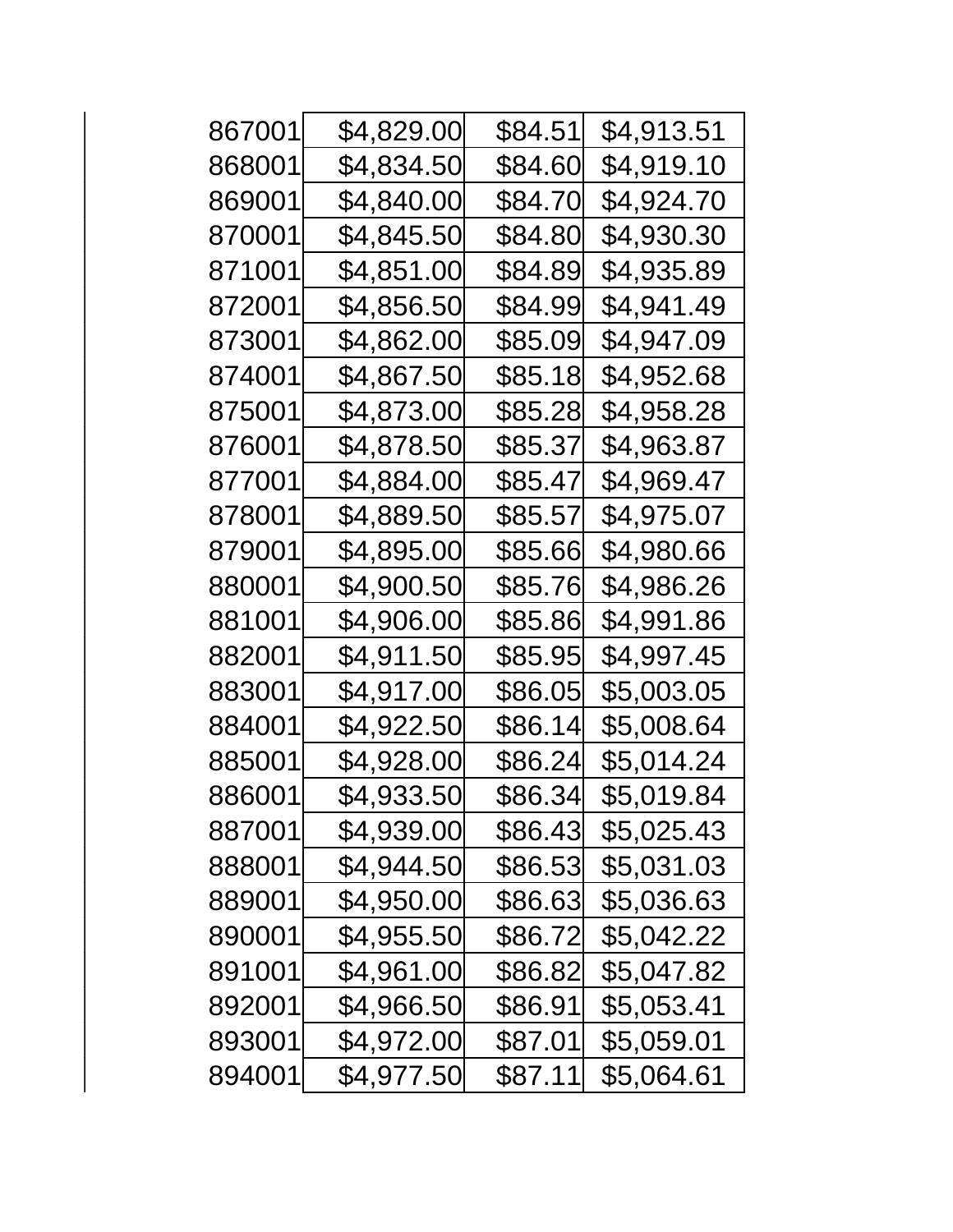| 895001 | \$4,983.00 | \$87.20 | \$5,070.20 |
|--------|------------|---------|------------|
| 896001 | \$4,988.50 | \$87.30 | \$5,075.80 |
| 897001 | \$4,994.00 | \$87.40 | \$5,081.40 |
| 898001 | \$4,999.50 | \$87.49 | \$5,086.99 |
| 899001 | \$5,005.00 | \$87.59 | \$5,092.59 |
| 900001 | \$5,010.50 | \$87.68 | \$5,098.18 |
| 901001 | \$5,016.00 | \$87.78 | \$5,103.78 |
| 902001 | \$5,021.50 | \$87.88 | \$5,109.38 |
| 903001 | \$5,027.00 | \$87.97 | \$5,114.97 |
| 904001 | \$5,032.50 | \$88.07 | \$5,120.57 |
| 905001 | \$5,038.00 | \$88.17 | \$5,126.17 |
| 906001 | \$5,043.50 | \$88.26 | \$5,131.76 |
| 907001 | \$5,049.00 | \$88.36 | \$5,137.36 |
| 908001 | \$5,054.50 | \$88.45 | \$5,142.95 |
| 909001 | \$5,060.00 | \$88.55 | \$5,148.55 |
| 910001 | \$5,065.50 | \$88.65 | \$5,154.15 |
| 911001 | \$5,071.00 | \$88.74 | \$5,159.74 |
| 912001 | \$5,076.50 | \$88.84 | \$5,165.34 |
| 913001 | \$5,082.00 | \$88.94 | \$5,170.94 |
| 914001 | \$5,087.50 | \$89.03 | \$5,176.53 |
| 915001 | \$5,093.00 | \$89.13 | \$5,182.13 |
| 916001 | \$5,098.50 | \$89.22 | \$5,187.72 |
| 917001 | \$5,104.00 | \$89.32 | \$5,193.32 |
| 918001 | \$5,109.50 | \$89.42 | \$5,198.92 |
| 919001 | \$5,115.00 | \$89.51 | \$5,204.51 |
| 920001 | \$5,120.50 | \$89.61 | \$5,210.11 |
| 921001 | \$5,126.00 | \$89.71 | \$5,215.71 |
| 922001 | \$5,131.50 | \$89.80 | \$5,221.30 |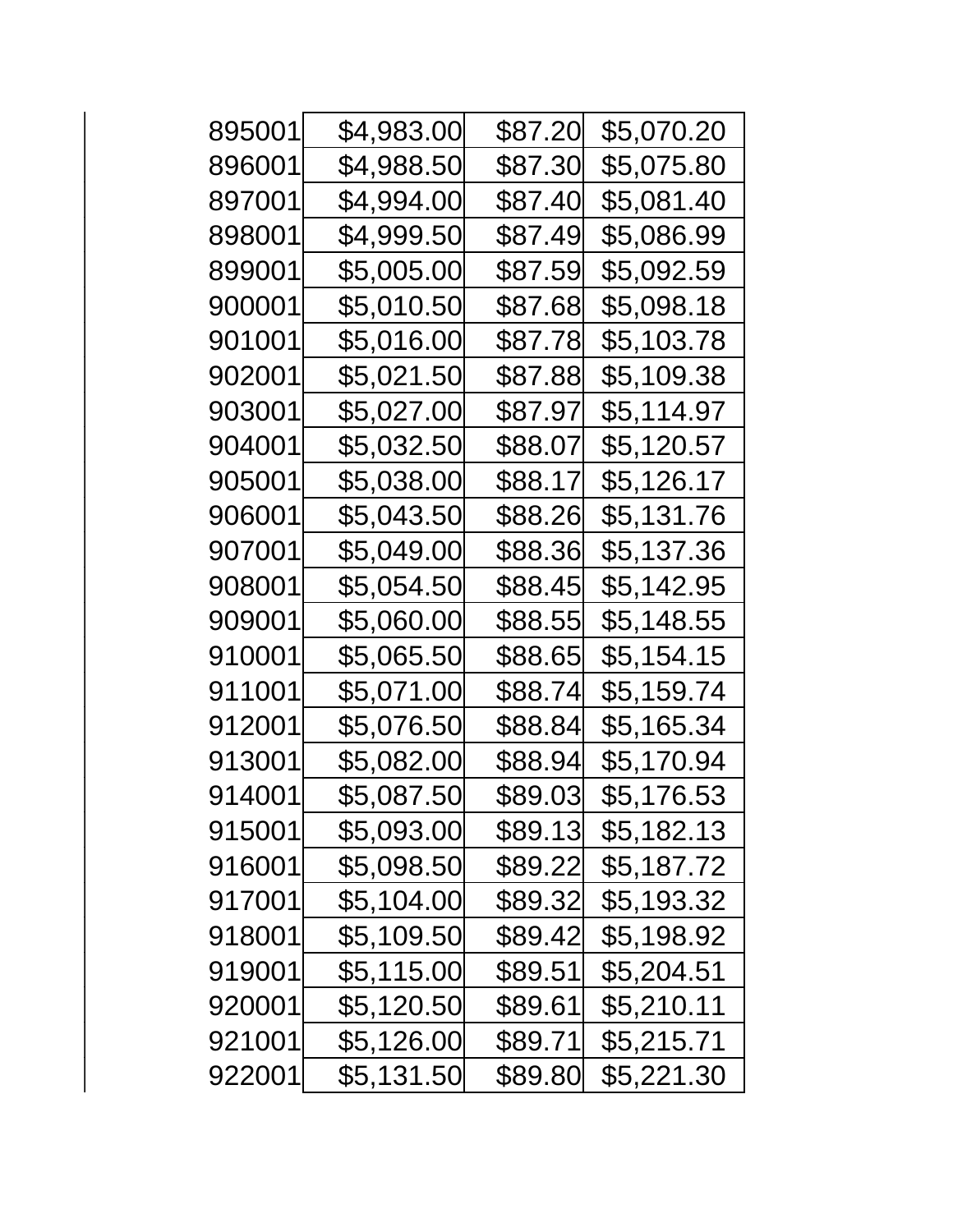| 923001 | \$5,137.00 | \$89.90 | \$5,226.90 |
|--------|------------|---------|------------|
| 924001 | \$5,142.50 | \$89.99 | \$5,232.49 |
| 925001 | \$5,148.00 | \$90.09 | \$5,238.09 |
| 926001 | \$5,153.50 | \$90.19 | \$5,243.69 |
| 927001 | \$5,159.00 | \$90.28 | \$5,249.28 |
| 928001 | \$5,164.50 | \$90.38 | \$5,254.88 |
| 929001 | \$5,170.00 | \$90.48 | \$5,260.48 |
| 930001 | \$5,175.50 | \$90.57 | \$5,266.07 |
| 931001 | \$5,181.00 | \$90.67 | \$5,271.67 |
| 932001 | \$5,186.50 | \$90.76 | \$5,277.26 |
| 933001 | \$5,192.00 | \$90.86 | \$5,282.86 |
| 934001 | \$5,197.50 | \$90.96 | \$5,288.46 |
| 935001 | \$5,203.00 | \$91.05 | \$5,294.05 |
| 936001 | \$5,208.50 | \$91.15 | \$5,299.65 |
| 937001 | \$5,214.00 | \$91.25 | \$5,305.25 |
| 938001 | \$5,219.50 | \$91.34 | \$5,310.84 |
| 939001 | \$5,225.00 | \$91.44 | \$5,316.44 |
| 940001 | \$5,230.50 | \$91.53 | \$5,322.03 |
| 941001 | \$5,236.00 | \$91.63 | \$5,327.63 |
| 942001 | \$5,241.50 | \$91.73 | \$5,333.23 |
| 943001 | \$5,247.00 | \$91.82 | \$5,338.82 |
| 944001 | \$5,252.50 | \$91.92 | \$5,344.42 |
| 945001 | \$5,258.00 | \$92.02 | \$5,350.02 |
| 946001 | \$5,263.50 | \$92.11 | \$5,355.61 |
| 947001 | \$5,269.00 | \$92.21 | \$5,361.21 |
| 948001 | \$5,274.50 | \$92.30 | \$5,366.80 |
| 949001 | \$5,280.00 | \$92.40 | \$5,372.40 |
| 950001 | \$5,285.50 | \$92.50 | \$5,378.00 |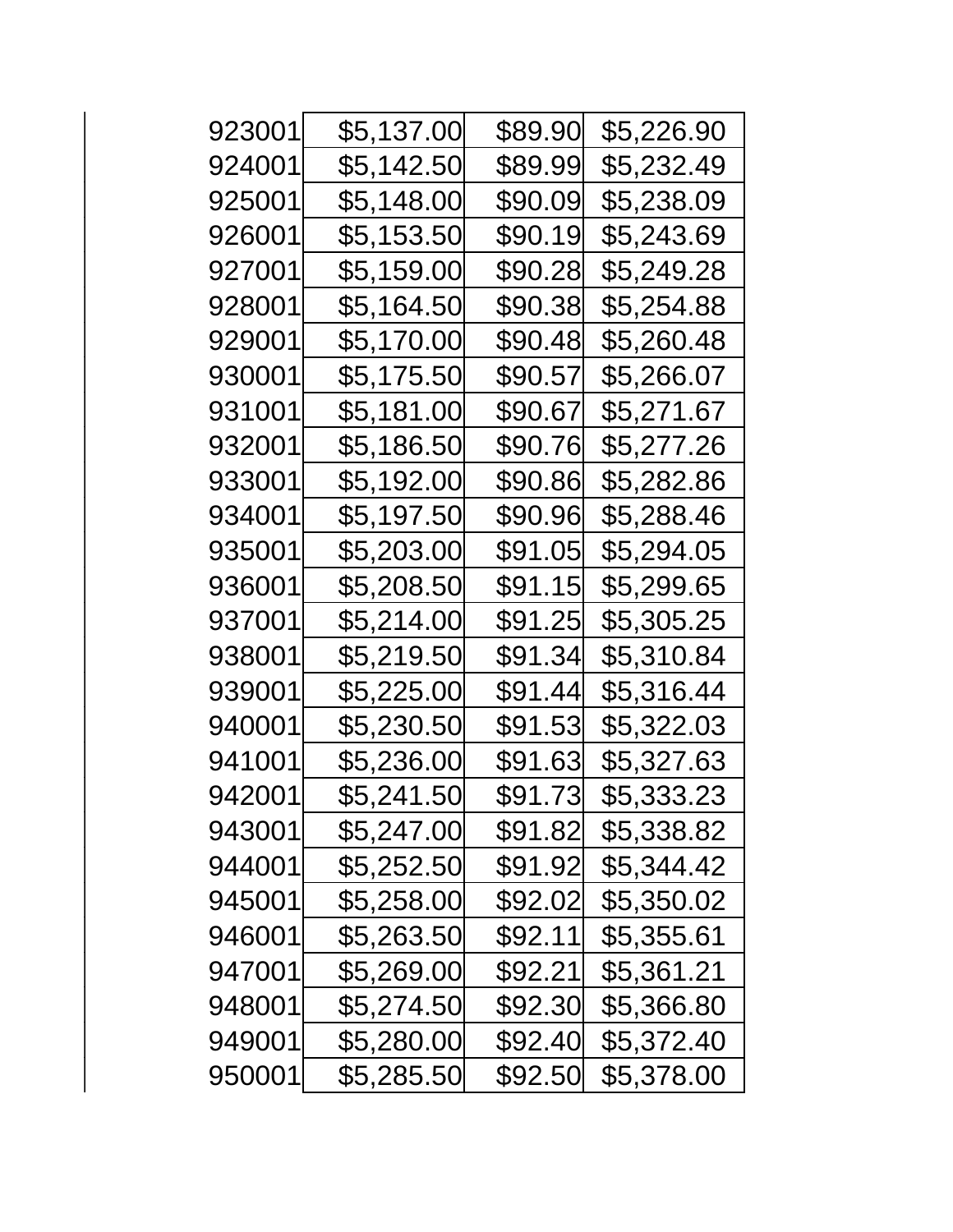| 951001 | \$5,291.00 | \$92.59 | \$5,383.59 |
|--------|------------|---------|------------|
| 952001 | \$5,296.50 | \$92.69 | \$5,389.19 |
| 953001 | \$5,302.00 | \$92.79 | \$5,394.79 |
| 954001 | \$5,307.50 | \$92.88 | \$5,400.38 |
| 955001 | \$5,313.00 | \$92.98 | \$5,405.98 |
| 956001 | \$5,318.50 | \$93.07 | \$5,411.57 |
| 957001 | \$5,324.00 | \$93.17 | \$5,417.17 |
| 958001 | \$5,329.50 | \$93.27 | \$5,422.77 |
| 959001 | \$5,335.00 | \$93.36 | \$5,428.36 |
| 960001 | \$5,340.50 | \$93.46 | \$5,433.96 |
| 961001 | \$5,346.00 | \$93.56 | \$5,439.56 |
| 962001 | \$5,351.50 | \$93.65 | \$5,445.15 |
| 963001 | \$5,357.00 | \$93.75 | \$5,450.75 |
| 964001 | \$5,362.50 | \$93.84 | \$5,456.34 |
| 965001 | \$5,368.00 | \$93.94 | \$5,461.94 |
| 966001 | \$5,373.50 | \$94.04 | \$5,467.54 |
| 967001 | \$5,379.00 | \$94.13 | \$5,473.13 |
| 968001 | \$5,384.50 | \$94.23 | \$5,478.73 |
| 969001 | \$5,390.00 | \$94.33 | \$5,484.33 |
| 970001 | \$5,395.50 | \$94.42 | \$5,489.92 |
| 971001 | \$5,401.00 | \$94.52 | \$5,495.52 |
| 972001 | \$5,406.50 | \$94.61 | \$5,501.11 |
| 973001 | \$5,412.00 | \$94.71 | \$5,506.71 |
| 974001 | \$5,417.50 | \$94.81 | \$5,512.31 |
| 975001 | \$5,423.00 | \$94.90 | \$5,517.90 |
| 976001 | \$5,428.50 | \$95.00 | \$5,523.50 |
| 977001 | \$5,434.00 | \$95.10 | \$5,529.10 |
| 978001 | \$5,439.50 | \$95.19 | \$5,534.69 |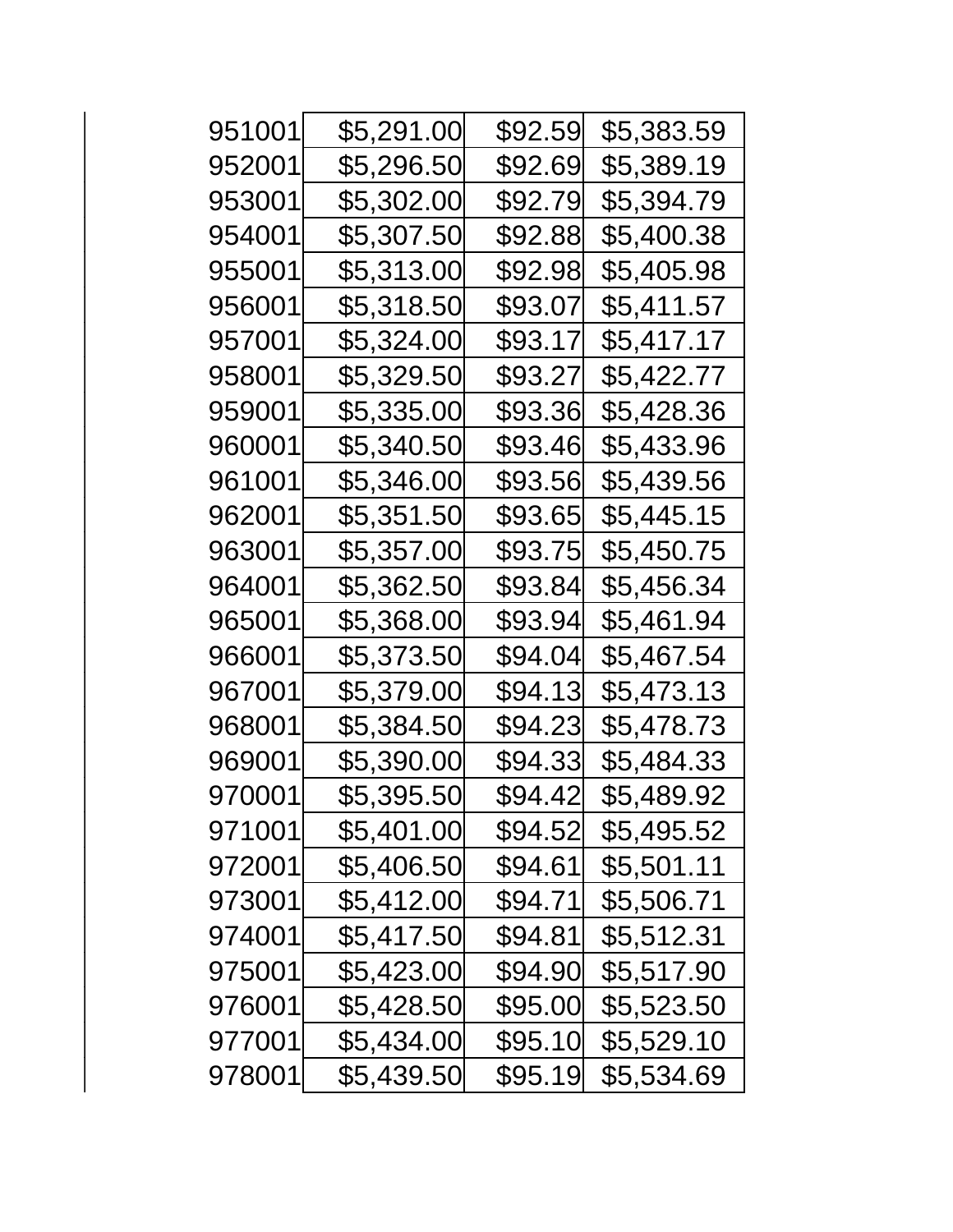| 979001  | \$5,445.00 | \$95.29 | \$5,540.29 |
|---------|------------|---------|------------|
| 980001  | \$5,450.50 | \$95.38 | \$5,545.88 |
| 981001  | \$5,456.00 | \$95.48 | \$5,551.48 |
| 982001  | \$5,461.50 | \$95.58 | \$5,557.08 |
| 983001  | \$5,467.00 | \$95.67 | \$5,562.67 |
| 984001  | \$5,472.50 | \$95.77 | \$5,568.27 |
| 985001  | \$5,478.00 | \$95.87 | \$5,573.87 |
| 986001  | \$5,483.50 | \$95.96 | \$5,579.46 |
| 987001  | \$5,489.00 | \$96.06 | \$5,585.06 |
| 988001  | \$5,494.50 | \$96.15 | \$5,590.65 |
| 989001  | \$5,500.00 | \$96.25 | \$5,596.25 |
| 990001  | \$5,505.50 | \$96.35 | \$5,601.85 |
| 991001  | \$5,511.00 | \$96.44 | \$5,607.44 |
| 992001  | \$5,516.50 | \$96.54 | \$5,613.04 |
| 993001  | \$5,522.00 | \$96.64 | \$5,618.64 |
| 994001  | \$5,527.50 | \$96.73 | \$5,624.23 |
| 995001  | \$5,533.00 | \$96.83 | \$5,629.83 |
| 996001  | \$5,538.50 | \$96.92 | \$5,635.42 |
| 997001  | \$5,544.00 | \$97.02 | \$5,641.02 |
| 998001  | \$5,549.50 | \$97.12 | \$5,646.62 |
| 999001  | \$5,555.00 | \$97.21 | \$5,652.21 |
| 1000001 | \$5,560.50 | \$97.31 | \$5,657.81 |
| 1001001 | \$5,566.00 | \$97.41 | \$5,663.41 |
| 1002001 | \$5,571.50 | \$97.50 | \$5,669.00 |
| 1003001 | \$5,577.00 | \$97.60 | \$5,674.60 |
| 1004001 | \$5,582.50 | \$97.69 | \$5,680.19 |
| 1005001 | \$5,588.00 | \$97.79 | \$5,685.79 |
| 1006001 | \$5,593.50 | \$97.89 | \$5,691.39 |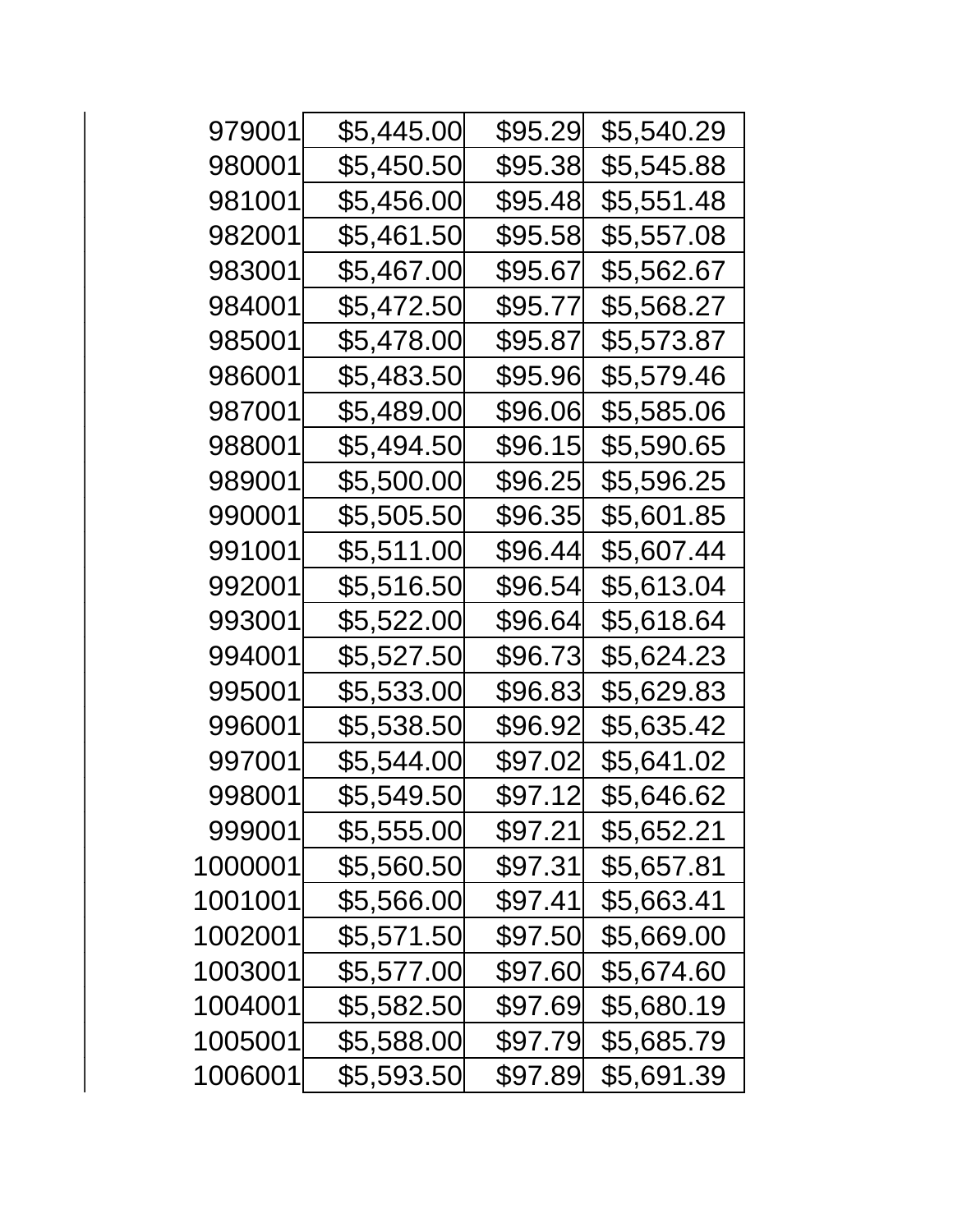| 1007001 | \$5,599.00 | \$97.98  | \$5,696.98 |
|---------|------------|----------|------------|
| 1008001 | \$5,604.50 | \$98.08  | \$5,702.58 |
| 1009001 | \$5,610.00 | \$98.18  | \$5,708.18 |
| 1010001 | \$5,615.50 | \$98.27  | \$5,713.77 |
| 1011001 | \$5,621.00 | \$98.37  | \$5,719.37 |
| 1012001 | \$5,626.50 | \$98.46  | \$5,724.96 |
| 1013001 | \$5,632.00 | \$98.56  | \$5,730.56 |
| 1014001 | \$5,637.50 | \$98.66  | \$5,736.16 |
| 1015001 | \$5,643.00 | \$98.75  | \$5,741.75 |
| 1016001 | \$5,648.50 | \$98.85  | \$5,747.35 |
| 1017001 | \$5,654.00 | \$98.95  | \$5,752.95 |
| 1018001 | \$5,659.50 | \$99.04  | \$5,758.54 |
| 1019001 | \$5,665.00 | \$99.14  | \$5,764.14 |
| 1020001 | \$5,670.50 | \$99.23  | \$5,769.73 |
| 1021001 | \$5,676.00 | \$99.33  | \$5,775.33 |
| 1022001 | \$5,681.50 | \$99.43  | \$5,780.93 |
| 1023001 | \$5,687.00 | \$99.52  | \$5,786.52 |
| 1024001 | \$5,692.50 | \$99.62  | \$5,792.12 |
| 1025001 | \$5,698.00 | \$99.72  | \$5,797.72 |
| 1026001 | \$5,703.50 | \$99.81  | \$5,803.31 |
| 1027001 | \$5,709.00 | \$99.91  | \$5,808.91 |
| 1028001 | \$5,714.50 | \$100.00 | \$5,814.50 |
| 1029001 | \$5,720.00 | \$100.10 | \$5,820.10 |
| 1030001 | \$5,725.50 | \$100.20 | \$5,825.70 |
| 1031001 | \$5,731.00 | \$100.29 | \$5,831.29 |
| 1032001 | \$5,736.50 | \$100.39 | \$5,836.89 |
| 1033001 | \$5,742.00 | \$100.49 | \$5,842.49 |
| 1034001 | \$5,747.50 | \$100.58 | \$5,848.08 |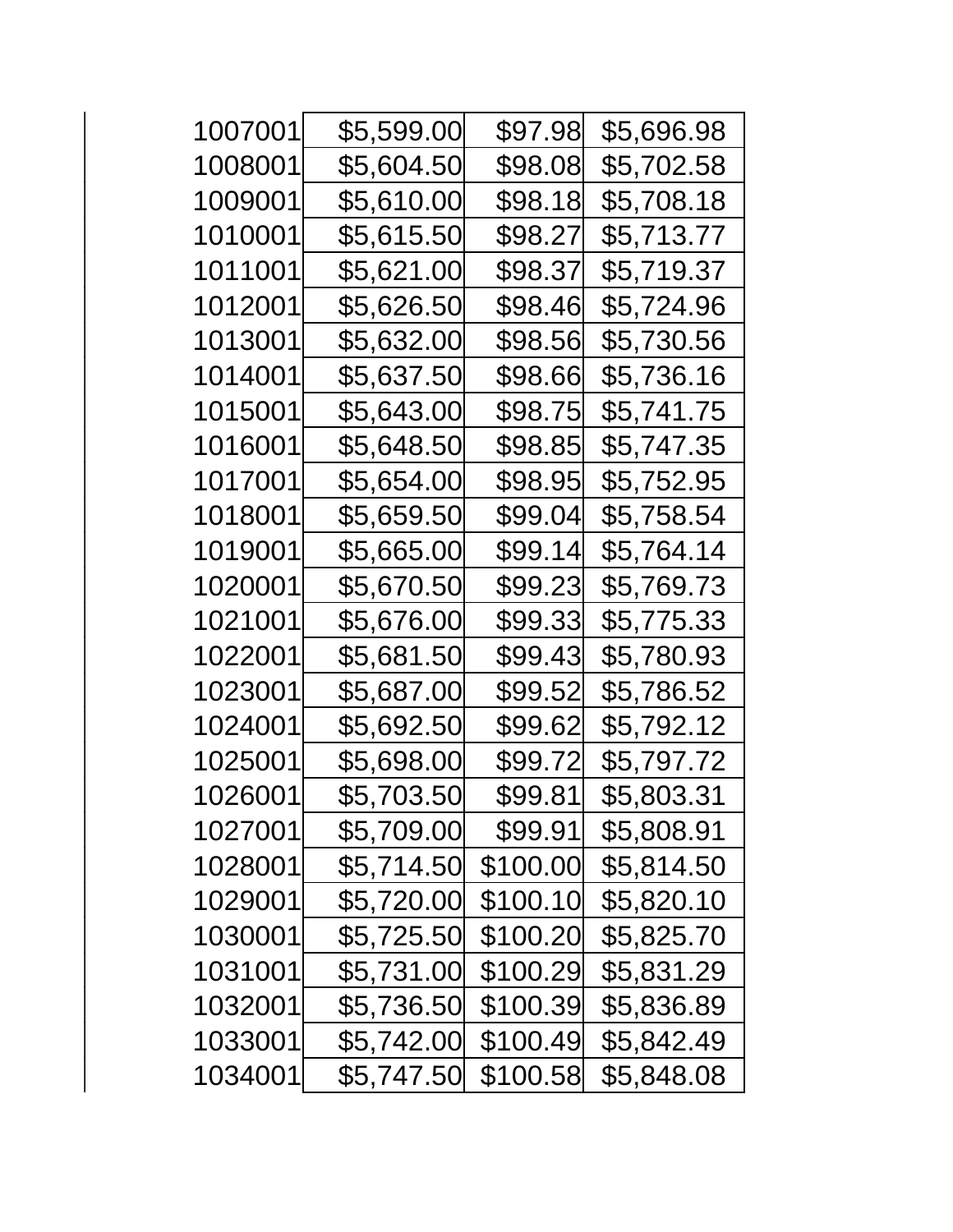| 1035001 | \$5,753.00 | \$100.68 | \$5,853.68 |
|---------|------------|----------|------------|
| 1036001 | \$5,758.50 | \$100.77 | \$5,859.27 |
| 1037001 | \$5,764.00 | \$100.87 | \$5,864.87 |
| 1038001 | \$5,769.50 | \$100.97 | \$5,870.47 |
| 1039001 | \$5,775.00 | \$101.06 | \$5,876.06 |
| 1040001 | \$5,780.50 | \$101.16 | \$5,881.66 |
| 1041001 | \$5,786.00 | \$101.26 | \$5,887.26 |
| 1042001 | \$5,791.50 | \$101.35 | \$5,892.85 |
| 1043001 | \$5,797.00 | \$101.45 | \$5,898.45 |
| 1044001 | \$5,802.50 | \$101.54 | \$5,904.04 |
| 1045001 | \$5,808.00 | \$101.64 | \$5,909.64 |
| 1046001 | \$5,813.50 | \$101.74 | \$5,915.24 |
| 1047001 | \$5,819.00 | \$101.83 | \$5,920.83 |
| 1048001 | \$5,824.50 | \$101.93 | \$5,926.43 |
| 1049001 | \$5,830.00 | \$102.03 | \$5,932.03 |
| 1050001 | \$5,835.50 | \$102.12 | \$5,937.62 |
| 1051001 | \$5,841.00 | \$102.22 | \$5,943.22 |
| 1052001 | \$5,846.50 | \$102.31 | \$5,948.81 |
| 1053001 | \$5,852.00 | \$102.41 | \$5,954.41 |
| 1054001 | \$5,857.50 | \$102.51 | \$5,960.01 |
| 1055001 | \$5,863.00 | \$102.60 | \$5,965.60 |
| 1056001 | \$5,868.50 | \$102.70 | \$5,971.20 |
| 1057001 | \$5,874.00 | \$102.80 | \$5,976.80 |
| 1058001 | \$5,879.50 | \$102.89 | \$5,982.39 |
| 1059001 | \$5,885.00 | \$102.99 | \$5,987.99 |
| 1060001 | \$5,890.50 | \$103.08 | \$5,993.58 |
| 1061001 | \$5,896.00 | \$103.18 | \$5,999.18 |
| 1062001 | \$5,901.50 | \$103.28 | \$6,004.78 |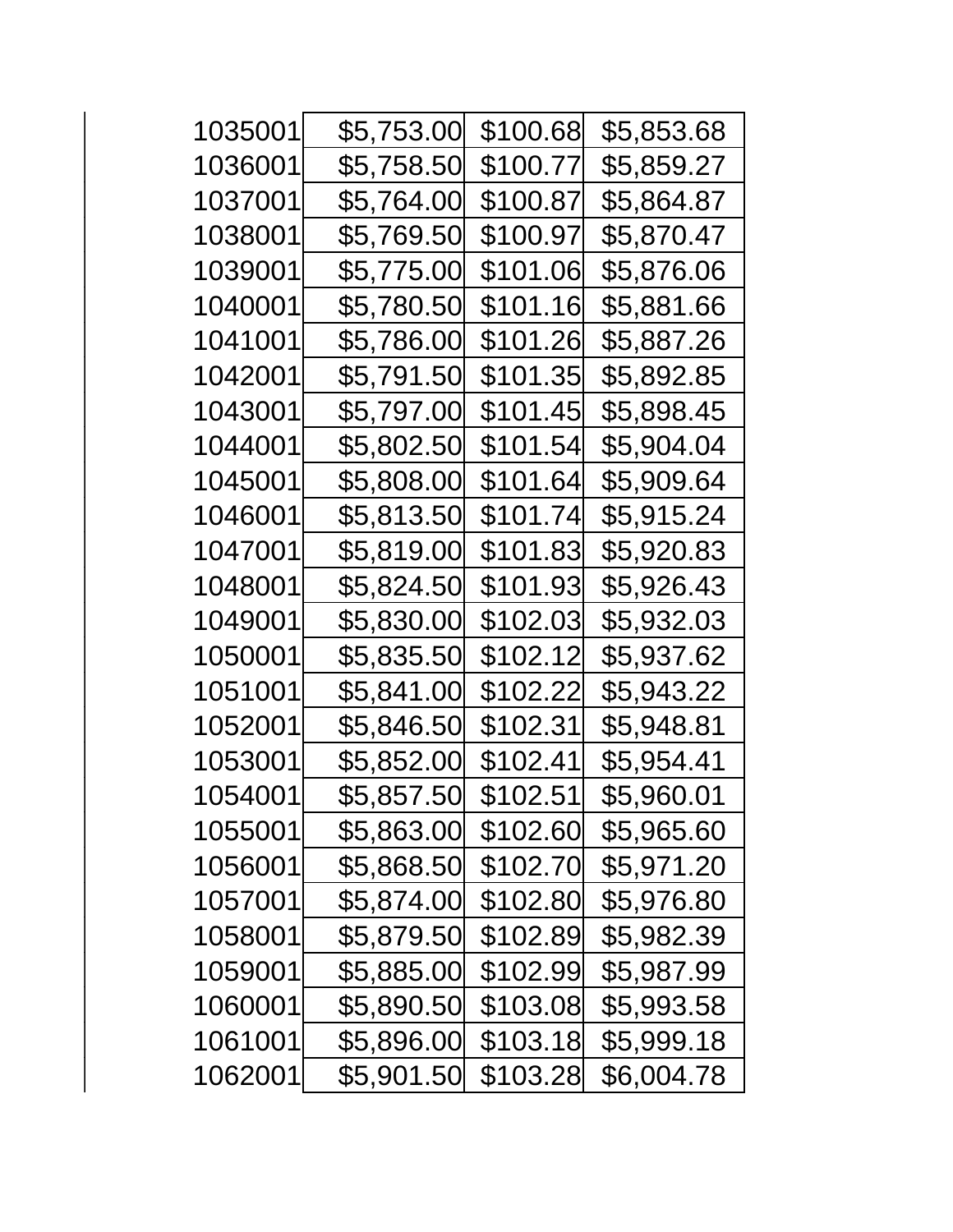| 1063001 | \$5,907.00 | \$103.37 | \$6,010.37 |
|---------|------------|----------|------------|
| 1064001 | \$5,912.50 | \$103.47 | \$6,015.97 |
| 1065001 | \$5,918.00 | \$103.57 | \$6,021.57 |
| 1066001 | \$5,923.50 | \$103.66 | \$6,027.16 |
| 1067001 | \$5,929.00 | \$103.76 | \$6,032.76 |
| 1068001 | \$5,934.50 | \$103.85 | \$6,038.35 |
| 1069001 | \$5,940.00 | \$103.95 | \$6,043.95 |
| 1070001 | \$5,945.50 | \$104.05 | \$6,049.55 |
| 1071001 | \$5,951.00 | \$104.14 | \$6,055.14 |
| 1072001 | \$5,956.50 | \$104.24 | \$6,060.74 |
| 1073001 | \$5,962.00 | \$104.34 | \$6,066.34 |
| 1074001 | \$5,967.50 | \$104.43 | \$6,071.93 |
| 1075001 | \$5,973.00 | \$104.53 | \$6,077.53 |
| 1076001 | \$5,978.50 | \$104.62 | \$6,083.12 |
| 1077001 | \$5,984.00 | \$104.72 | \$6,088.72 |
| 1078001 | \$5,989.50 | \$104.82 | \$6,094.32 |
| 1079001 | \$5,995.00 | \$104.91 | \$6,099.91 |
| 1080001 | \$6,000.50 | \$105.01 | \$6,105.51 |
| 1081001 | \$6,006.00 | \$105.11 | \$6,111.11 |
| 1082001 | \$6,011.50 | \$105.20 | \$6,116.70 |
| 1083001 | \$6,017.00 | \$105.30 | \$6,122.30 |
| 1084001 | \$6,022.50 | \$105.39 | \$6,127.89 |
| 1085001 | \$6,028.00 | \$105.49 | \$6,133.49 |
| 1086001 | \$6,033.50 | \$105.59 | \$6,139.09 |
| 1087001 | \$6,039.00 | \$105.68 | \$6,144.68 |
| 1088001 | \$6,044.50 | \$105.78 | \$6,150.28 |
| 1089001 | \$6,050.00 | \$105.88 | \$6,155.88 |
| 1090001 | \$6,055.50 | \$105.97 | \$6,161.47 |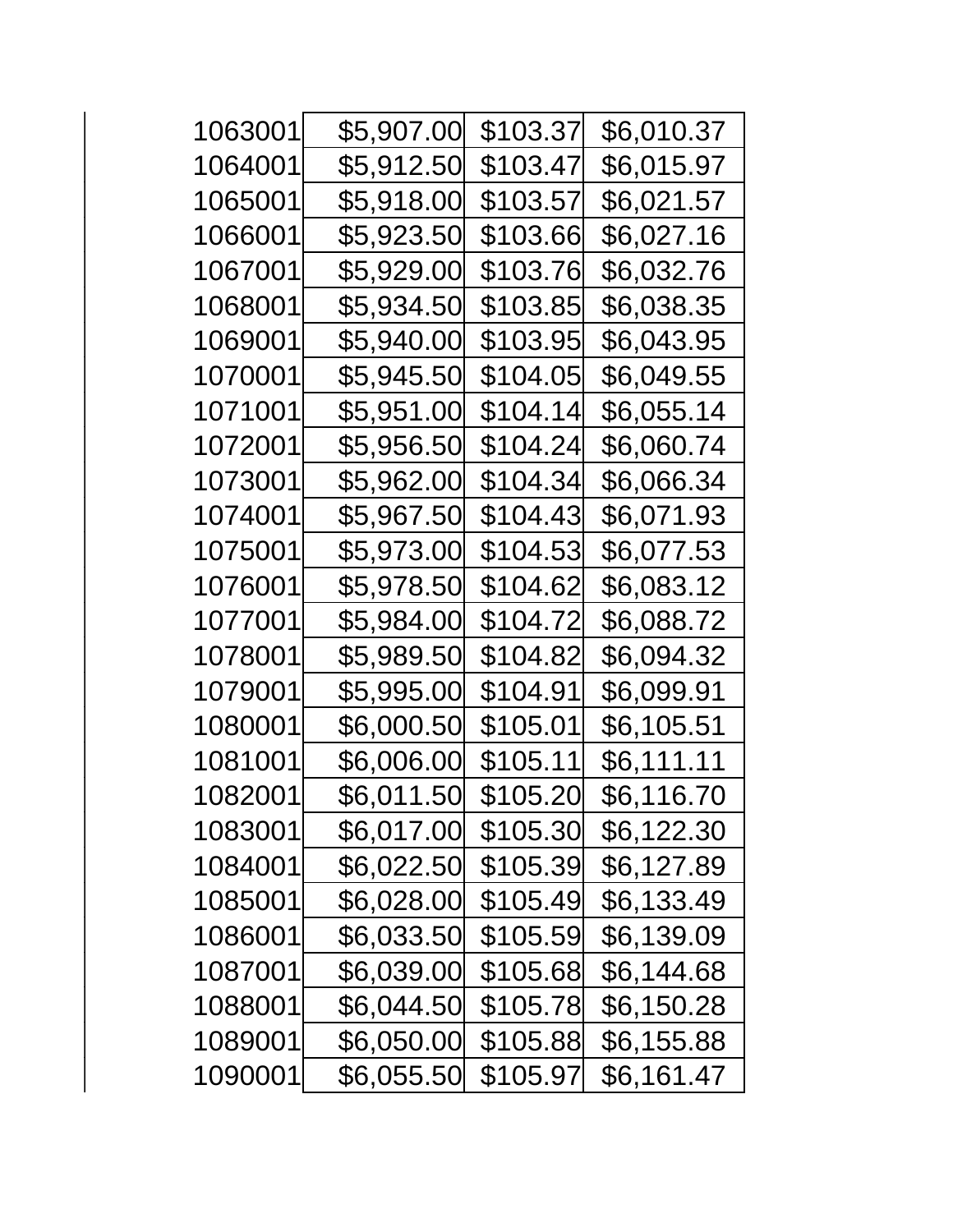| 1091001 | \$6,061.00        | \$106.07        | \$6,167.07        |
|---------|-------------------|-----------------|-------------------|
| 1092001 | \$6,066.50        | \$106.16        | \$6,172.66        |
| 1093001 | \$6,072.00        | \$106.26        | \$6,178.26        |
| 1094001 | \$6,077.50        | \$106.36        | \$6,183.86        |
| 1095001 | \$6,083.00        | \$106.45        | \$6,189.45        |
| 1096001 | \$6,088.50        | \$106.55        | \$6,195.05        |
| 1097001 | \$6,094.00        | <u>\$106.65</u> | \$6,200.65        |
| 1098001 | \$6,099.50        | <u>\$106.74</u> | \$6,206.24        |
| 1099001 | <u>\$6,105.00</u> | \$106.84        | \$6,211.84        |
| 1100001 | \$6,110.50        | \$106.93        | \$6,217.43        |
| 1101001 | <u>\$6,116.00</u> | \$107.03        | \$6,223.03        |
| 1102001 | \$6,121.50        | \$107.13        | \$6,228.63        |
| 1103001 | \$6,127.00        | \$107.22        | \$6,234.22        |
| 1104001 | \$6,132.50        | \$107.32        | \$6,239.82        |
| 1105001 | \$6,138.00        | \$107.42        | \$6,245.42        |
| 1106001 | \$6,143.50        | \$107.51        | <u>\$6,251.01</u> |
| 1107001 | \$6,149.00        | \$107.61        | \$6,256.61        |
| 1108001 | \$6,154.50        | \$107.70        | \$6,262.20        |
| 1109001 | <u>\$6,160.00</u> | \$107.80        | \$6,267.80        |
| 1110001 | \$6,165.50        | \$107.90        | \$6,273.40        |
| 1111001 | \$6,171.00        | \$107.99        | \$6,278.99        |
| 1112001 | \$6,176.50        | \$108.09        | \$6,284.59        |
| 1113001 | \$6,182.00        | \$108.19        | \$6,290.19        |
| 1114001 | \$6,187.50        | \$108.28        | \$6,295.78        |
| 1115001 | \$6,193.00        | \$108.38        | \$6,301.38        |
| 1116001 | \$6,198.50        | \$108.47        | \$6,306.97        |
| 1117001 | \$6,204.00        | \$108.57        | \$6,312.57        |
| 1118001 | \$6,209.50        | \$108.67        | \$6,318.17        |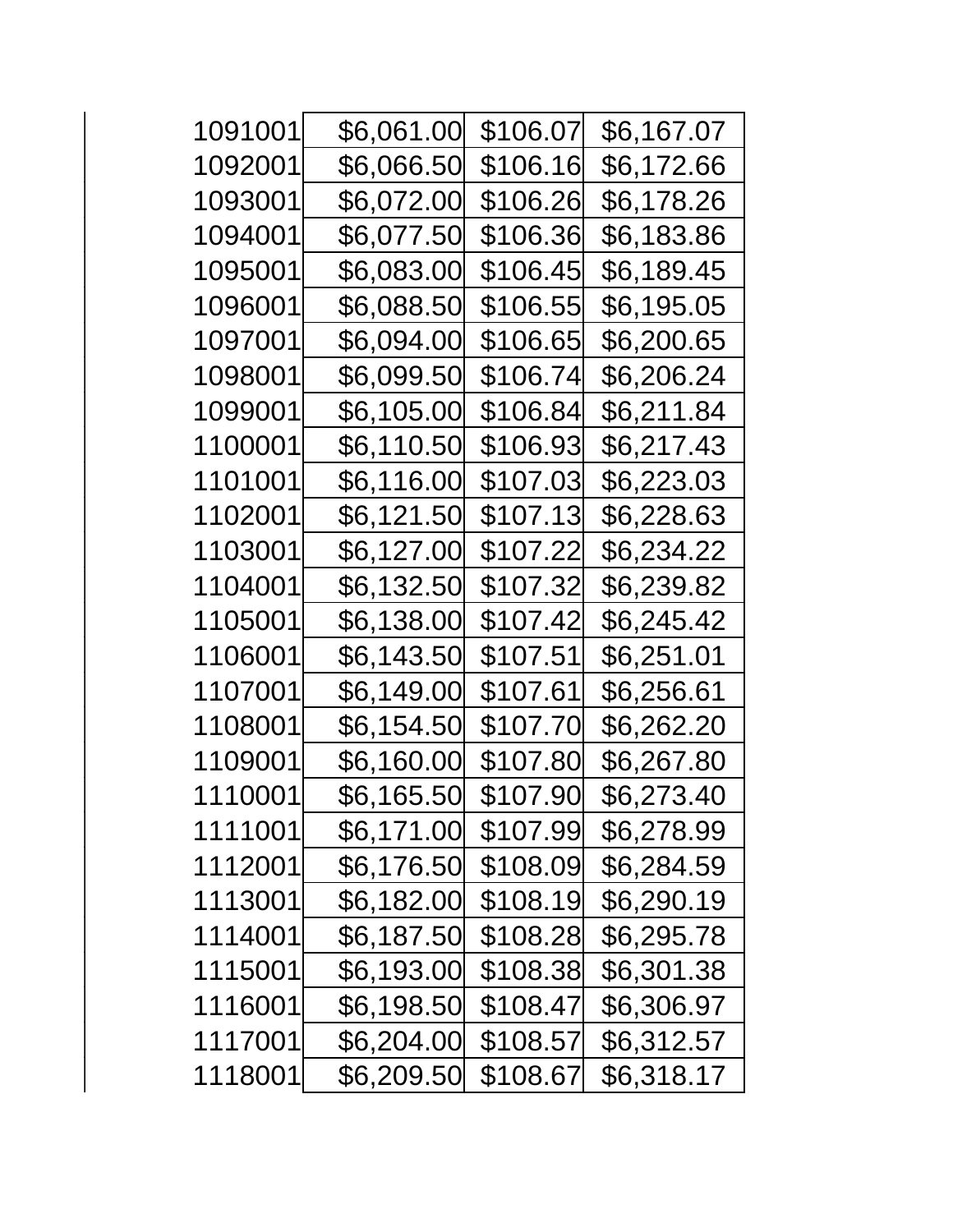| 1119001 | \$6,215.00        | \$108.76 | \$6,323.76        |
|---------|-------------------|----------|-------------------|
| 1120001 | \$6,220.50        | \$108.86 | \$6,329.36        |
| 1121001 | \$6,226.00        | \$108.96 | \$6,334.96        |
| 1122001 | \$6,231.50        | \$109.05 | \$6,340.55        |
| 1123001 | \$6,237.00        | \$109.15 | \$6,346.15        |
| 1124001 | \$6,242.50        | \$109.24 | \$6,351.74        |
| 1125001 | \$6,248.00        | \$109.34 | \$6,357.34        |
| 1126001 | \$6,253.50        | \$109.44 | \$6,362.94        |
| 1127001 | <b>\$6,259.00</b> | \$109.53 | \$6,368.53        |
| 1128001 | \$6,264.50        | \$109.63 | \$6,374.13        |
| 1129001 | \$6,270.00        | \$109.73 | \$6,379.73        |
| 1130001 | \$6,275.50        | \$109.82 | \$6,385.32        |
| 1131001 | \$6,281.00        | \$109.92 | \$6,390.92        |
| 1132001 | \$6,286.50        | \$110.01 | \$6,396.51        |
| 1133001 | \$6,292.00        | \$110.11 | <u>\$6,402.11</u> |
| 1134001 | \$6,297.50        | \$110.21 | \$6,407.71        |
| 1135001 | \$6,303.00        | \$110.30 | \$6,413.30        |
| 1136001 | \$6,308.50        | \$110.40 | \$6,418.90        |
| 1137001 | \$6,314.00        | \$110.50 | \$6,424.50        |
| 1138001 | \$6,319.50        | \$110.59 | \$6,430.09        |
| 1139001 | \$6,325.00        | \$110.69 | \$6,435.69        |
| 1140001 | \$6,330.50        | \$110.78 | \$6,441.28        |
| 1141001 | \$6,336.00        | \$110.88 | \$6,446.88        |
| 1142001 | \$6,341.50        | \$110.98 | \$6,452.48        |
| 1143001 | \$6,347.00        | \$111.07 | \$6,458.07        |
| 1144001 | \$6,352.50        | \$111.17 | \$6,463.67        |
| 1145001 | \$6,358.00        | \$111.27 | \$6,469.27        |
| 1146001 | \$6,363.50        | \$111.36 | \$6,474.86        |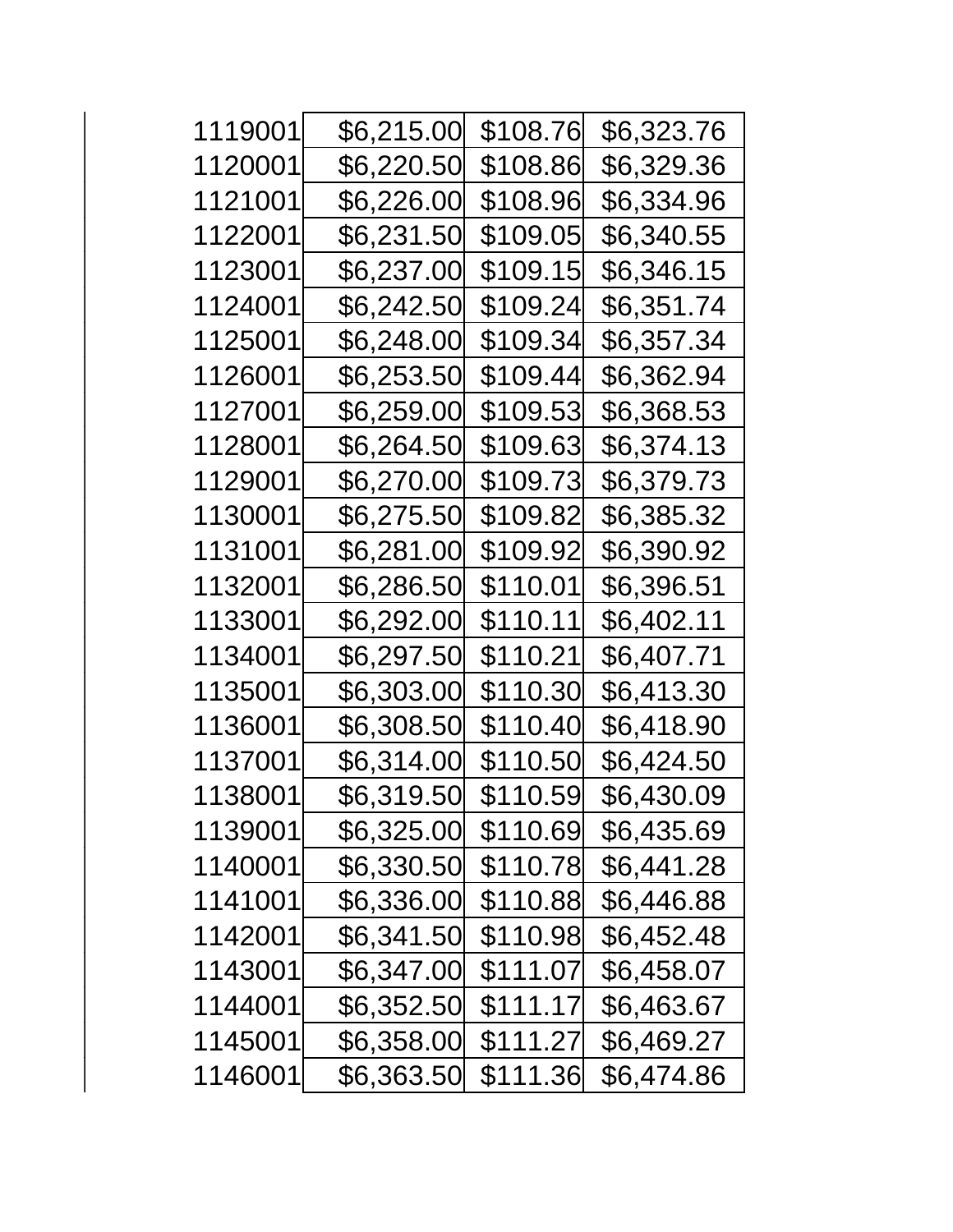| 1147001 | \$6,369.00 | \$111.46 | \$6,480.46        |
|---------|------------|----------|-------------------|
| 1148001 | \$6,374.50 | \$111.55 | \$6,486.05        |
| 1149001 | \$6,380.00 | \$111.65 | <u>\$6,491.65</u> |
| 1150001 | \$6,385.50 | \$111.75 | \$6,497.25        |
| 1151001 | \$6,391.00 | \$111.84 | \$6,502.84        |
| 1152001 | \$6,396.50 | \$111.94 | \$6,508.44        |
| 1153001 | \$6,402.00 | \$112.04 | \$6,514.04        |
| 1154001 | \$6,407.50 | \$112.13 | \$6,519.63        |
| 1155001 | \$6,413.00 | \$112.23 | \$6,525.23        |
| 1156001 | \$6,418.50 | \$112.32 | \$6,530.82        |
| 1157001 | \$6,424.00 | \$112.42 | \$6,536.42        |
| 1158001 | \$6,429.50 | \$112.52 | \$6,542.02        |
| 1159001 | \$6,435.00 | \$112.61 | \$6,547.61        |
| 1160001 | \$6,440.50 | \$112.71 | \$6,553.21        |
| 1161001 | \$6,446.00 | \$112.81 | \$6,558.81        |
| 1162001 | \$6,451.50 | \$112.90 | \$6,564.40        |
| 1163001 | \$6,457.00 | \$113.00 | \$6,570.00        |
| 1164001 | \$6,462.50 | \$113.09 | \$6,575.59        |
| 1165001 | \$6,468.00 | \$113.19 | \$6,581.19        |
| 1166001 | \$6,473.50 | \$113.29 | \$6,586.79        |
| 1167001 | \$6,479.00 | \$113.38 | \$6,592.38        |
| 1168001 | \$6,484.50 | \$113.48 | \$6,597.98        |
| 1169001 | \$6,490.00 | \$113.57 | \$6,603.57        |
| 1170001 | \$6,495.50 | \$113.67 | \$6,609.17        |
| 1171001 | \$6,501.00 | \$113.77 | \$6,614.77        |
| 1172001 | \$6,506.50 | \$113.86 | \$6,620.36        |
| 1173001 | \$6,512.00 | \$113.96 | \$6,625.96        |
| 1174001 | \$6,517.50 | \$114.06 | \$6,631.56        |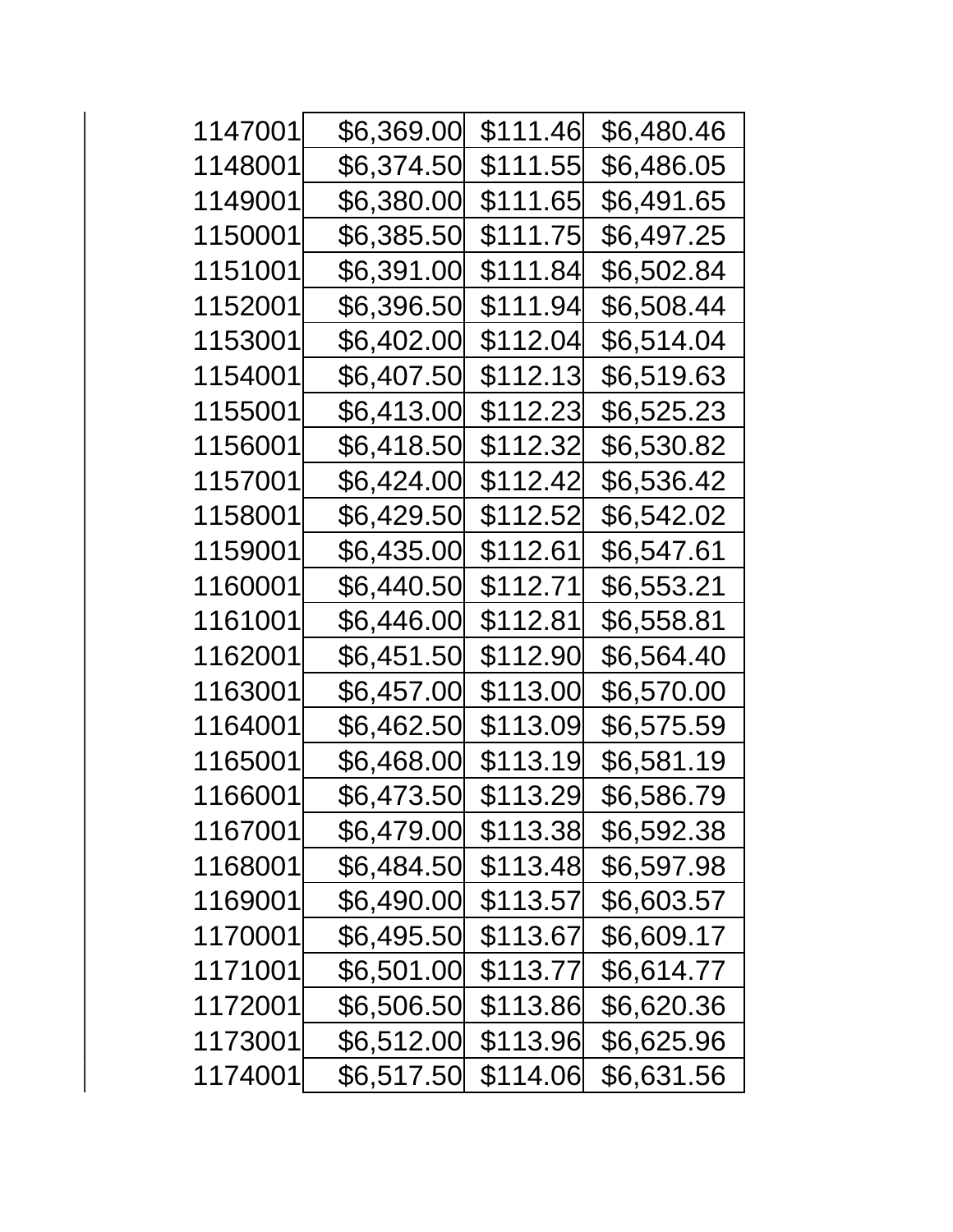| 1175001 | \$6,523.00 | \$114.15 | \$6,637.15 |
|---------|------------|----------|------------|
| 1176001 | \$6,528.50 | \$114.25 | \$6,642.75 |
| 1177001 | \$6,534.00 | \$114.35 | \$6,648.35 |
| 1178001 | \$6,539.50 | \$114.44 | \$6,653.94 |
| 1179001 | \$6,545.00 | \$114.54 | \$6,659.54 |
| 1180001 | \$6,550.50 | \$114.63 | \$6,665.13 |
| 1181001 | \$6,556.00 | \$114.73 | \$6,670.73 |
| 1182001 | \$6,561.50 | \$114.83 | \$6,676.33 |
| 1183001 | \$6,567.00 | \$114.92 | \$6,681.92 |
| 1184001 | \$6,572.50 | \$115.02 | \$6,687.52 |
| 1185001 | \$6,578.00 | \$115.12 | \$6,693.12 |
| 1186001 | \$6,583.50 | \$115.21 | \$6,698.71 |
| 1187001 | \$6,589.00 | \$115.31 | \$6,704.31 |
| 1188001 | \$6,594.50 | \$115.40 | \$6,709.90 |
| 1189001 | \$6,600.00 | \$115.50 | \$6,715.50 |
| 1190001 | \$6,605.50 | \$115.60 | \$6,721.10 |
| 1191001 | \$6,611.00 | \$115.69 | \$6,726.69 |
| 1192001 | \$6,616.50 | \$115.79 | \$6,732.29 |
| 1193001 | \$6,622.00 | \$115.89 | \$6,737.89 |
| 1194001 | \$6,627.50 | \$115.98 | \$6,743.48 |
| 1195001 | \$6,633.00 | \$116.08 | \$6,749.08 |
| 1196001 | \$6,638.50 | \$116.17 | \$6,754.67 |
| 1197001 | \$6,644.00 | \$116.27 | \$6,760.27 |
| 1198001 | \$6,649.50 | \$116.37 | \$6,765.87 |
| 1199001 | \$6,655.00 | \$116.46 | \$6,771.46 |
| 1200001 | \$6,660.50 | \$116.56 | \$6,777.06 |
| 1201001 | \$6,666.00 | \$116.66 | \$6,782.66 |
| 1202001 | \$6,671.50 | \$116.75 | \$6,788.25 |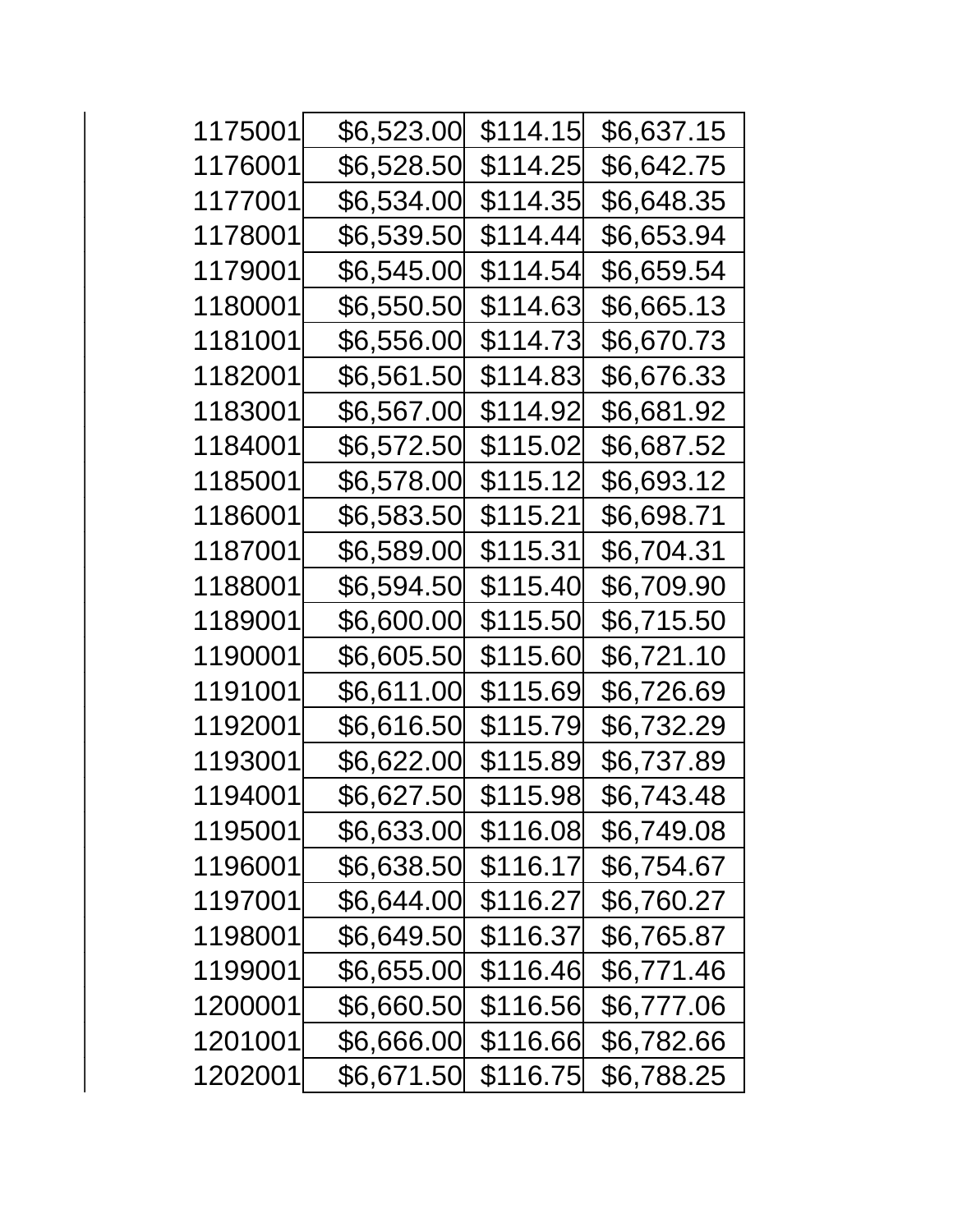| 1203001 | \$6,677.00 | \$116.85 | \$6,793.85         |
|---------|------------|----------|--------------------|
| 1204001 | \$6,682.50 | \$116.94 | \$6,799.44         |
| 1205001 | \$6,688.00 | \$117.04 | \$6,805.04         |
| 1206001 | \$6,693.50 | \$117.14 | \$6,810.64         |
| 1207001 | \$6,699.00 | \$117.23 | \$6,816.23         |
| 1208001 | \$6,704.50 | \$117.33 | \$6,821.83         |
| 1209001 | \$6,710.00 |          | \$6,827.43         |
| 1210001 | \$6,715.50 | \$117.52 | \$6,833.02         |
| 1211001 | \$6,721.00 | \$117.62 | \$6,838.62         |
| 1212001 | \$6,726.50 | \$117.71 | \$6,844.21         |
| 1213001 | \$6,732.00 | \$117.81 | \$6,849.81         |
| 1214001 | \$6,737.50 | \$117.91 | \$6,855.41         |
| 1215001 | \$6,743.00 | \$118.00 | <u>\$6,861.00</u>  |
| 1216001 | \$6,748.50 | \$118.10 | \$6,866.60         |
| 1217001 | \$6,754.00 | \$118.20 | \$6,872.20         |
| 1218001 | \$6,759.50 | \$118.29 | \$6,877.79         |
| 1219001 | \$6,765.00 | \$118.39 | \$6,88 <u>3.39</u> |
| 1220001 | \$6,770.50 | \$118.48 | \$6,888.98         |
| 1221001 | \$6,776.00 | \$118.58 | \$6,894.58         |
| 1222001 | \$6,781.50 | \$118.68 | \$6,900.18         |
| 1223001 | \$6,787.00 | \$118.77 | \$6,905.77         |
| 1224001 | \$6,792.50 | \$118.87 | \$6,911.37         |
| 1225001 | \$6,798.00 | \$118.97 | \$6,916.97         |
| 1226001 | \$6,803.50 | \$119.06 | \$6,922.56         |
| 1227001 | \$6,809.00 | \$119.16 | \$6,928.16         |
| 1228001 | \$6,814.50 | \$119.25 | \$6,933.75         |
| 1229001 | \$6,820.00 | \$119.35 | \$6,939.35         |
| 1230001 | \$6,825.50 | \$119.45 | \$6,944.95         |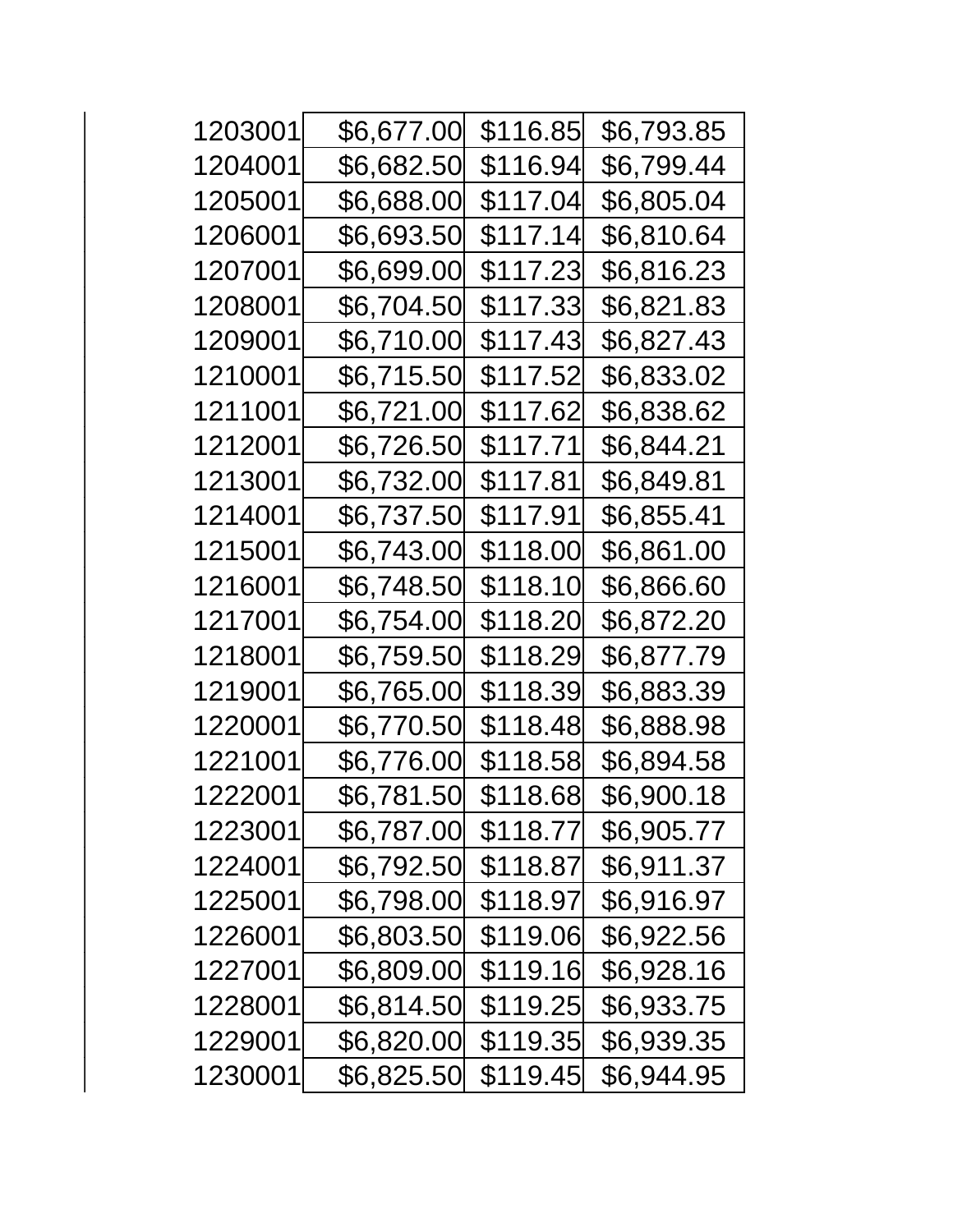| 1231001 | \$6,831.00 | \$119.54 | \$6,950.54 |
|---------|------------|----------|------------|
| 1232001 | \$6,836.50 | \$119.64 | \$6,956.14 |
| 1233001 | \$6,842.00 | \$119.74 | \$6,961.74 |
| 1234001 | \$6,847.50 | \$119.83 | \$6,967.33 |
| 1235001 | \$6,853.00 | \$119.93 | \$6,972.93 |
| 1236001 | \$6,858.50 | \$120.02 | \$6,978.52 |
| 1237001 | \$6,864.00 | \$120.12 | \$6,984.12 |
| 1238001 | \$6,869.50 | \$120.22 | \$6,989.72 |
| 1239001 | \$6,875.00 | \$120.31 | \$6,995.31 |
| 1240001 | \$6,880.50 | \$120.41 | \$7,000.91 |
| 1241001 | \$6,886.00 | \$120.51 | \$7,006.51 |
| 1242001 | \$6,891.50 | \$120.60 | \$7,012.10 |
| 1243001 | \$6,897.00 | \$120.70 | \$7,017.70 |
| 1244001 | \$6,902.50 | \$120.79 | \$7,023.29 |
| 1245001 | \$6,908.00 | \$120.89 | \$7,028.89 |
| 1246001 | \$6,913.50 | \$120.99 | \$7,034.49 |
| 1247001 | \$6,919.00 | \$121.08 | \$7,040.08 |
| 1248001 | \$6,924.50 | \$121.18 | \$7,045.68 |
| 1249001 | \$6,930.00 | \$121.28 | \$7,051.28 |
| 1250001 | \$6,935.50 | \$121.37 | \$7,056.87 |
| 1251001 | \$6,941.00 | \$121.47 | \$7,062.47 |
| 1252001 | \$6,946.50 | \$121.56 | \$7,068.06 |
| 1253001 | \$6,952.00 | \$121.66 | \$7,073.66 |
| 1254001 | \$6,957.50 | \$121.76 | \$7,079.26 |
| 1255001 | \$6,963.00 | \$121.85 | \$7,084.85 |
| 1256001 | \$6,968.50 | \$121.95 | \$7,090.45 |
| 1257001 | \$6,974.00 | \$122.05 | \$7,096.05 |
| 1258001 | \$6,979.50 | \$122.14 | \$7,101.64 |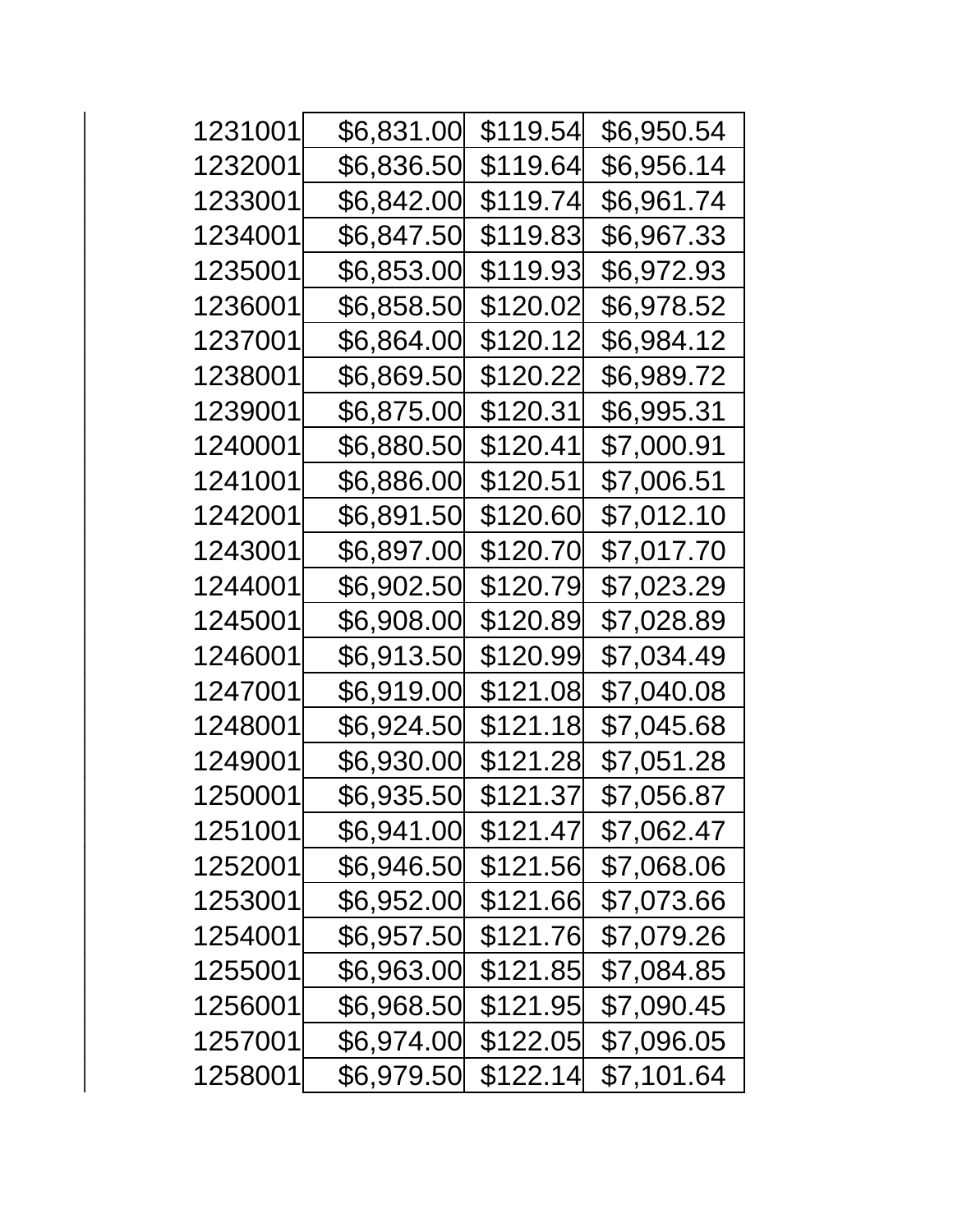| 1259001 | \$6,985.00  | \$122.24 | \$7,107.24 |
|---------|-------------|----------|------------|
| 1260001 | \$6,990.50  | \$122.33 | \$7,112.83 |
| 1261001 | \$6,996.00  | \$122.43 | \$7,118.43 |
| 1262001 | \$7,001.50  | \$122.53 | \$7,124.03 |
| 1263001 | \$7,007.00  | \$122.62 | \$7,129.62 |
| 1264001 | \$7,012.50  | \$122.72 | \$7,135.22 |
| 1265001 | \$7,018.00  | \$122.82 | \$7,140.82 |
| 1266001 | \$7,023.50  | \$122.91 | \$7,146.41 |
| 1267001 | \$7,029.00  | \$123.01 | \$7,152.01 |
| 1268001 | \$7,034.50  | \$123.10 | \$7,157.60 |
| 1269001 | \$7,040.00  | \$123.20 | \$7,163.20 |
| 1270001 | \$7,045.50  | \$123.30 | \$7,168.80 |
| 1271001 | \$7,051.00  | \$123.39 | \$7,174.39 |
| 1272001 | \$7,056.50  | \$123.49 | \$7,179.99 |
| 1273001 | \$7,062.00  | \$123.59 | \$7,185.59 |
| 1274001 | \$7,067.50  | \$123.68 | \$7,191.18 |
| 1275001 | \$7,073.00  | \$123.78 | \$7,196.78 |
| 1276001 | \$7,078.50  | \$123.87 | \$7,202.37 |
| 1277001 | \$7,084.00  | \$123.97 | \$7,207.97 |
| 1278001 | \$7,089.50  | \$124.07 | \$7,213.57 |
| 1279001 | \$7,095.00  | \$124.16 | \$7,219.16 |
| 1280001 | \$7,100.50  | \$124.26 | \$7,224.76 |
| 1281001 | \$7,106.00  | \$124.36 | \$7,230.36 |
| 1282001 | \$7,111.50  | \$124.45 | \$7,235.95 |
| 1283001 | \$7,117.00  | \$124.55 | \$7,241.55 |
| 1284001 | \$7,122.50  | \$124.64 | \$7,247.14 |
| 1285001 | \$7,128.00  | \$124.74 | \$7,252.74 |
| 1286001 | \$7,133.50∣ | \$124.84 | \$7,258.34 |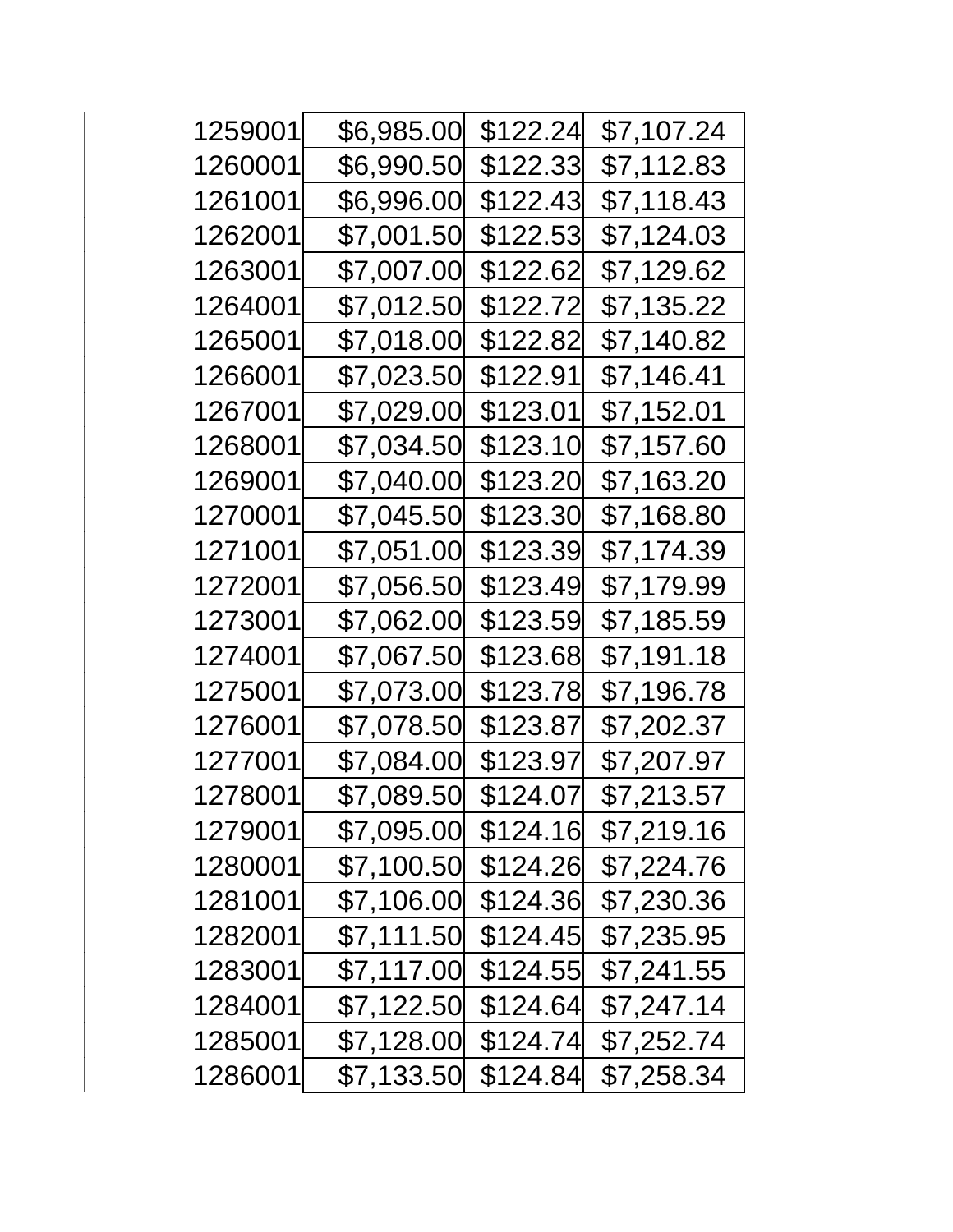| 1287001 | \$7,139.00  | \$124.93 | \$7,263.93 |
|---------|-------------|----------|------------|
| 1288001 | \$7,144.50  | \$125.03 | \$7,269.53 |
| 1289001 | \$7,150.00  | \$125.13 | \$7,275.13 |
| 1290001 | \$7,155.50  | \$125.22 | \$7,280.72 |
| 1291001 | \$7,161.00  | \$125.32 | \$7,286.32 |
| 1292001 | \$7,166.50  | \$125.41 | \$7,291.91 |
| 1293001 | \$7,172.00  | \$125.51 | \$7,297.51 |
| 1294001 | \$7,177.50  | \$125.61 | \$7,303.11 |
| 1295001 | \$7,183.00  | \$125.70 | \$7,308.70 |
| 1296001 | \$7,188.50  | \$125.80 | \$7,314.30 |
| 1297001 | \$7,194.00  | \$125.90 | \$7,319.90 |
| 1298001 | \$7,199.50  | \$125.99 | \$7,325.49 |
| 1299001 | \$7,205.00  | \$126.09 | \$7,331.09 |
| 1300001 | \$7,210.50  | \$126.18 | \$7,336.68 |
| 1301001 | \$7,216.00  | \$126.28 | \$7,342.28 |
| 1302001 | \$7,221.50  | \$126.38 | \$7,347.88 |
| 1303001 | \$7,227.00  | \$126.47 | \$7,353.47 |
| 1304001 | \$7,232.50  | \$126.57 | \$7,359.07 |
| 1305001 | \$7,238.00  | \$126.67 | \$7,364.67 |
| 1306001 | \$7,243.50  | \$126.76 | \$7,370.26 |
| 1307001 | \$7,249.00  | \$126.86 | \$7,375.86 |
| 1308001 | \$7,254.50  | \$126.95 | \$7,381.45 |
| 1309001 | \$7,260.00  | \$127.05 | \$7,387.05 |
| 1310001 | \$7,265.50  | \$127.15 | \$7,392.65 |
| 1311001 | \$7,271.00  | \$127.24 | \$7,398.24 |
| 1312001 | \$7,276.50  | \$127.34 | \$7,403.84 |
| 1313001 | \$7,282.00  | \$127.44 | \$7,409.44 |
| 1314001 | \$7,287.50∣ | \$127.53 | \$7,415.03 |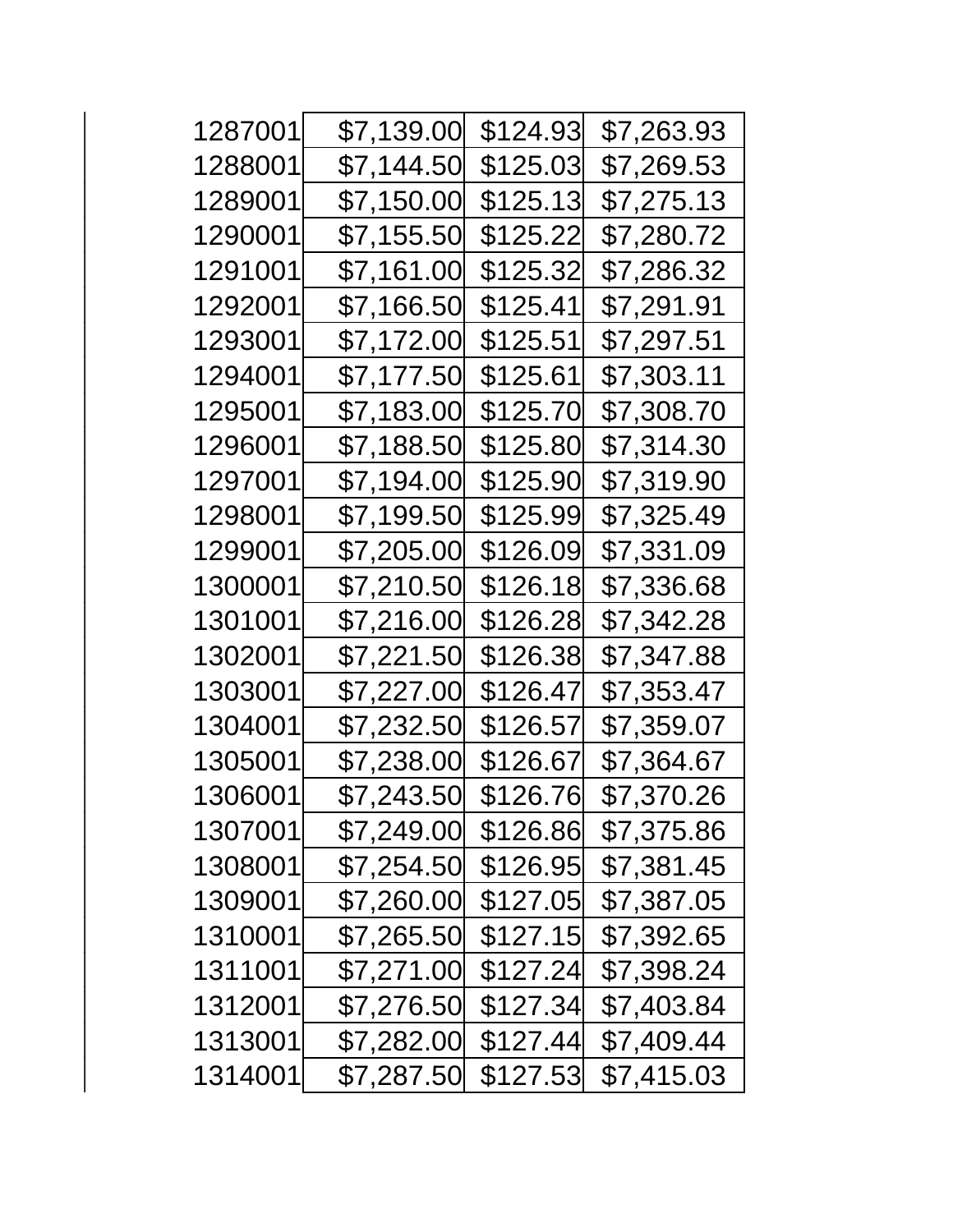| 1315001 | \$7,293.00 | \$127.63 | \$7,420.63 |
|---------|------------|----------|------------|
| 1316001 | \$7,298.50 | \$127.72 | \$7,426.22 |
| 1317001 | \$7,304.00 | \$127.82 | \$7,431.82 |
| 1318001 | \$7,309.50 | \$127.92 | \$7,437.42 |
| 1319001 | \$7,315.00 | \$128.01 | \$7,443.01 |
| 1320001 | \$7,320.50 | \$128.11 | \$7,448.61 |
| 1321001 | \$7,326.00 | \$128.21 | \$7,454.21 |
| 1322001 | \$7,331.50 | \$128.30 | \$7,459.80 |
| 1323001 | \$7,337.00 | \$128.40 | \$7,465.40 |
| 1324001 | \$7,342.50 | \$128.49 | \$7,470.99 |
| 1325001 | \$7,348.00 | \$128.59 | \$7,476.59 |
| 1326001 | \$7,353.50 | \$128.69 | \$7,482.19 |
| 1327001 | \$7,359.00 | \$128.78 | \$7,487.78 |
| 1328001 | \$7,364.50 | \$128.88 | \$7,493.38 |
| 1329001 | \$7,370.00 | \$128.98 | \$7,498.98 |
| 1330001 | \$7,375.50 | \$129.07 | \$7,504.57 |
| 1331001 | \$7,381.00 | \$129.17 | \$7,510.17 |
| 1332001 | \$7,386.50 | \$129.26 | \$7,515.76 |
| 1333001 | \$7,392.00 | \$129.36 | \$7,521.36 |
| 1334001 | \$7,397.50 | \$129.46 | \$7,526.96 |
| 1335001 | \$7,403.00 | \$129.55 | \$7,532.55 |
| 1336001 | \$7,408.50 | \$129.65 | \$7,538.15 |
| 1337001 | \$7,414.00 | \$129.75 | \$7,543.75 |
| 1338001 | \$7,419.50 | \$129.84 | \$7,549.34 |
| 1339001 | \$7,425.00 | \$129.94 | \$7,554.94 |
| 1340001 | \$7,430.50 | \$130.03 | \$7,560.53 |
| 1341001 | \$7,436.00 | \$130.13 | \$7,566.13 |
| 1342001 | \$7,441.50 | \$130.23 | \$7,571.73 |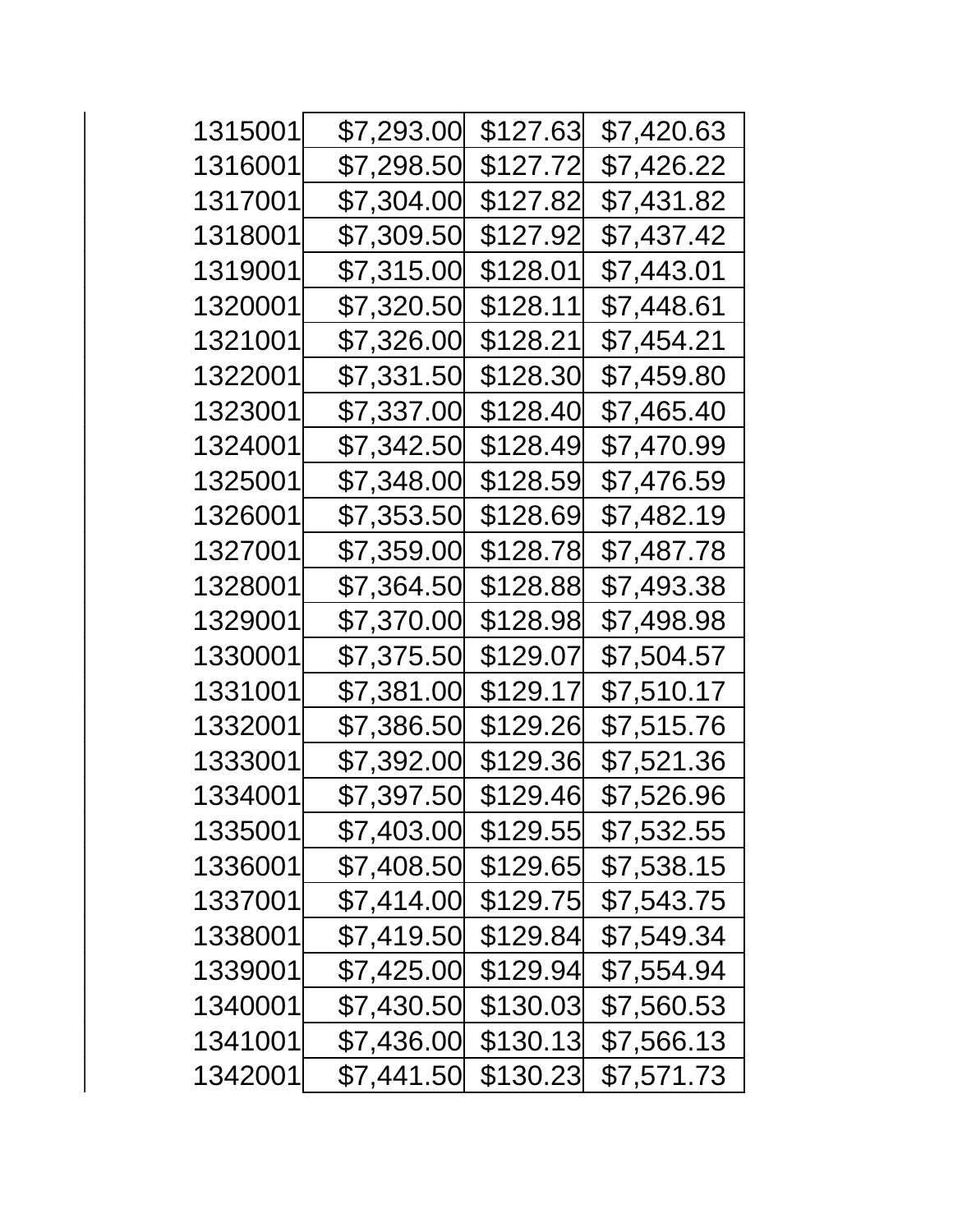| 1343001 | \$7,447.00 | \$130.32 | \$7,577.32        |
|---------|------------|----------|-------------------|
| 1344001 | \$7,452.50 | \$130.42 | \$7,582.92        |
| 1345001 | \$7,458.00 | \$130.52 | \$7,588.52        |
| 1346001 | \$7,463.50 | \$130.61 | \$7,594.11        |
| 1347001 | \$7,469.00 | \$130.71 | \$7,599.71        |
| 1348001 | \$7,474.50 | \$130.80 | \$7,605.30        |
| 1349001 | \$7,480.00 | \$130.90 | <b>\$7,610.90</b> |
| 1350001 | \$7,485.50 | \$131.00 | \$7,616.50        |
| 1351001 | \$7,491.00 | \$131.09 | \$7,622.09        |
| 1352001 | \$7,496.50 | \$131.19 | \$7,627.69        |
| 1353001 | \$7,502.00 | \$131.29 | \$7,633.28        |
| 1354001 | \$7,507.50 | \$131.38 | \$7,638.88        |
| 1355001 | \$7,513.00 | \$131.48 | \$7,644.48        |
| 1356001 | \$7,518.50 | \$131.57 | \$7,650.07        |
| 1357001 | \$7,524.00 | \$131.67 | \$7,655.67        |
| 1358001 | \$7,529.50 | \$131.77 | \$7,661.27        |
| 1359001 | \$7,535.00 | \$131.86 | \$7,666.86        |
| 1360001 | \$7,540.50 | \$131.96 | \$7,672.46        |
| 1361001 | \$7,546.00 | \$132.06 | \$7,678.06        |
| 1362001 | \$7,551.50 | \$132.15 | \$7,683.65        |
| 1363001 | \$7,557.00 | \$132.25 | \$7,689.25        |
| 1364001 | \$7,562.50 | \$132.34 | \$7,694.84        |
| 1365001 | \$7,568.00 | \$132.44 | \$7,700.44        |
| 1366001 | \$7,573.50 | \$132.54 | \$7,706.04        |
| 1367001 | \$7,579.00 | \$132.63 | \$7,711.63        |
| 1368001 | \$7,584.50 | \$132.73 | \$7,717.23        |
| 1369001 | \$7,590.00 | \$132.83 | \$7,722.83        |
| 1370001 | \$7,595.50 | \$132.92 | \$7,728.42        |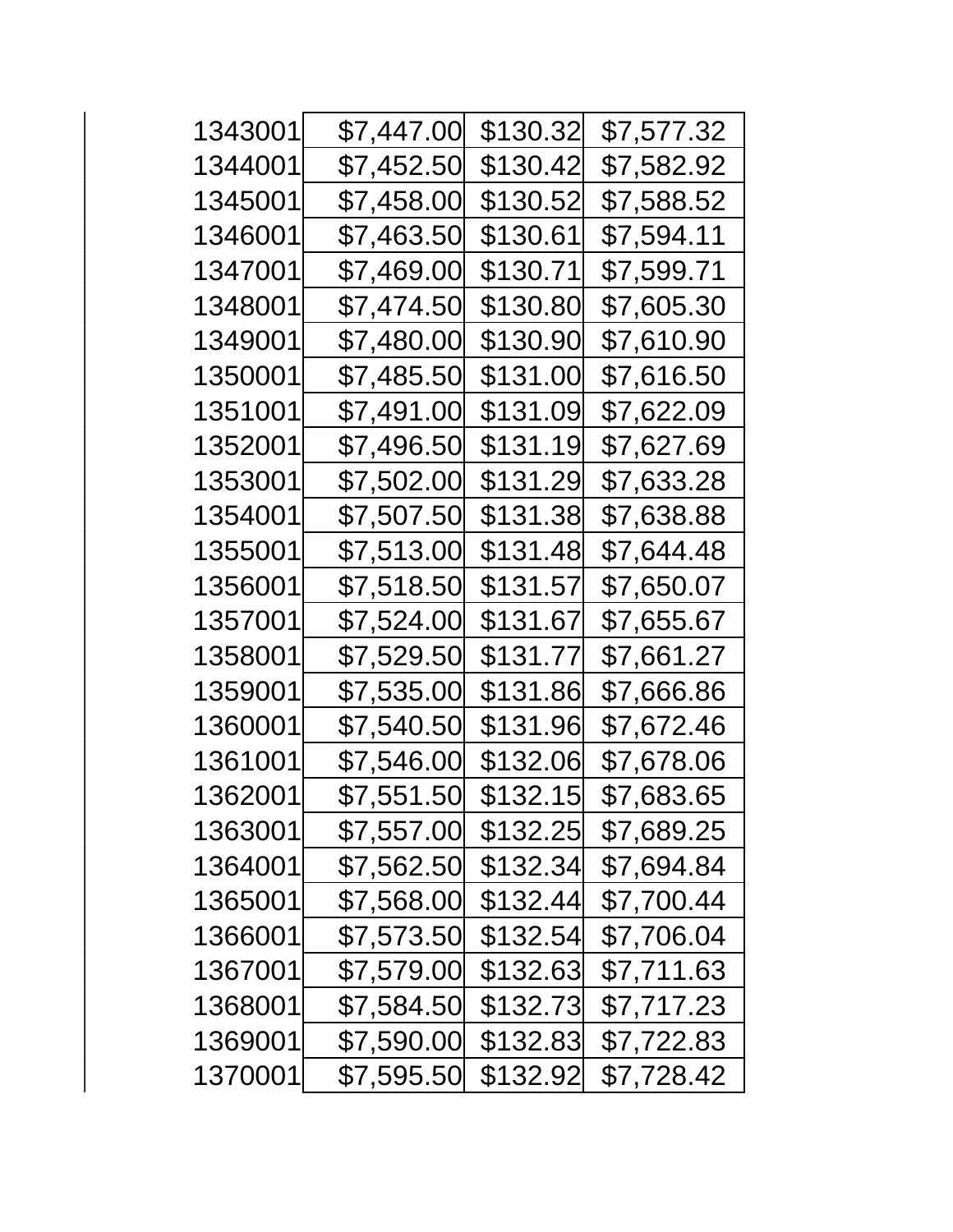| 1371001 | \$7,601.00 | \$133.02 | \$7,734.02 |
|---------|------------|----------|------------|
| 1372001 | \$7,606.50 | \$133.11 | \$7,739.61 |
| 1373001 | \$7,612.00 | \$133.21 | \$7,745.21 |
| 1374001 | \$7,617.50 | \$133.31 | \$7,750.81 |
| 1375001 | \$7,623.00 | \$133.40 | \$7,756.40 |
| 1376001 | \$7,628.50 | \$133.50 | \$7,762.00 |
| 1377001 | \$7,634.00 | \$133.60 | \$7,767.60 |
| 1378001 | \$7,639.50 | \$133.69 | \$7,773.19 |
| 1379001 | \$7,645.00 | \$133.79 | \$7,778.79 |
| 1380001 | \$7,650.50 | \$133.88 | \$7,784.38 |
| 1381001 | \$7,656.00 | \$133.98 | \$7,789.98 |
| 1382001 | \$7,661.50 | \$134.08 | \$7,795.58 |
| 1383001 | \$7,667.00 | \$134.17 | \$7,801.17 |
| 1384001 | \$7,672.50 | \$134.27 | \$7,806.77 |
| 1385001 | \$7,678.00 | \$134.37 | \$7,812.37 |
| 1386001 | \$7,683.50 | \$134.46 | \$7,817.96 |
| 1387001 | \$7,689.00 | \$134.56 | \$7,823.56 |
| 1388001 | \$7,694.50 | \$134.65 | \$7,829.15 |
| 1389001 | \$7,700.00 | \$134.75 | \$7,834.75 |
| 1390001 | \$7,705.50 | \$134.85 | \$7,840.35 |
| 1391001 | \$7,711.00 | \$134.94 | \$7,845.94 |
| 1392001 | \$7,716.50 | \$135.04 | \$7,851.54 |
| 1393001 | \$7,722.00 | \$135.14 | \$7,857.14 |
| 1394001 | \$7,727.50 | \$135.23 | \$7,862.73 |
| 1395001 | \$7,733.00 | \$135.33 | \$7,868.33 |
| 1396001 | \$7,738.50 | \$135.42 | \$7,873.92 |
| 1397001 | \$7,744.00 | \$135.52 | \$7,879.52 |
| 1398001 | \$7,749.50 | \$135.62 | \$7,885.12 |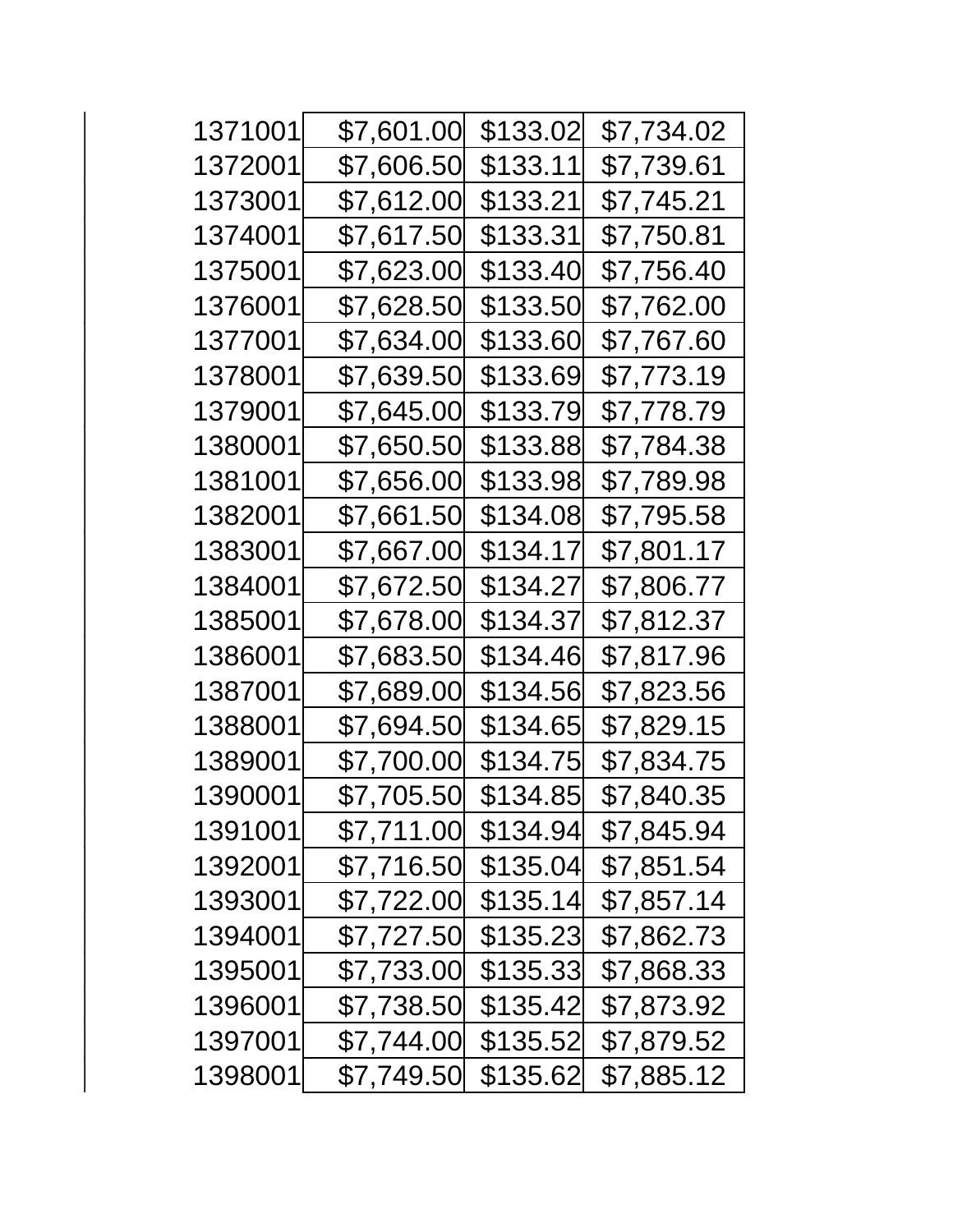| 1399001 | \$7,755.00 | \$135.71 | \$7,890.71 |
|---------|------------|----------|------------|
| 1400001 | \$7,760.50 | \$135.81 | \$7,896.31 |
| 1401001 | \$7,766.00 | \$135.91 | \$7,901.91 |
| 1402001 | \$7,771.50 | \$136.00 | \$7,907.50 |
| 1403001 | \$7,777.00 | \$136.10 | \$7,913.10 |
| 1404001 | \$7,782.50 | \$136.19 | \$7,918.69 |
| 1405001 | \$7,788.00 | \$136.29 | \$7,924.29 |
| 1406001 | \$7,793.50 | \$136.39 | \$7,929.89 |
| 1407001 | \$7,799.00 | \$136.48 | \$7,935.48 |
| 1408001 | \$7,804.50 | \$136.58 | \$7,941.08 |
| 1409001 | \$7,810.00 | \$136.68 | \$7,946.68 |
| 1410001 | \$7,815.50 | \$136.77 | \$7,952.27 |
| 1411001 | \$7,821.00 | \$136.87 | \$7,957.87 |
| 1412001 | \$7,826.50 | \$136.96 | \$7,963.46 |
| 1413001 | \$7,832.00 | \$137.06 | \$7,969.06 |
| 1414001 | \$7,837.50 | \$137.16 | \$7,974.66 |
| 1415001 | \$7,843.00 | \$137.25 | \$7,980.25 |
| 1416001 | \$7,848.50 | \$137.35 | \$7,985.85 |
| 1417001 | \$7,854.00 | \$137.45 | \$7,991.45 |
| 1418001 | \$7,859.50 | \$137.54 | \$7,997.04 |
| 1419001 | \$7,865.00 | \$137.64 | \$8,002.64 |
| 1420001 | \$7,870.50 | \$137.73 | \$8,008.23 |
| 1421001 | \$7,876.00 | \$137.83 | \$8,013.83 |
| 1422001 | \$7,881.50 | \$137.93 | \$8,019.43 |
| 1423001 | \$7,887.00 | \$138.02 | \$8,025.02 |
| 1424001 | \$7,892.50 | \$138.12 | \$8,030.62 |
| 1425001 | \$7,898.00 | \$138.22 | \$8,036.22 |
| 1426001 | \$7,903.50 | \$138.31 | \$8,041.81 |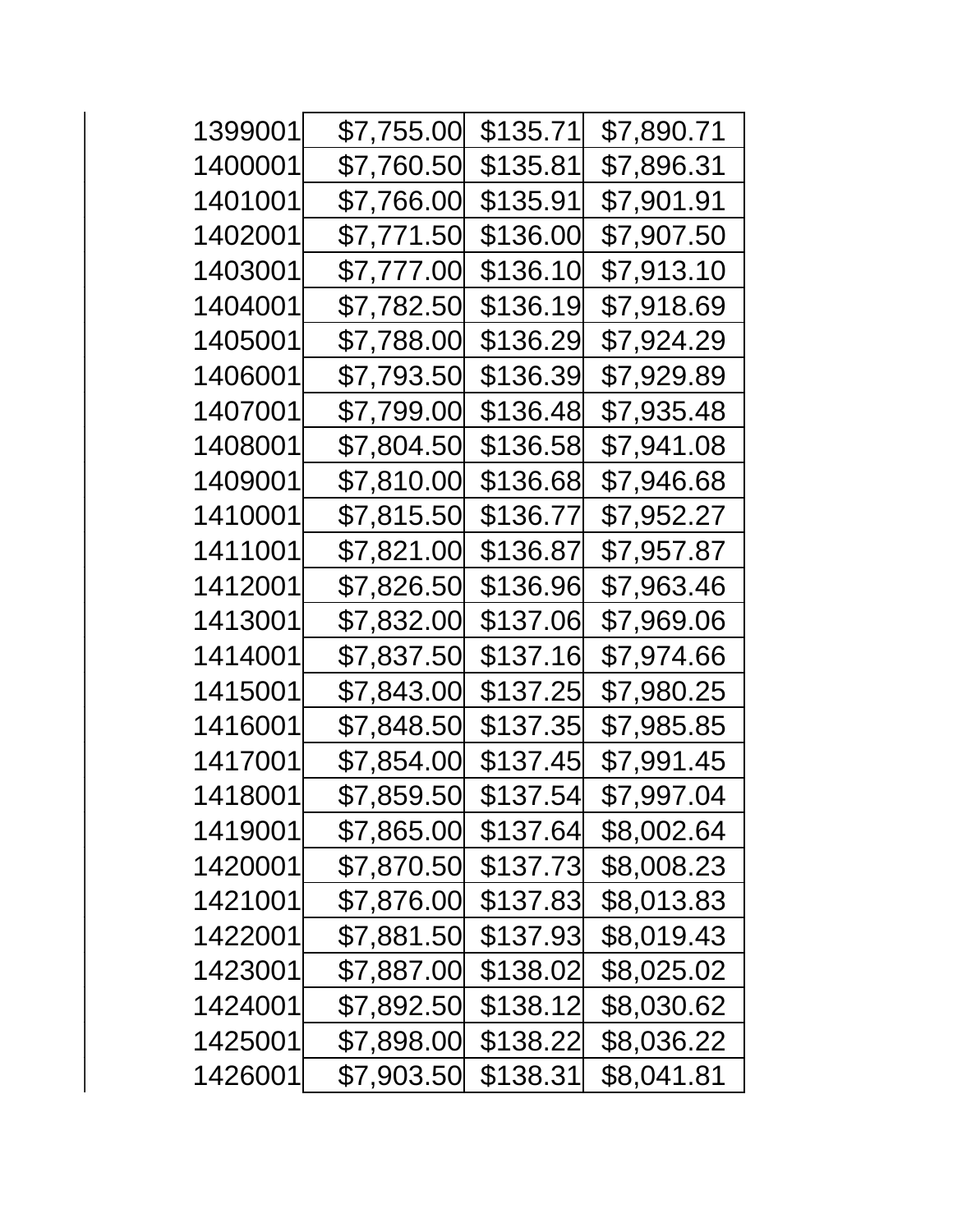| 1427001 | \$7,909.00 | \$138.41 | \$8,047.41 |
|---------|------------|----------|------------|
| 1428001 | \$7,914.50 | \$138.50 | \$8,053.00 |
| 1429001 | \$7,920.00 | \$138.60 | \$8,058.60 |
| 1430001 | \$7,925.50 | \$138.70 | \$8,064.20 |
| 1431001 | \$7,931.00 | \$138.79 | \$8,069.79 |
| 1432001 | \$7,936.50 | \$138.89 | \$8,075.39 |
| 1433001 | \$7,942.00 | \$138.99 | \$8,080.99 |
| 1434001 | \$7,947.50 | \$139.08 | \$8,086.58 |
| 1435001 | \$7,953.00 | \$139.18 | \$8,092.18 |
| 1436001 | \$7,958.50 | \$139.27 | \$8,097.77 |
| 1437001 | \$7,964.00 | \$139.37 | \$8,103.37 |
| 1438001 | \$7,969.50 | \$139.47 | \$8,108.97 |
| 1439001 | \$7,975.00 | \$139.56 | \$8,114.56 |
| 1440001 | \$7,980.50 | \$139.66 | \$8,120.16 |
| 1441001 | \$7,986.00 | \$139.76 | \$8,125.76 |
| 1442001 | \$7,991.50 | \$139.85 | \$8,131.35 |
| 1443001 | \$7,997.00 | \$139.95 | \$8,136.95 |
| 1444001 | \$8,002.50 | \$140.04 | \$8,142.54 |
| 1445001 | \$8,008.00 | \$140.14 | \$8,148.14 |
| 1446001 | \$8,013.50 | \$140.24 | \$8,153.74 |
| 1447001 | \$8,019.00 | \$140.33 | \$8,159.33 |
| 1448001 | \$8,024.50 | \$140.43 | \$8,164.93 |
| 1449001 | \$8,030.00 | \$140.53 | \$8,170.53 |
| 1450001 | \$8,035.50 | \$140.62 | \$8,176.12 |
| 1451001 | \$8,041.00 | \$140.72 | \$8,181.72 |
| 1452001 | \$8,046.50 | \$140.81 | \$8,187.31 |
| 1453001 | \$8,052.00 | \$140.91 | \$8,192.91 |
| 1454001 | \$8,057.50 | \$141.01 | \$8,198.51 |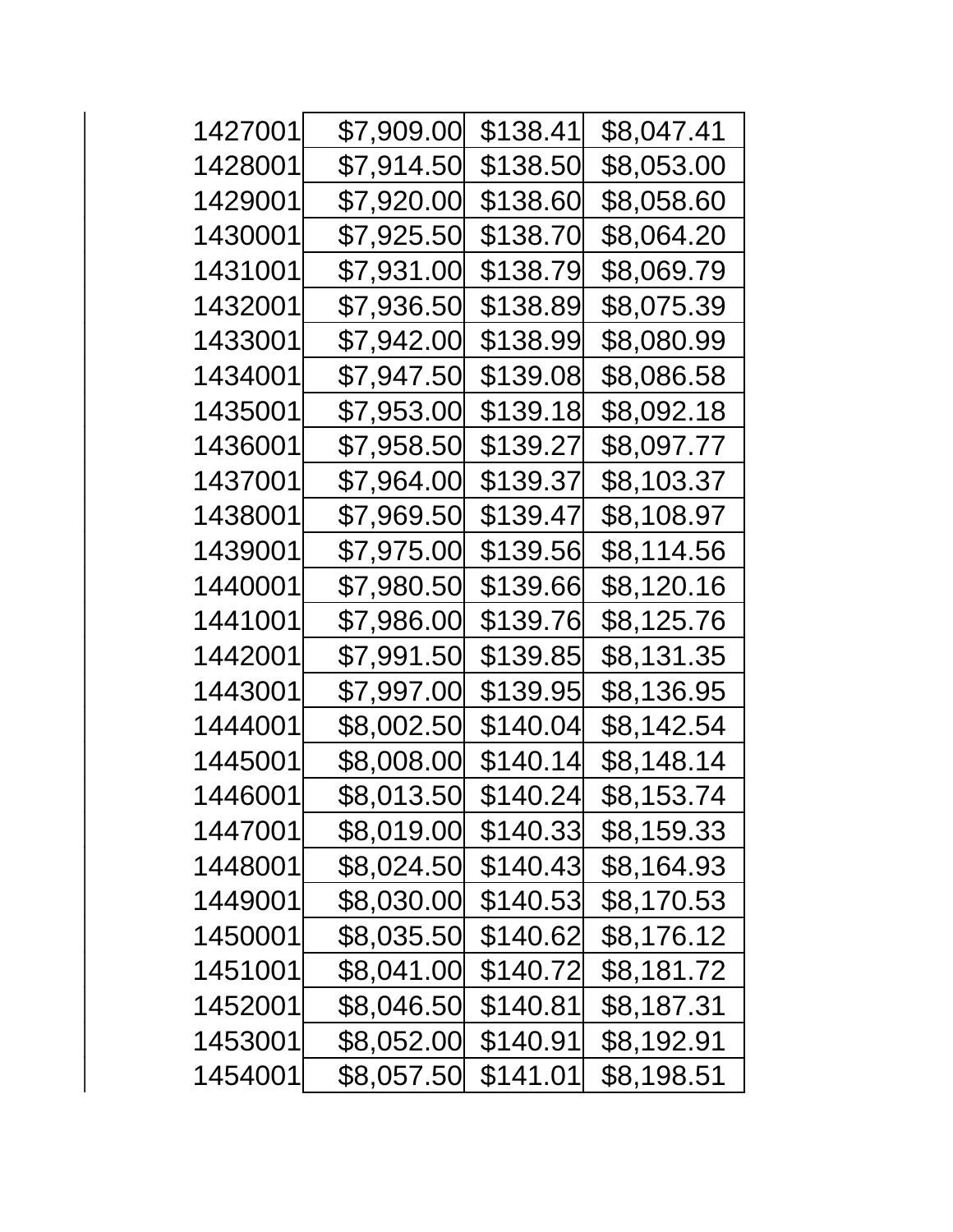| 1455001 | \$8,063.00 | \$141.10 | \$8,204.10         |
|---------|------------|----------|--------------------|
| 1456001 | \$8,068.50 | \$141.20 | \$8,209.70         |
| 1457001 | \$8,074.00 | \$141.30 | \$8,215.30         |
| 1458001 | \$8,079.50 | \$141.39 | \$8,220.89         |
| 1459001 | \$8,085.00 | \$141.49 | \$8,226.49         |
| 1460001 | \$8,090.50 | \$141.58 | \$8,232.08         |
| 1461001 | \$8,096.00 | \$141.68 | \$8,237.68         |
| 1462001 | \$8,101.50 | \$141.78 | \$8,243.28         |
| 1463001 | \$8,107.00 | \$141.87 | \$8,248.87         |
| 1464001 | \$8,112.50 | \$141.97 | \$8,254.47         |
| 1465001 | \$8,118.00 | \$142.07 | \$8,260.07         |
| 1466001 | \$8,123.50 | \$142.16 | \$8,265.66         |
| 1467001 | \$8,129.00 | \$142.26 | \$8,271.26         |
| 1468001 | \$8,134.50 | \$142.35 | \$8,276.85         |
| 1469001 | \$8,140.00 | \$142.45 | \$8,282.45         |
| 1470001 | \$8,145.50 | \$142.55 | \$8,288. <u>05</u> |
| 1471001 | \$8,151.00 | \$142.64 | \$8,293.64         |
| 1472001 | \$8,156.50 | \$142.74 | \$8,299.24         |
| 1473001 | \$8,162.00 | \$142.84 | \$8,304.84         |
| 1474001 | \$8,167.50 | \$142.93 | \$8,310.43         |
| 1475001 | \$8,173.00 | \$143.03 | \$8,316.03         |
| 1476001 | \$8,178.50 | \$143.12 | \$8,321.62         |
| 1477001 | \$8,184.00 | \$143.22 | \$8,327.22         |
| 1478001 | \$8,189.50 | \$143.32 | \$8,332.82         |
| 1479001 | \$8,195.00 | \$143.41 | \$8,338.41         |
| 1480001 | \$8,200.50 | \$143.51 | \$8,344.01         |
| 1481001 | \$8,206.00 | \$143.61 | \$8,349.61         |
| 1482001 | \$8,211.50 | \$143.70 | \$8,355.20         |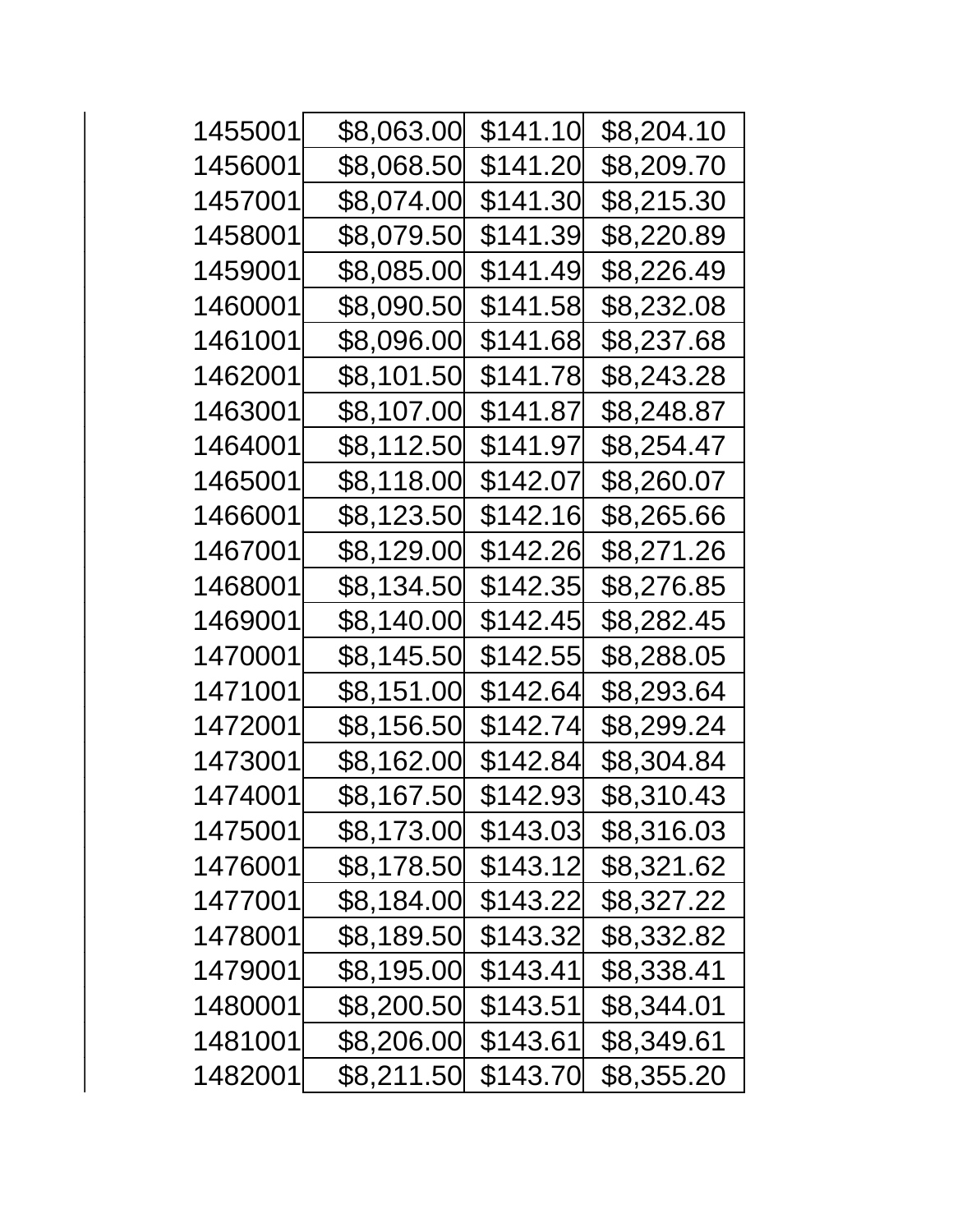| 1483001 | \$8,217.00 | \$143.80 | \$8,360.80 |
|---------|------------|----------|------------|
| 1484001 | \$8,222.50 | \$143.89 | \$8,366.39 |
| 1485001 | \$8,228.00 | \$143.99 | \$8,371.99 |
| 1486001 | \$8,233.50 | \$144.09 | \$8,377.59 |
| 1487001 | \$8,239.00 | \$144.18 | \$8,383.18 |
| 1488001 | \$8,244.50 | \$144.28 | \$8,388.78 |
| 1489001 | \$8,250.00 | \$144.38 | \$8,394.38 |
| 1490001 | \$8,255.50 | \$144.47 | \$8,399.97 |
| 1491001 | \$8,261.00 | \$144.57 | \$8,405.57 |
| 1492001 | \$8,266.50 | \$144.66 | \$8,411.16 |
| 1493001 | \$8,272.00 | \$144.76 | \$8,416.76 |
| 1494001 | \$8,277.50 | \$144.86 | \$8,422.36 |
| 1495001 | \$8,283.00 | \$144.95 | \$8,427.95 |
| 1496001 | \$8,288.50 | \$145.05 | \$8,433.55 |
| 1497001 | \$8,294.00 | \$145.14 | \$8,439.14 |
| 1498001 | \$8,299.50 | \$145.24 | \$8,444.74 |
| 1499001 | \$8,305.00 | \$145.34 | \$8,450.34 |
| 1500001 | \$8,310.50 | \$145.43 | \$8,455.93 |
| 1501001 | \$8,316.00 | \$145.53 | \$8,461.53 |
| 1502001 | \$8,321.50 | \$145.63 | \$8,467.13 |
| 1503001 | \$8,327.00 | \$145.72 | \$8,472.72 |
| 1504001 | \$8,332.50 | \$145.82 | \$8,478.32 |
| 1505001 | \$8,338.00 | \$145.92 | \$8,483.92 |
| 1506001 | \$8,343.50 | \$146.01 | \$8,489.51 |
| 1507001 | \$8,349.00 | \$146.11 | \$8,495.11 |
| 1508001 | \$8,354.50 | \$146.20 | \$8,500.70 |
| 1509001 | \$8,360.00 | \$146.30 | \$8,506.30 |
| 1510001 | \$8,365.50 | \$146.40 | \$8,511.90 |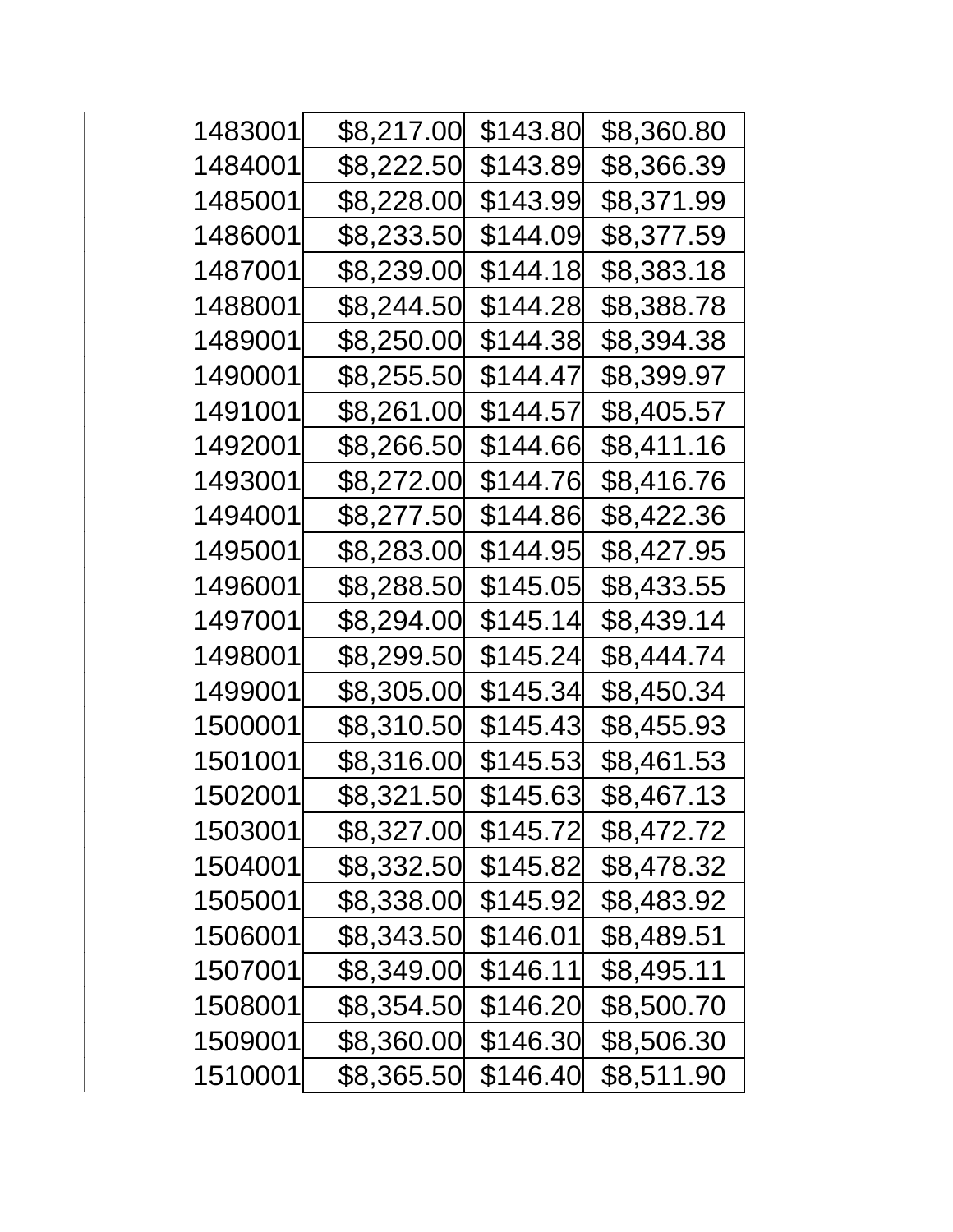| 1511001 | \$8,371.00 | \$146.49 | \$8,517.49 |
|---------|------------|----------|------------|
| 1512001 | \$8,376.50 | \$146.59 | \$8,523.09 |
| 1513001 | \$8,382.00 | \$146.69 | \$8,528.69 |
| 1514001 | \$8,387.50 | \$146.78 | \$8,534.28 |
| 1515001 | \$8,393.00 | \$146.88 | \$8,539.88 |
| 1516001 | \$8,398.50 | \$146.97 | \$8,545.47 |
| 1517001 | \$8,404.00 | \$147.07 | \$8,551.07 |
| 1518001 | \$8,409.50 | \$147.17 | \$8,556.67 |
| 1519001 | \$8,415.00 | \$147.26 | \$8,562.26 |
| 1520001 | \$8,420.50 | \$147.36 | \$8,567.86 |
| 1521001 | \$8,426.00 | \$147.46 | \$8,573.46 |
| 1522001 | \$8,431.50 | \$147.55 | \$8,579.05 |
| 1523001 | \$8,437.00 | \$147.65 | \$8,584.65 |
| 1524001 | \$8,442.50 | \$147.74 | \$8,590.24 |
| 1525001 | \$8,448.00 | \$147.84 | \$8,595.84 |
| 1526001 | \$8,453.50 | \$147.94 | \$8,601.44 |
| 1527001 | \$8,459.00 | \$148.03 | \$8,607.03 |
| 1528001 | \$8,464.50 | \$148.13 | \$8,612.63 |
| 1529001 | \$8,470.00 | \$148.23 | \$8,618.23 |
| 1530001 | \$8,475.50 | \$148.32 | \$8,623.82 |
| 1531001 | \$8,481.00 | \$148.42 | \$8,629.42 |
| 1532001 | \$8,486.50 | \$148.51 | \$8,635.01 |
| 1533001 | \$8,492.00 | \$148.61 | \$8,640.61 |
| 1534001 | \$8,497.50 | \$148.71 | \$8,646.21 |
| 1535001 | \$8,503.00 | \$148.80 | \$8,651.80 |
| 1536001 | \$8,508.50 | \$148.90 | \$8,657.40 |
| 1537001 | \$8,514.00 | \$149.00 | \$8,663.00 |
| 1538001 | \$8,519.50 | \$149.09 | \$8,668.59 |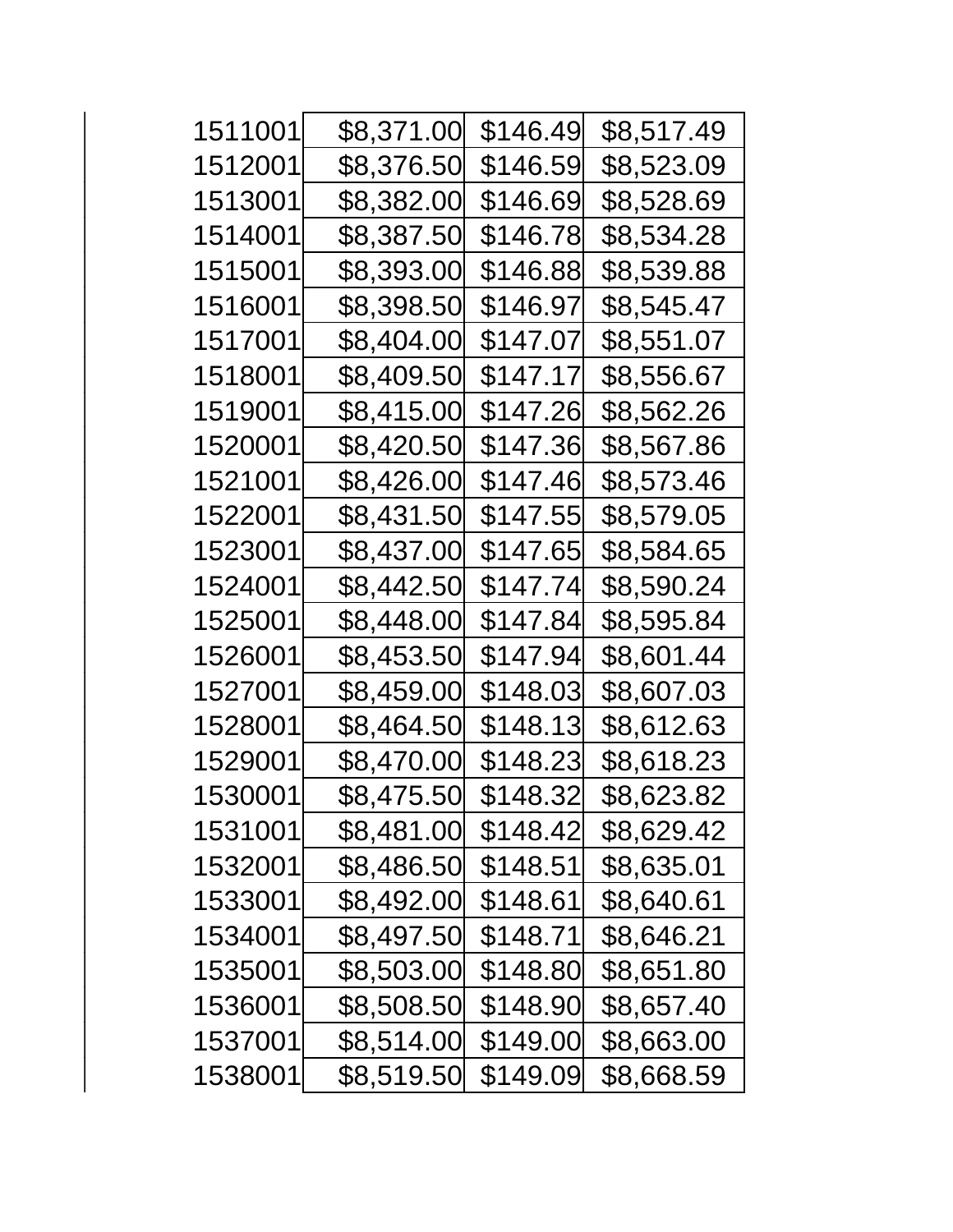| 1539001 | \$8,525.00 | \$149.19 | \$8,674.19 |
|---------|------------|----------|------------|
| 1540001 | \$8,530.50 | \$149.28 | \$8,679.78 |
| 1541001 | \$8,536.00 | \$149.38 | \$8,685.38 |
| 1542001 | \$8,541.50 | \$149.48 | \$8,690.98 |
| 1543001 | \$8,547.00 | \$149.57 | \$8,696.57 |
| 1544001 | \$8,552.50 | \$149.67 | \$8,702.17 |
| 1545001 | \$8,558.00 | \$149.77 | \$8,707.77 |
| 1546001 | \$8,563.50 | \$149.86 | \$8,713.36 |
| 1547001 | \$8,569.00 | \$149.96 | \$8,718.96 |
| 1548001 | \$8,574.50 | \$150.05 | \$8,724.55 |
| 1549001 | \$8,580.00 | \$150.15 | \$8,730.15 |
| 1550001 | \$8,585.50 | \$150.25 | \$8,735.75 |
| 1551001 | \$8,591.00 | \$150.34 | \$8,741.34 |
| 1552001 | \$8,596.50 | \$150.44 | \$8,746.94 |
| 1553001 | \$8,602.00 | \$150.54 | \$8,752.54 |
| 1554001 | \$8,607.50 | \$150.63 | \$8,758.13 |
| 1555001 | \$8,613.00 | \$150.73 | \$8,763.73 |
| 1556001 | \$8,618.50 | \$150.82 | \$8,769.32 |
| 1557001 | \$8,624.00 | \$150.92 | \$8,774.92 |
| 1558001 | \$8,629.50 | \$151.02 | \$8,780.52 |
| 1559001 | \$8,635.00 | \$151.11 | \$8,786.11 |
| 1560001 | \$8,640.50 | \$151.21 | \$8,791.71 |
| 1561001 | \$8,646.00 | \$151.31 | \$8,797.31 |
| 1562001 | \$8,651.50 | \$151.40 | \$8,802.90 |
| 1563001 | \$8,657.00 | \$151.50 | \$8,808.50 |
| 1564001 | \$8,662.50 | \$151.59 | \$8,814.09 |
| 1565001 | \$8,668.00 | \$151.69 | \$8,819.69 |
| 1566001 | \$8,673.50 | \$151.79 | \$8,825.29 |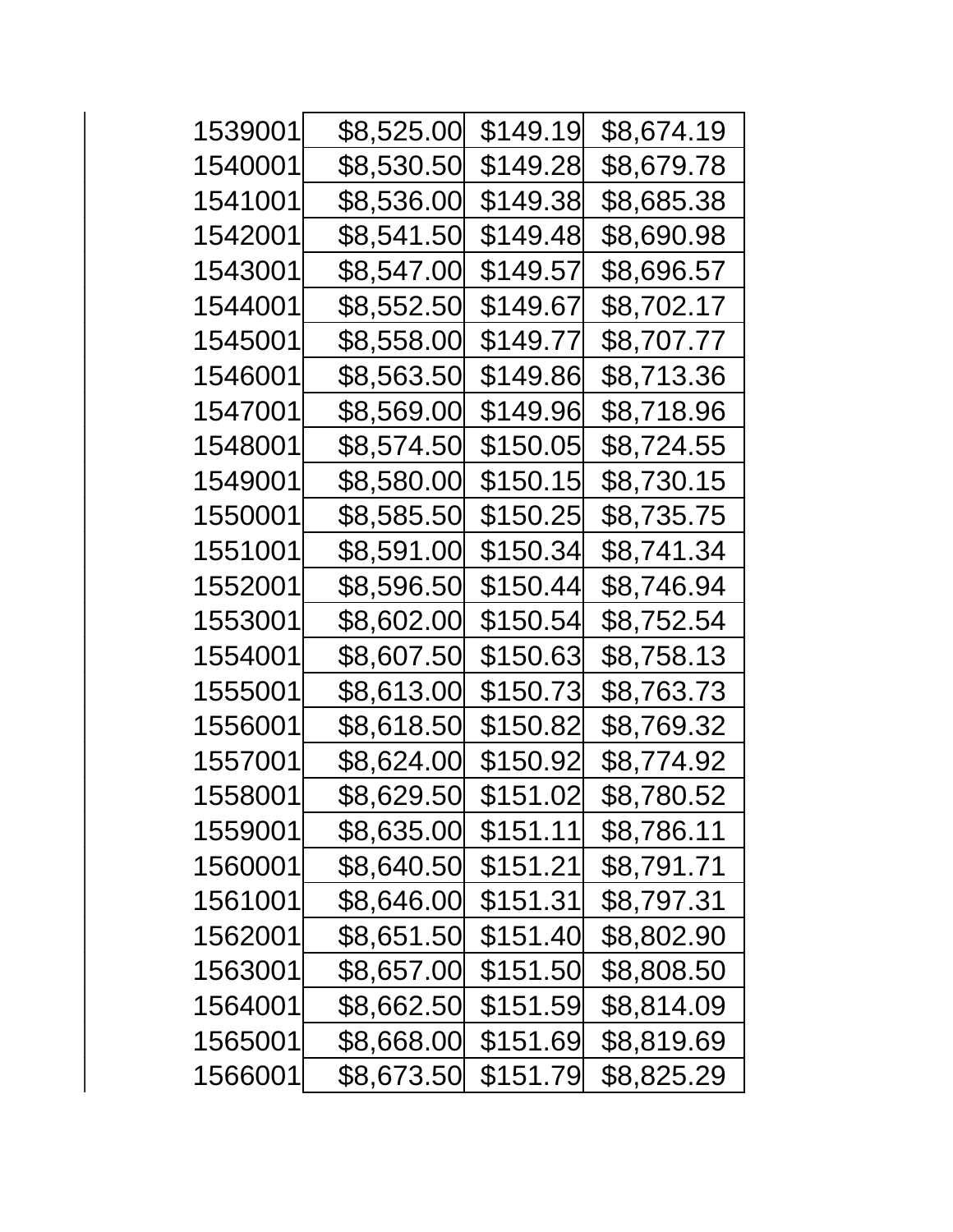| 1567001 | \$8,679.00 | \$151.88 | \$8,830.88 |
|---------|------------|----------|------------|
| 1568001 | \$8,684.50 | \$151.98 | \$8,836.48 |
| 1569001 | \$8,690.00 | \$152.08 | \$8,842.08 |
| 1570001 | \$8,695.50 | \$152.17 | \$8,847.67 |
| 1571001 | \$8,701.00 | \$152.27 | \$8,853.27 |
| 1572001 | \$8,706.50 | \$152.36 | \$8,858.86 |
| 1573001 | \$8,712.00 | \$152.46 | \$8,864.46 |
| 1574001 | \$8,717.50 | \$152.56 | \$8,870.06 |
| 1575001 | \$8,723.00 | \$152.65 | \$8,875.65 |
| 1576001 | \$8,728.50 | \$152.75 | \$8,881.25 |
| 1577001 | \$8,734.00 | \$152.85 | \$8,886.85 |
| 1578001 | \$8,739.50 | \$152.94 | \$8,892.44 |
| 1579001 | \$8,745.00 | \$153.04 | \$8,898.04 |
| 1580001 | \$8,750.50 | \$153.13 | \$8,903.63 |
| 1581001 | \$8,756.00 | \$153.23 | \$8,909.23 |
| 1582001 | \$8,761.50 | \$153.33 | \$8,914.83 |
| 1583001 | \$8,767.00 | \$153.42 | \$8,920.42 |
| 1584001 | \$8,772.50 | \$153.52 | \$8,926.02 |
| 1585001 | \$8,778.00 | \$153.62 | \$8,931.62 |
| 1586001 | \$8,783.50 | \$153.71 | \$8,937.21 |
| 1587001 | \$8,789.00 | \$153.81 | \$8,942.81 |
| 1588001 | \$8,794.50 | \$153.90 | \$8,948.40 |
| 1589001 | \$8,800.00 | \$154.00 | \$8,954.00 |
| 1590001 | \$8,805.50 | \$154.10 | \$8,959.60 |
| 1591001 | \$8,811.00 | \$154.19 | \$8,965.19 |
| 1592001 | \$8,816.50 | \$154.29 | \$8,970.79 |
| 1593001 | \$8,822.00 | \$154.39 | \$8,976.39 |
| 1594001 | \$8,827.50 | \$154.48 | \$8,981.98 |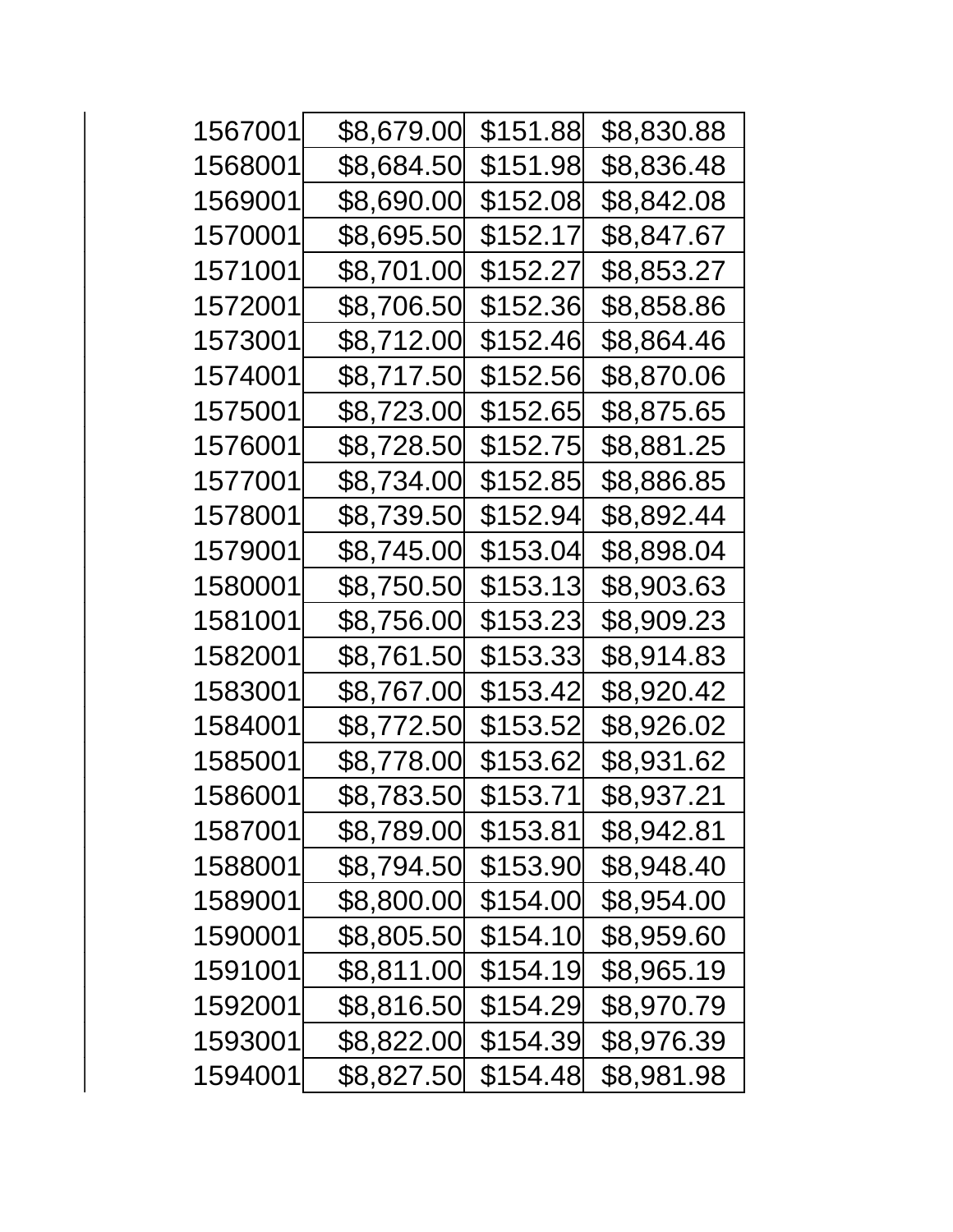| 1595001 | \$8,833.00  | \$154.58 | \$8,987.58 |
|---------|-------------|----------|------------|
| 1596001 | \$8,838.50  | \$154.67 | \$8,993.17 |
| 1597001 | \$8,844.00  | \$154.77 | \$8,998.77 |
| 1598001 | \$8,849.50  | \$154.87 | \$9,004.37 |
| 1599001 | \$8,855.00  | \$154.96 | \$9,009.96 |
| 1600001 | \$8,860.50  | \$155.06 | \$9,015.56 |
| 1601001 | \$8,866.00  | \$155.16 | \$9,021.16 |
| 1602001 | \$8,871.50  | \$155.25 | \$9,026.75 |
| 1603001 | \$8,877.00  | \$155.35 | \$9,032.35 |
| 1604001 | \$8,882.50  | \$155.44 | \$9,037.94 |
| 1605001 | \$8,888.00  | \$155.54 | \$9,043.54 |
| 1606001 | \$8,893.50  | \$155.64 | \$9,049.14 |
| 1607001 | \$8,899.00  | \$155.73 | \$9,054.73 |
| 1608001 | \$8,904.50  | \$155.83 | \$9,060.33 |
| 1609001 | \$8,910.00  | \$155.93 | \$9,065.93 |
| 1610001 | \$8,915.50  | \$156.02 | \$9,071.52 |
| 1611001 | \$8,921.00  | \$156.12 | \$9,077.12 |
| 1612001 | \$8,926.50  | \$156.21 | \$9,082.71 |
| 1613001 | \$8,932.00  | \$156.31 | \$9,088.31 |
| 1614001 | \$8,937.50  | \$156.41 | \$9,093.91 |
| 1615001 | \$8,943.00  | \$156.50 | \$9,099.50 |
| 1616001 | \$8,948.50  | \$156.60 | \$9,105.10 |
| 1617001 | \$8,954.00  | \$156.70 | \$9,110.70 |
| 1618001 | \$8,959.50  | \$156.79 | \$9,116.29 |
| 1619001 | \$8,965.00  | \$156.89 | \$9,121.89 |
| 1620001 | \$8,970.50  | \$156.98 | \$9,127.48 |
| 1621001 | \$8,976.00  | \$157.08 | \$9,133.08 |
| 1622001 | \$8,981.50∣ | \$157.18 | \$9,138.68 |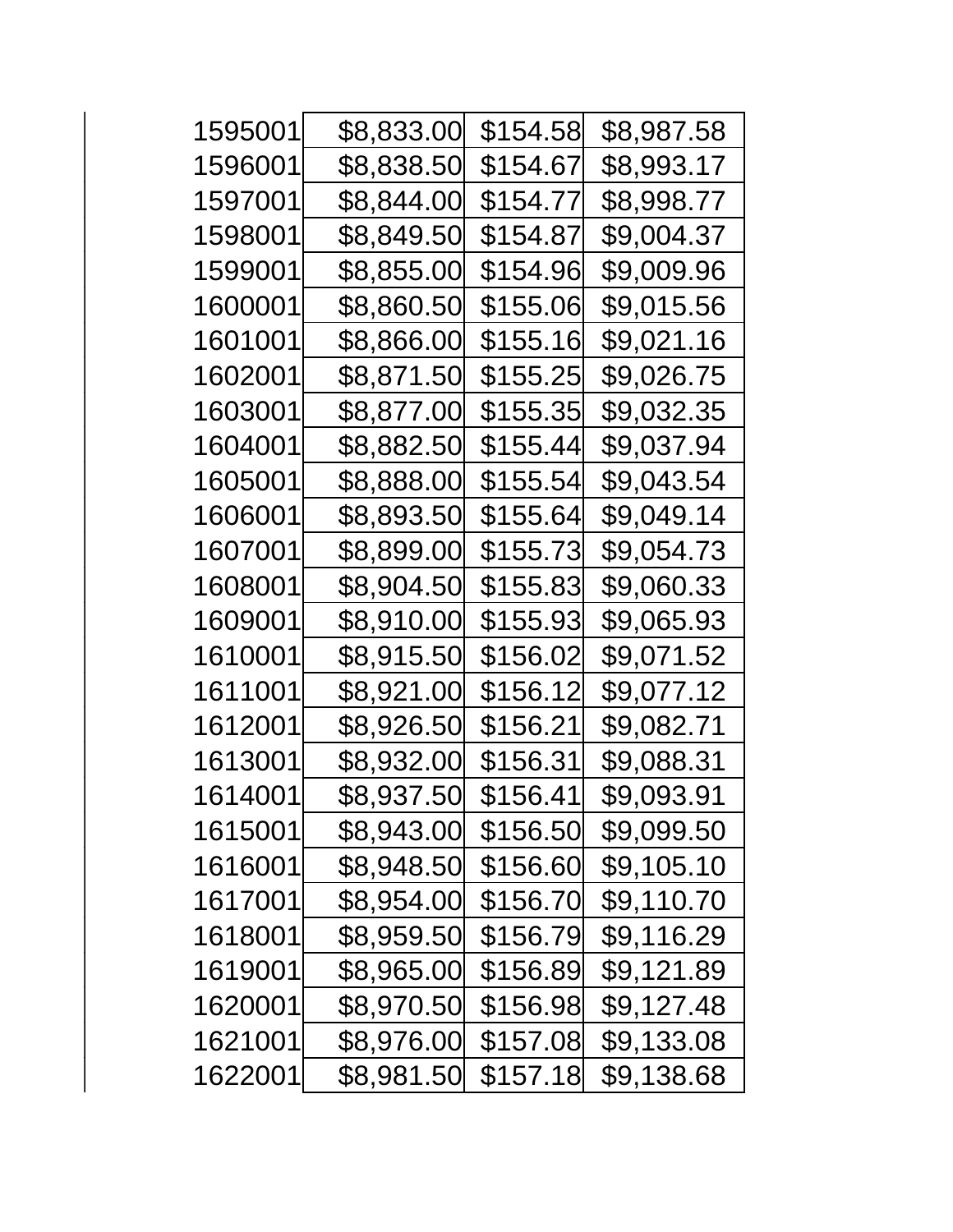| 1623001 | \$8,987.00 | \$157.27 | \$9,144.27 |
|---------|------------|----------|------------|
| 1624001 | \$8,992.50 | \$157.37 | \$9,149.87 |
| 1625001 | \$8,998.00 | \$157.47 | \$9,155.47 |
| 1626001 | \$9,003.50 | \$157.56 | \$9,161.06 |
| 1627001 | \$9,009.00 | \$157.66 | \$9,166.66 |
| 1628001 | \$9,014.50 | \$157.75 | \$9,172.25 |
| 1629001 | \$9,020.00 | \$157.85 | \$9,177.85 |
| 1630001 | \$9,025.50 | \$157.95 | \$9,183.45 |
| 1631001 | \$9,031.00 | \$158.04 | \$9,189.04 |
| 1632001 | \$9,036.50 | \$158.14 | \$9,194.64 |
| 1633001 | \$9,042.00 | \$158.24 | \$9,200.24 |
| 1634001 | \$9,047.50 | \$158.33 | \$9,205.83 |
| 1635001 | \$9,053.00 | \$158.43 | \$9,211.43 |
| 1636001 | \$9,058.50 | \$158.52 | \$9,217.02 |
| 1637001 | \$9,064.00 | \$158.62 | \$9,222.62 |
| 1638001 | \$9,069.50 | \$158.72 | \$9,228.22 |
| 1639001 | \$9,075.00 | \$158.81 | \$9,233.81 |
| 1640001 | \$9,080.50 | \$158.91 | \$9,239.41 |
| 1641001 | \$9,086.00 | \$159.01 | \$9,245.01 |
| 1642001 | \$9,091.50 | \$159.10 | \$9,250.60 |
| 1643001 | \$9,097.00 | \$159.20 | \$9,256.20 |
| 1644001 | \$9,102.50 | \$159.29 | \$9,261.79 |
| 1645001 | \$9,108.00 | \$159.39 | \$9,267.39 |
| 1646001 | \$9,113.50 | \$159.49 | \$9,272.99 |
| 1647001 | \$9,119.00 | \$159.58 | \$9,278.58 |
| 1648001 | \$9,124.50 | \$159.68 | \$9,284.18 |
| 1649001 | \$9,130.00 | \$159.78 | \$9,289.78 |
| 1650001 | \$9,135.50 | \$159.87 | \$9,295.37 |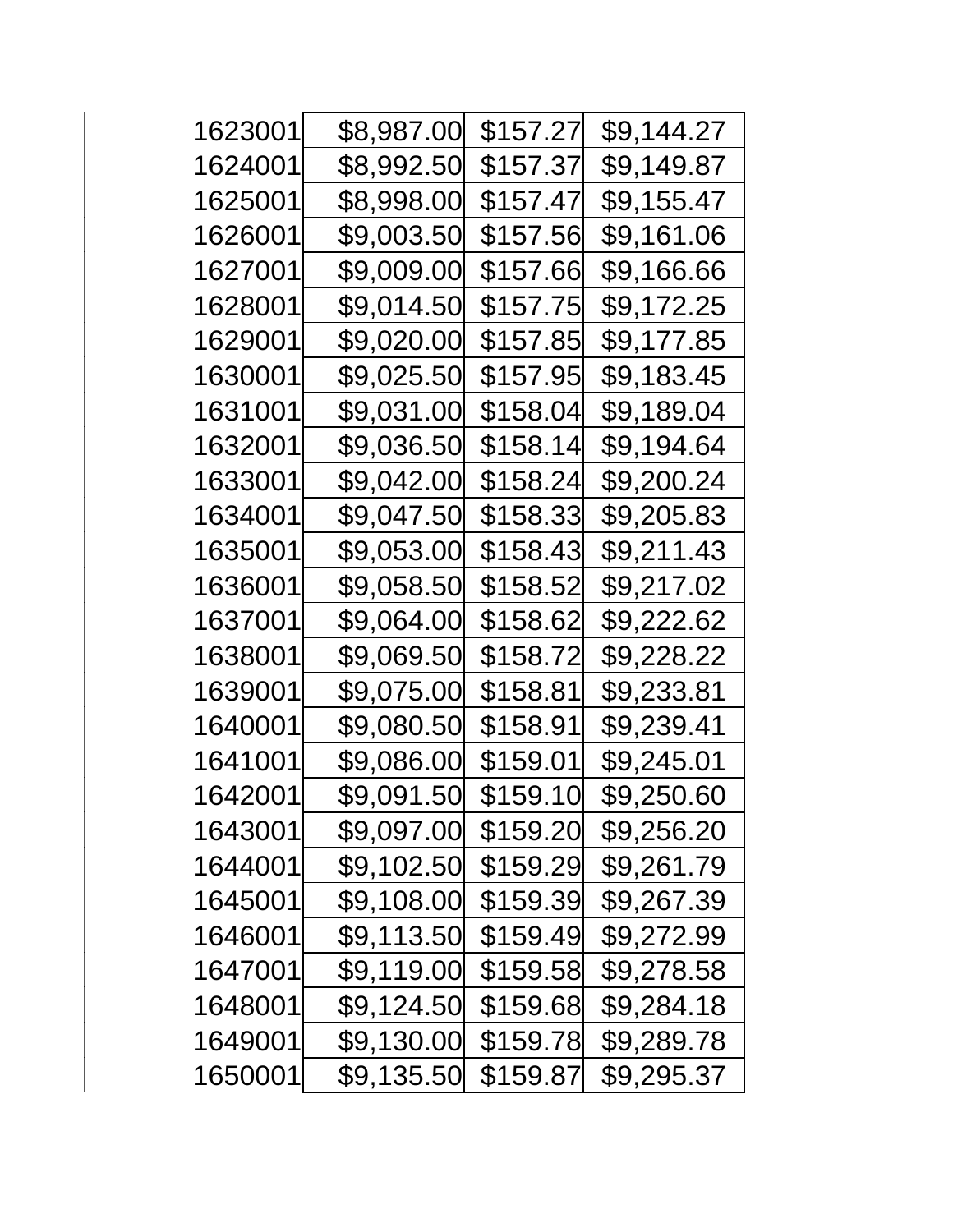| 1651001 | \$9,141.00 | \$159.97 | \$9,300.97 |
|---------|------------|----------|------------|
| 1652001 | \$9,146.50 | \$160.06 | \$9,306.56 |
| 1653001 | \$9,152.00 | \$160.16 | \$9,312.16 |
| 1654001 | \$9,157.50 | \$160.26 | \$9,317.76 |
| 1655001 | \$9,163.00 | \$160.35 | \$9,323.35 |
| 1656001 | \$9,168.50 | \$160.45 | \$9,328.95 |
| 1657001 | \$9,174.00 | \$160.55 | \$9,334.55 |
| 1658001 | \$9,179.50 | \$160.64 | \$9,340.14 |
| 1659001 | \$9,185.00 | \$160.74 | \$9,345.74 |
| 1660001 | \$9,190.50 | \$160.83 | \$9,351.33 |
| 1661001 | \$9,196.00 | \$160.93 | \$9,356.93 |
| 1662001 | \$9,201.50 | \$161.03 | \$9,362.53 |
| 1663001 | \$9,207.00 | \$161.12 | \$9,368.12 |
| 1664001 | \$9,212.50 | \$161.22 | \$9,373.72 |
| 1665001 | \$9,218.00 | \$161.32 | \$9,379.32 |
| 1666001 | \$9,223.50 | \$161.41 | \$9,384.91 |
| 1667001 | \$9,229.00 | \$161.51 | \$9,390.51 |
| 1668001 | \$9,234.50 | \$161.60 | \$9,396.10 |
| 1669001 | \$9,240.00 | \$161.70 | \$9,401.70 |
| 1670001 | \$9,245.50 | \$161.80 | \$9,407.30 |
| 1671001 | \$9,251.00 | \$161.89 | \$9,412.89 |
| 1672001 | \$9,256.50 | \$161.99 | \$9,418.49 |
| 1673001 | \$9,262.00 | \$162.09 | \$9,424.09 |
| 1674001 | \$9,267.50 | \$162.18 | \$9,429.68 |
| 1675001 | \$9,273.00 | \$162.28 | \$9,435.28 |
| 1676001 | \$9,278.50 | \$162.37 | \$9,440.87 |
| 1677001 | \$9,284.00 | \$162.47 | \$9,446.47 |
| 1678001 | \$9,289.50 | \$162.57 | \$9,452.07 |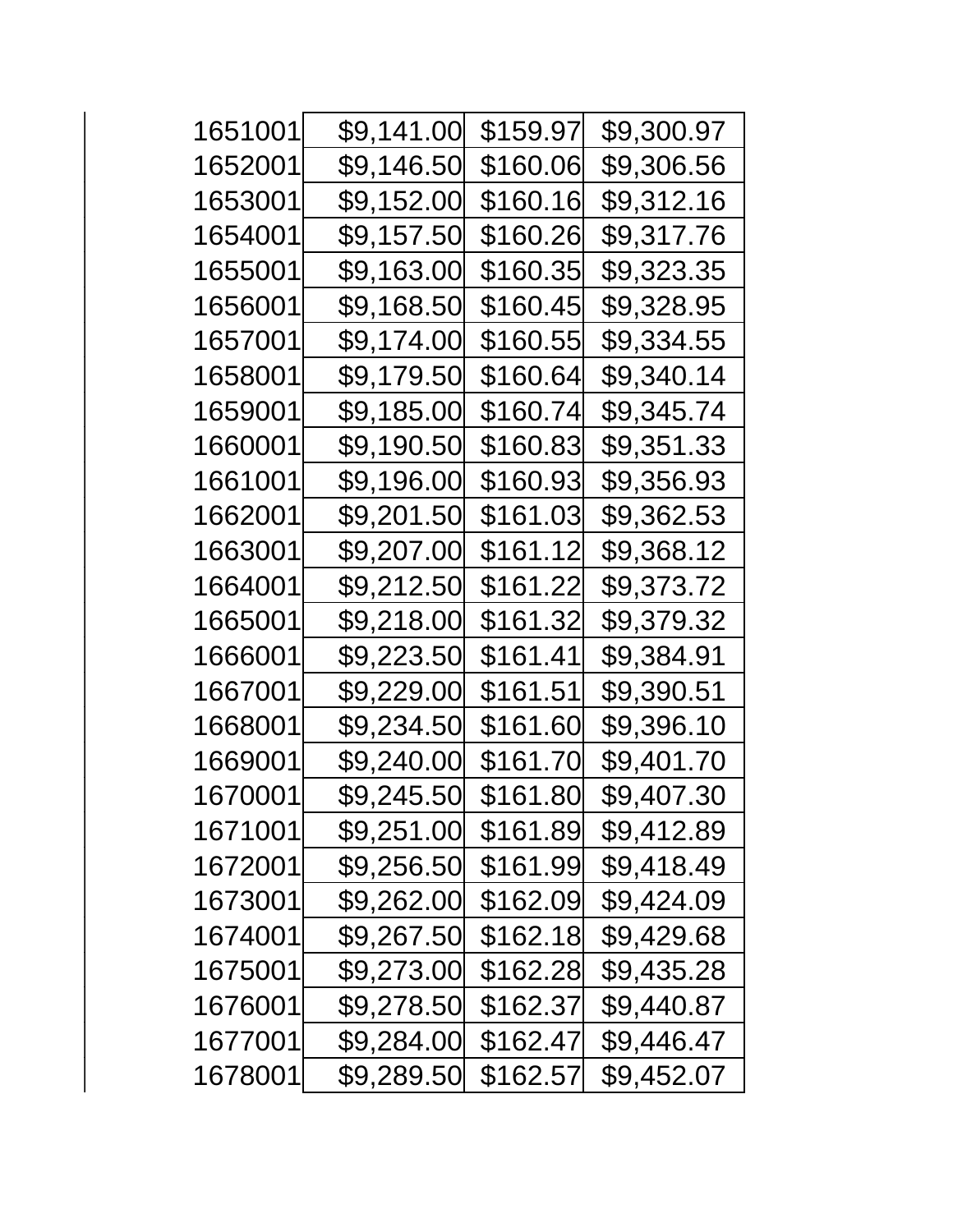| 1679001 | \$9,295.00 | \$162.66 | \$9,457.66 |
|---------|------------|----------|------------|
| 1680001 | \$9,300.50 | \$162.76 | \$9,463.26 |
| 1681001 | \$9,306.00 | \$162.86 | \$9,468.86 |
| 1682001 | \$9,311.50 | \$162.95 | \$9,474.45 |
| 1683001 | \$9,317.00 | \$163.05 | \$9,480.05 |
| 1684001 | \$9,322.50 | \$163.14 | \$9,485.64 |
| 1685001 | \$9,328.00 | \$163.24 | \$9,491.24 |
| 1686001 | \$9,333.50 | \$163.34 | \$9,496.84 |
| 1687001 | \$9,339.00 | \$163.43 | \$9,502.43 |
| 1688001 | \$9,344.50 | \$163.53 | \$9,508.03 |
| 1689001 | \$9,350.00 | \$163.63 | \$9,513.63 |
| 1690001 | \$9,355.50 | \$163.72 | \$9,519.22 |
| 1691001 | \$9,361.00 | \$163.82 | \$9,524.82 |
| 1692001 | \$9,366.50 | \$163.91 | \$9,530.41 |
| 1693001 | \$9,372.00 | \$164.01 | \$9,536.01 |
| 1694001 | \$9,377.50 | \$164.11 | \$9,541.61 |
| 1695001 | \$9,383.00 | \$164.20 | \$9,547.20 |
| 1696001 | \$9,388.50 | \$164.30 | \$9,552.80 |
| 1697001 | \$9,394.00 | \$164.40 | \$9,558.40 |
| 1698001 | \$9,399.50 | \$164.49 | \$9,563.99 |
| 1699001 | \$9,405.00 | \$164.59 | \$9,569.59 |
| 1700001 | \$9,410.50 | \$164.68 | \$9,575.18 |
| 1701001 | \$9,416.00 | \$164.78 | \$9,580.78 |
| 1702001 | \$9,421.50 | \$164.88 | \$9,586.38 |
| 1703001 | \$9,427.00 | \$164.97 | \$9,591.97 |
| 1704001 | \$9,432.50 | \$165.07 | \$9,597.57 |
| 1705001 | \$9,438.00 | \$165.17 | \$9,603.17 |
| 1706001 | \$9,443.50 | \$165.26 | \$9,608.76 |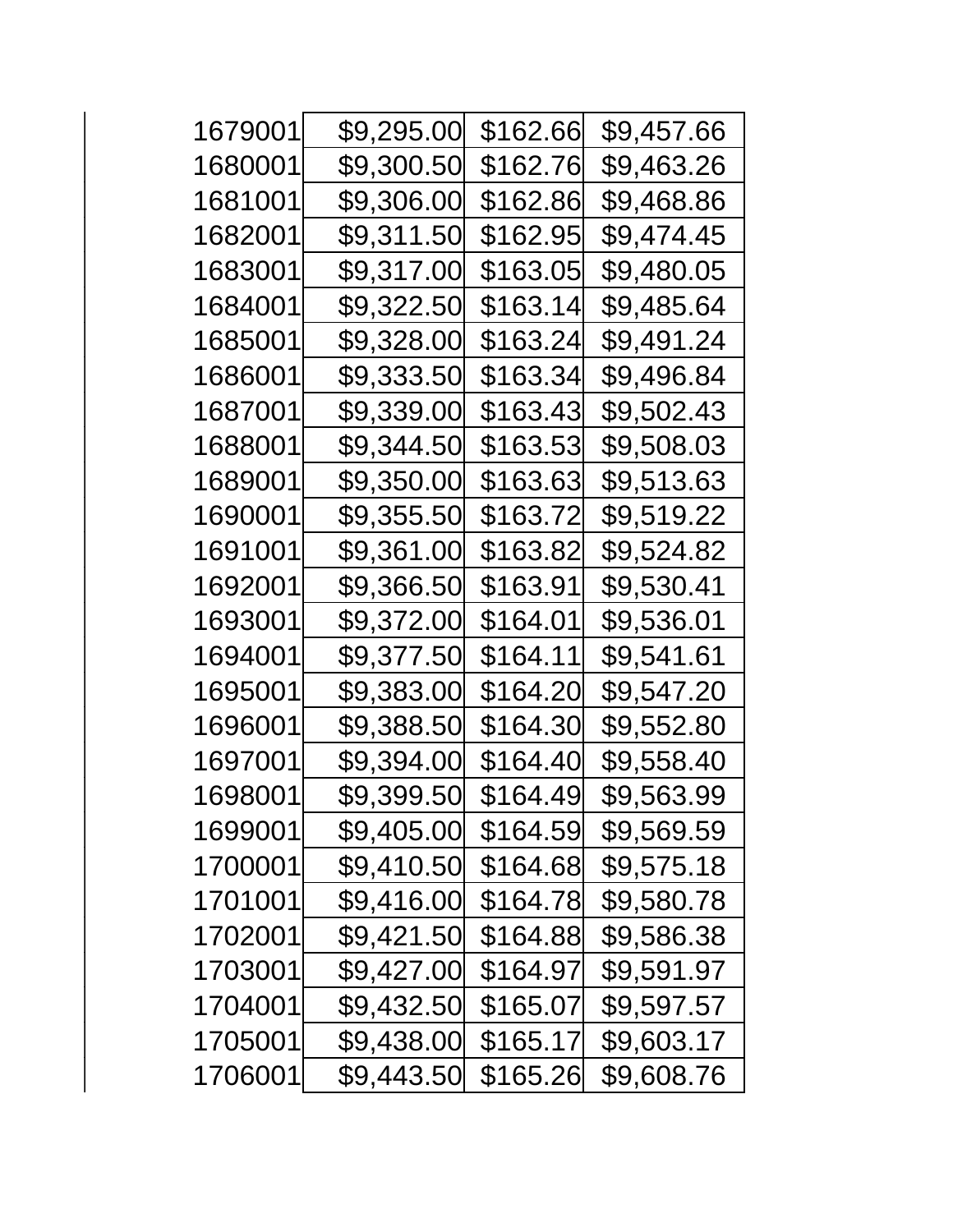| 1707001 | \$9,449.00 | \$165.36 | \$9,614.36 |
|---------|------------|----------|------------|
| 1708001 | \$9,454.50 | \$165.45 | \$9,619.95 |
| 1709001 | \$9,460.00 | \$165.55 | \$9,625.55 |
| 1710001 | \$9,465.50 | \$165.65 | \$9,631.15 |
| 1711001 | \$9,471.00 | \$165.74 | \$9,636.74 |
| 1712001 | \$9,476.50 | \$165.84 | \$9,642.34 |
| 1713001 | \$9,482.00 | \$165.94 | \$9,647.94 |
| 1714001 | \$9,487.50 | \$166.03 | \$9,653.53 |
| 1715001 | \$9,493.00 | \$166.13 | \$9,659.13 |
| 1716001 | \$9,498.50 | \$166.22 | \$9,664.72 |
| 1717001 | \$9,504.00 | \$166.32 | \$9,670.32 |
| 1718001 | \$9,509.50 | \$166.42 | \$9,675.92 |
| 1719001 | \$9,515.00 | \$166.51 | \$9,681.51 |
| 1720001 | \$9,520.50 | \$166.61 | \$9,687.11 |
| 1721001 | \$9,526.00 | \$166.71 | \$9,692.71 |
| 1722001 | \$9,531.50 | \$166.80 | \$9,698.30 |
| 1723001 | \$9,537.00 | \$166.90 | \$9,703.90 |
| 1724001 | \$9,542.50 | \$166.99 | \$9,709.49 |
| 1725001 | \$9,548.00 | \$167.09 | \$9,715.09 |
| 1726001 | \$9,553.50 | \$167.19 | \$9,720.69 |
| 1727001 | \$9,559.00 | \$167.28 | \$9,726.28 |
| 1728001 | \$9,564.50 | \$167.38 | \$9,731.88 |
| 1729001 | \$9,570.00 | \$167.48 | \$9,737.48 |
| 1730001 | \$9,575.50 | \$167.57 | \$9,743.07 |
| 1731001 | \$9,581.00 | \$167.67 | \$9,748.67 |
| 1732001 | \$9,586.50 | \$167.76 | \$9,754.26 |
| 1733001 | \$9,592.00 | \$167.86 | \$9,759.86 |
| 1734001 | \$9,597.50 | \$167.96 | \$9,765.46 |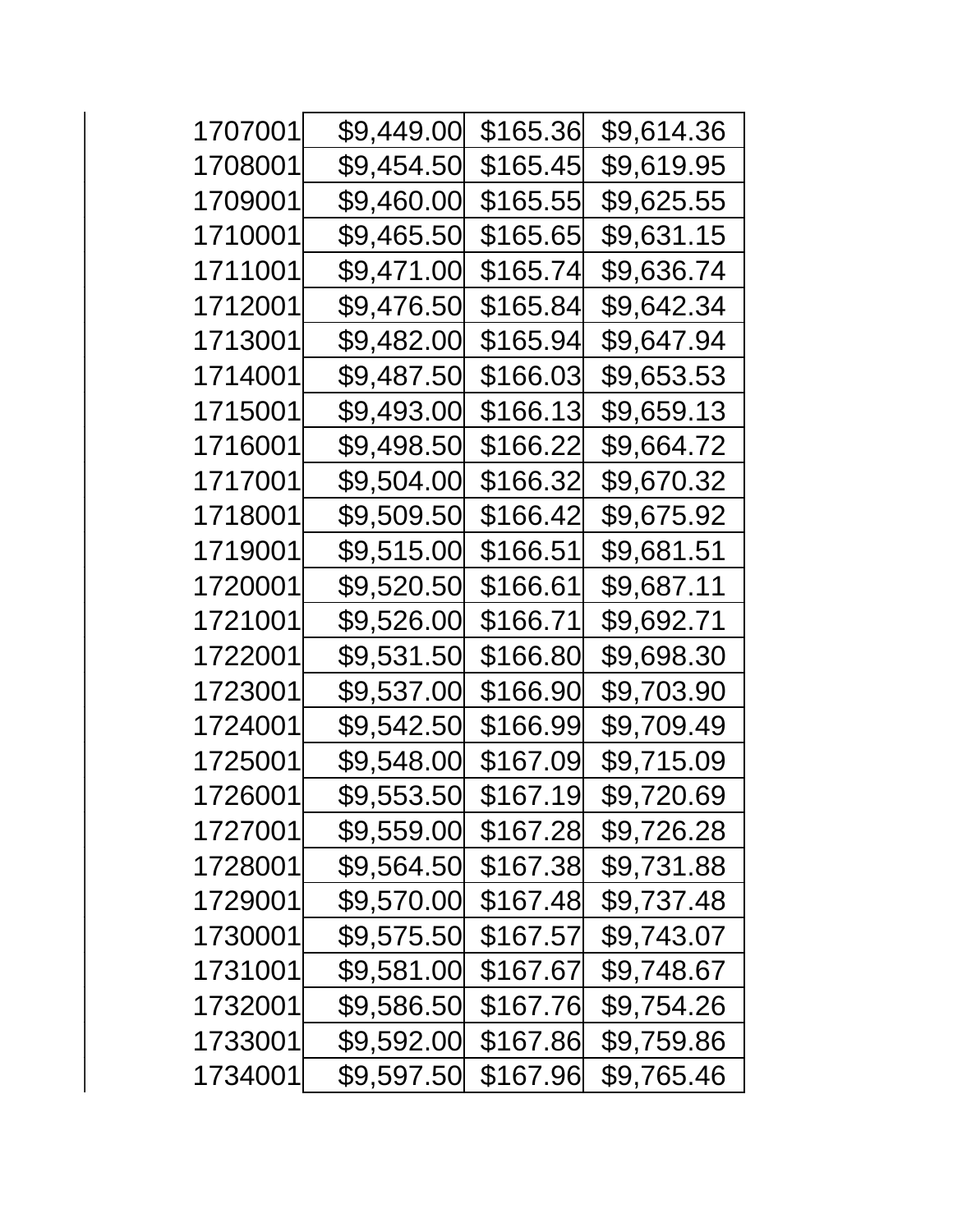| 1735001 | \$9,603.00 | \$168.05 | \$9,771.05 |
|---------|------------|----------|------------|
| 1736001 | \$9,608.50 | \$168.15 | \$9,776.65 |
| 1737001 | \$9,614.00 | \$168.25 | \$9,782.25 |
| 1738001 | \$9,619.50 | \$168.34 | \$9,787.84 |
| 1739001 | \$9,625.00 | \$168.44 | \$9,793.44 |
| 1740001 | \$9,630.50 | \$168.53 | \$9,799.03 |
| 1741001 | \$9,636.00 | \$168.63 | \$9,804.63 |
| 1742001 | \$9,641.50 | \$168.73 | \$9,810.23 |
| 1743001 | \$9,647.00 | \$168.82 | \$9,815.82 |
| 1744001 | \$9,652.50 | \$168.92 | \$9,821.42 |
| 1745001 | \$9,658.00 | \$169.02 | \$9,827.02 |
| 1746001 | \$9,663.50 | \$169.11 | \$9,832.61 |
| 1747001 | \$9,669.00 | \$169.21 | \$9,838.21 |
| 1748001 | \$9,674.50 | \$169.30 | \$9,843.80 |
| 1749001 | \$9,680.00 | \$169.40 | \$9,849.40 |
| 1750001 | \$9,685.50 | \$169.50 | \$9,855.00 |
| 1751001 | \$9,691.00 | \$169.59 | \$9,860.59 |
| 1752001 | \$9,696.50 | \$169.69 | \$9,866.19 |
| 1753001 | \$9,702.00 | \$169.79 | \$9,871.79 |
| 1754001 | \$9,707.50 | \$169.88 | \$9,877.38 |
| 1755001 | \$9,713.00 | \$169.98 | \$9,882.98 |
| 1756001 | \$9,718.50 | \$170.07 | \$9,888.57 |
| 1757001 | \$9,724.00 | \$170.17 | \$9,894.17 |
| 1758001 | \$9,729.50 | \$170.27 | \$9,899.77 |
| 1759001 | \$9,735.00 | \$170.36 | \$9,905.36 |
| 1760001 | \$9,740.50 | \$170.46 | \$9,910.96 |
| 1761001 | \$9,746.00 | \$170.56 | \$9,916.56 |
| 1762001 | \$9,751.50 | \$170.65 | \$9,922.15 |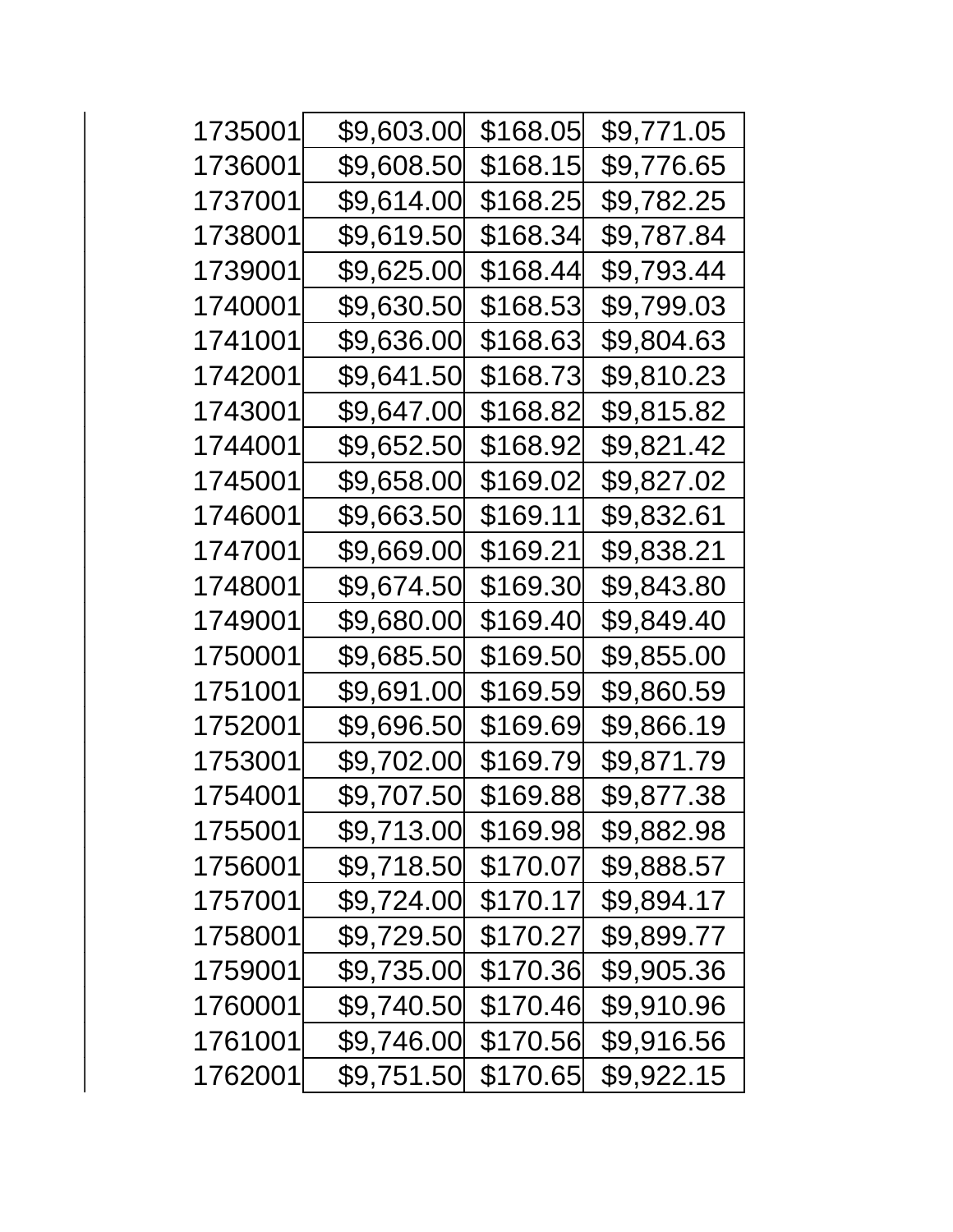| 1763001 | \$9,757.00 | \$170.75 | \$9,927.75  |
|---------|------------|----------|-------------|
| 1764001 | \$9,762.50 | \$170.84 | \$9,933.34  |
| 1765001 | \$9,768.00 | \$170.94 | \$9,938.94  |
| 1766001 | \$9,773.50 | \$171.04 | \$9,944.54  |
| 1767001 | \$9,779.00 | \$171.13 | \$9,950.13  |
| 1768001 | \$9,784.50 | \$171.23 | \$9,955.73  |
| 1769001 | \$9,790.00 | \$171.33 | \$9,961.33  |
| 1770001 | \$9,795.50 | \$171.42 | \$9,966.92  |
| 1771001 | \$9,801.00 | \$171.52 | \$9,972.52  |
| 1772001 | \$9,806.50 | \$171.61 | \$9,978.11  |
| 1773001 | \$9,812.00 | \$171.71 | \$9,983.71  |
| 1774001 | \$9,817.50 | \$171.81 | \$9,989.31  |
| 1775001 | \$9,823.00 | \$171.90 | \$9,994.90  |
| 1776001 | \$9,828.50 | \$172.00 | \$10,000.50 |
| 1777001 | \$9,834.00 | \$172.10 | \$10,006.10 |
| 1778001 | \$9,839.50 | \$172.19 | \$10,011.69 |
| 1779001 | \$9,845.00 | \$172.29 | \$10,017.29 |
| 1780001 | \$9,850.50 | \$172.38 | \$10,022.88 |
| 1781001 | \$9,856.00 | \$172.48 | \$10,028.48 |
| 1782001 | \$9,861.50 | \$172.58 | \$10,034.08 |
| 1783001 | \$9,867.00 | \$172.67 | \$10,039.67 |
| 1784001 | \$9,872.50 | \$172.77 | \$10,045.27 |
| 1785001 | \$9,878.00 | \$172.87 | \$10,050.87 |
| 1786001 | \$9,883.50 | \$172.96 | \$10,056.46 |
| 1787001 | \$9,889.00 | \$173.06 | \$10,062.06 |
| 1788001 | \$9,894.50 | \$173.15 | \$10,067.65 |
| 1789001 | \$9,900.00 | \$173.25 | \$10,073.25 |
| 1790001 | \$9,905.50 | \$173.35 | \$10,078.85 |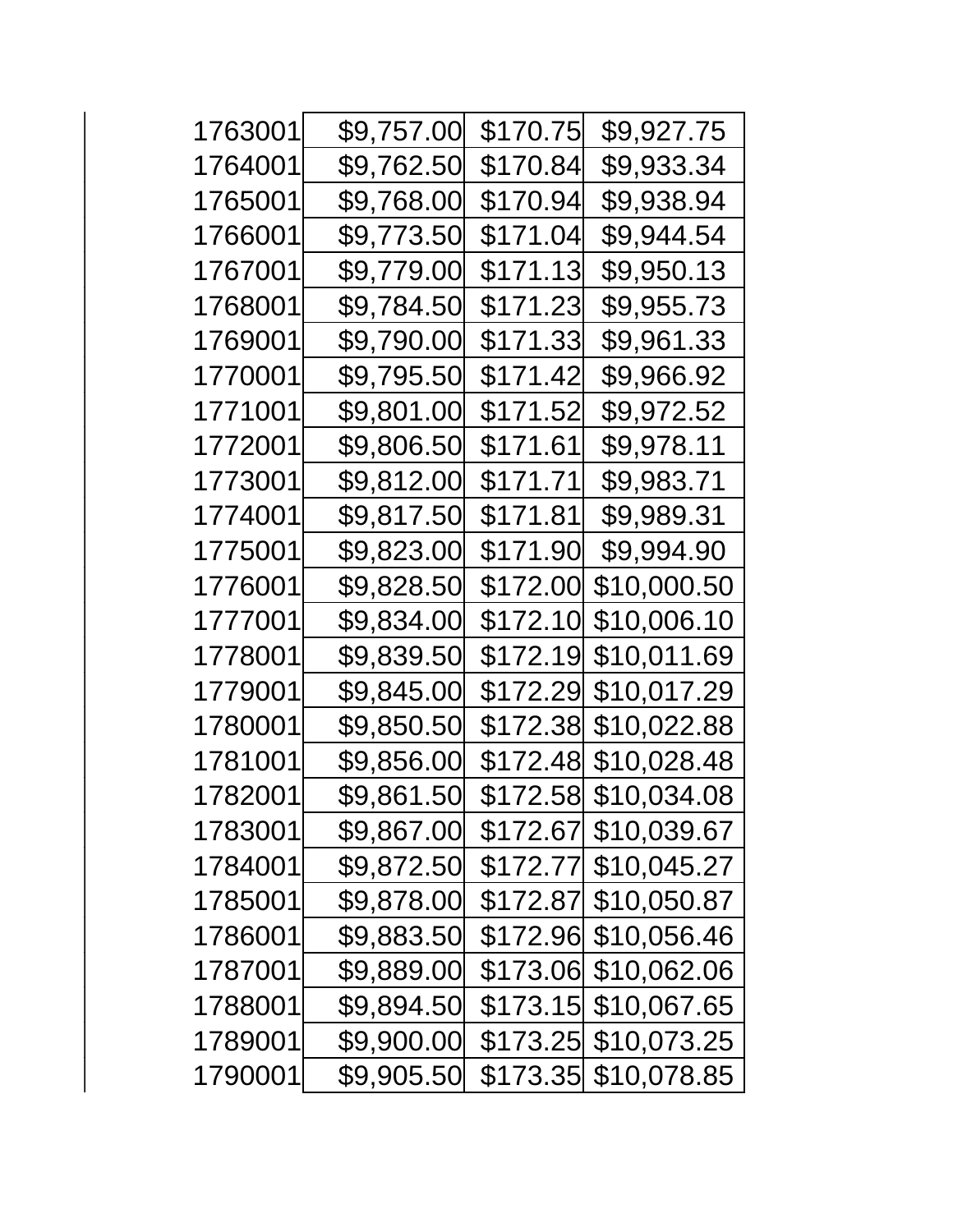| 1791001 | \$9,911.00  |          |                       |
|---------|-------------|----------|-----------------------|
| 1792001 | \$9,916.50  |          | \$173.54 \$10,090.04  |
| 1793001 | \$9,922.00  | \$173.64 | \$10,095.64           |
| 1794001 | \$9,927.50  | \$173.73 | \$10,101.23           |
| 1795001 | \$9,933.00  | \$173.83 | \$10,106.83           |
| 1796001 | \$9,938.50  | \$173.92 | \$10,112.42           |
| 1797001 | \$9,944.00  | \$174.02 | \$10,118.02           |
| 1798001 | \$9,949.50  | \$174.12 | \$10,123.62           |
| 1799001 | \$9,955.00  | \$174.21 | \$10,129.21           |
| 1800001 | \$9,960.50  | \$174.31 | \$10,134.81           |
| 1801001 | \$9,966.00  | \$174.41 | \$10,140.41           |
| 1802001 | \$9,971.50  | \$174.50 | \$10,146.00           |
| 1803001 | \$9,977.00  | \$174.60 | \$10,151.60           |
| 1804001 | \$9,982.50  | \$174.69 | \$10,157.19           |
| 1805001 | \$9,988.00  | \$174.79 | \$10,162.79           |
| 1806001 | \$9,993.50  | \$174.89 | \$10,168.39           |
| 1807001 | \$9,999.00  |          | \$174.98 \$10,173.98  |
| 1808001 | \$10,004.50 |          | \$175.08  \$10,179.58 |
| 1809001 | \$10,010.00 |          |                       |
| 1810001 | \$10,015.50 |          | \$175.27 \$10,190.77  |
| 1811001 | \$10,021.00 |          | \$175.37 \$10,196.37  |
| 1812001 | \$10,026.50 |          | \$175.46 \$10,201.96  |
| 1813001 | \$10,032.00 |          | \$175.56 \$10,207.56  |
| 1814001 | \$10,037.50 |          | \$175.66 \$10,213.16  |
| 1815001 | \$10,043.00 |          |                       |
| 1816001 | \$10,048.50 |          |                       |
| 1817001 | \$10,054.00 |          |                       |
| 1818001 | \$10,059.50 |          | \$176.04 \$10,235.54  |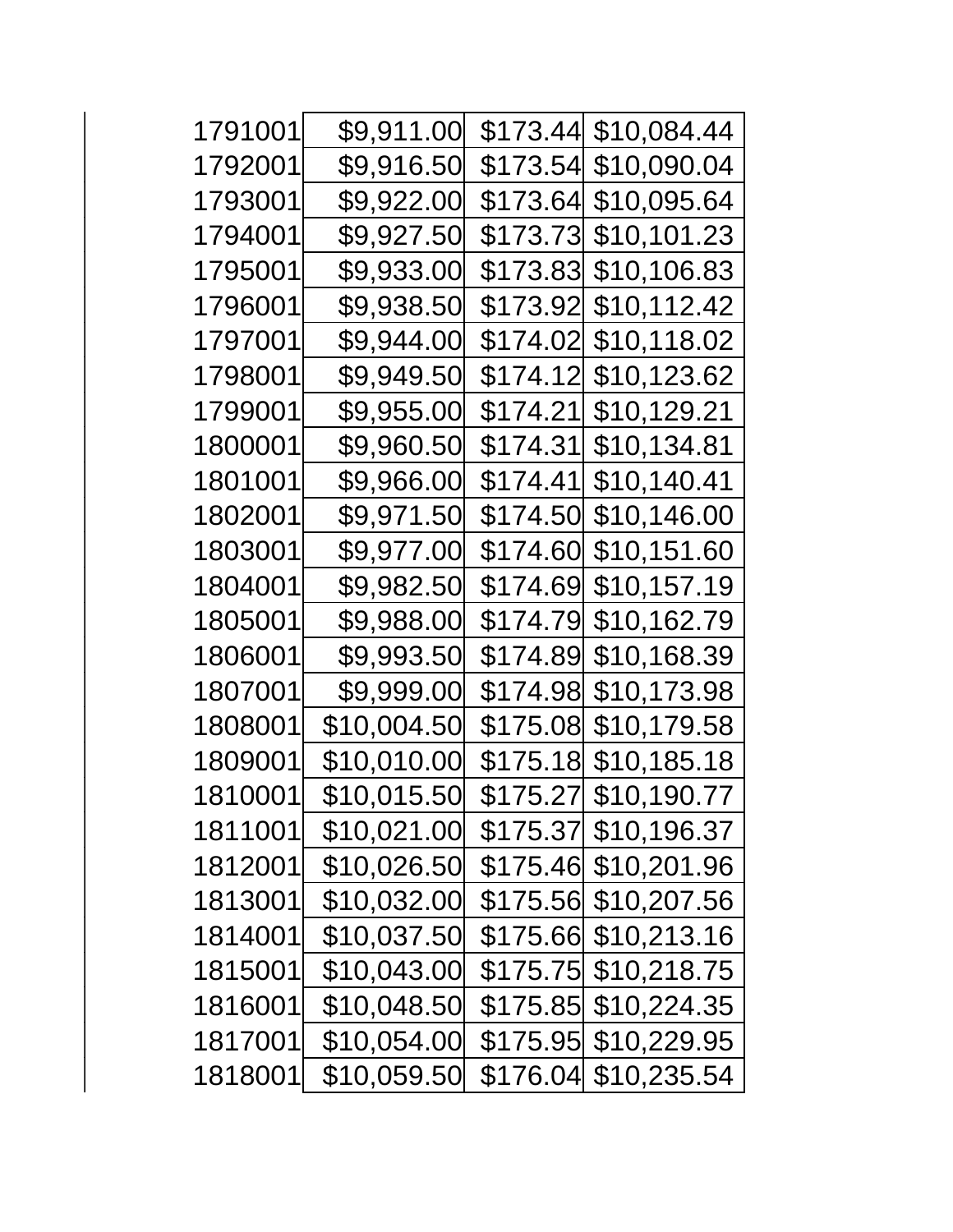| 1819001 | \$10,065.00 |           |                       |
|---------|-------------|-----------|-----------------------|
| 1820001 | \$10,070.50 |           | \$176.23  \$10,246.73 |
| 1821001 | \$10,076.00 | \$176.33  | \$10,252.33           |
| 1822001 | \$10,081.50 | \$176.43  | \$10,257.93           |
| 1823001 | \$10,087.00 | \$176.52  | \$10,263.52           |
| 1824001 | \$10,092.50 | \$176.62  | \$10,269.12           |
| 1825001 | \$10,098.00 | \$176.72  | \$10,274.72           |
| 1826001 | \$10,103.50 | \$176.81∣ | <u>\$10,280.31</u>    |
| 1827001 | \$10,109.00 | \$176.91  | \$10,285.91           |
| 1828001 | \$10,114.50 | \$177.00  | \$10,291.50           |
| 1829001 | \$10,120.00 | \$177.10  | \$10,297.10           |
| 1830001 | \$10,125.50 | \$177.20  | \$10,302.70           |
| 1831001 | \$10,131.00 | \$177.29  | \$10,308.29           |
| 1832001 | \$10,136.50 | \$177.39  | \$10,313.89           |
| 1833001 | \$10,142.00 | \$177.49  | \$10,319.49           |
| 1834001 | \$10,147.50 | \$177.58  | \$10,325.08           |
| 1835001 | \$10,153.00 |           | \$177.68  \$10,330.68 |
| 1836001 | \$10,158.50 | \$177.77  | \$10,336.27           |
| 1837001 | \$10,164.00 |           | \$177.87  \$10,341.87 |
| 1838001 | \$10,169.50 |           |                       |
| 1839001 | \$10,175.00 |           | \$178.06 \$10,353.06  |
| 1840001 | \$10,180.50 | \$178.16  | \$10,358.66           |
| 1841001 | \$10,186.00 |           |                       |
| 1842001 | \$10,191.50 |           |                       |
| 1843001 | \$10,197.00 |           |                       |
| 1844001 | \$10,202.50 | \$178.54  | \$10,381.04           |
| 1845001 | \$10,208.00 |           | \$178.64 \$10,386.64  |
| 1846001 | \$10,213.50 |           |                       |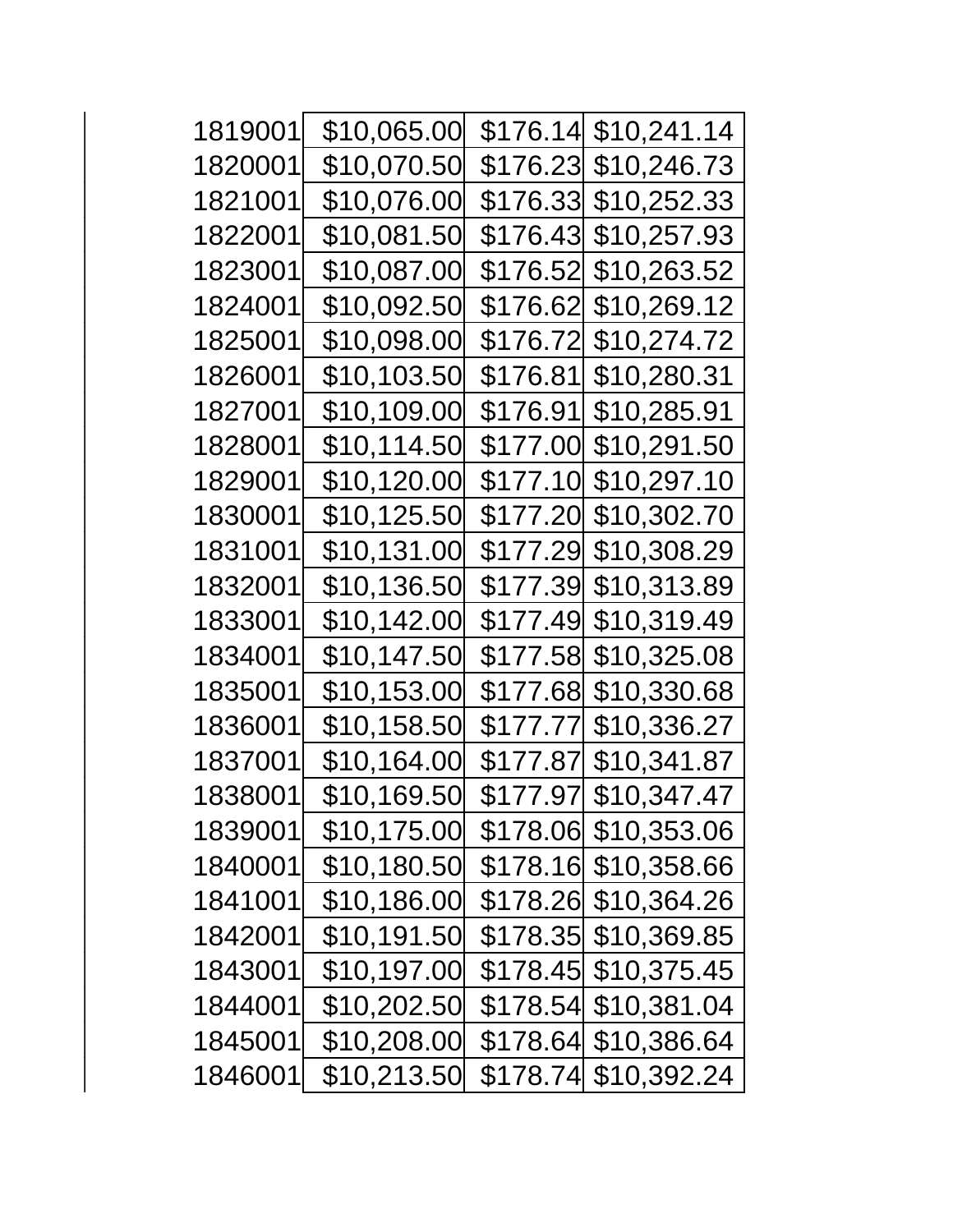| 1847001 | \$10,219.00         | \$178.83        | \$10,397.83 |
|---------|---------------------|-----------------|-------------|
| 1848001 | \$10,224.50         | \$178.93        | \$10,403.43 |
| 1849001 | \$10,230.00         | \$179.03        | \$10,409.03 |
| 1850001 | \$10,235.50         | \$179.12        | \$10,414.62 |
| 1851001 | \$10,241.00         | \$179.22        | \$10,420.22 |
| 1852001 | \$10,246.50         | \$179.31        | \$10,425.81 |
| 1853001 | \$10,252.00         | <u>\$179.41</u> | \$10,431.41 |
| 1854001 | \$10,25 <u>7.50</u> | \$179.51        | \$10,437.01 |
| 1855001 | \$10,263.00         | \$179.60        | \$10,442.60 |
| 1856001 | \$10,268.50         | <u>\$179.70</u> | \$10,448.20 |
| 1857001 | \$10,274.00         | <u>\$179.80</u> | \$10,453.80 |
| 1858001 | \$10,279.50         | \$179.89        | \$10,459.39 |
| 1859001 | \$10,285.00         | \$179.99        | \$10,464.99 |
| 1860001 | \$10,290.50         | \$180.08        | \$10,470.58 |
| 1861001 | \$10,296.00         | \$180.18        | \$10,476.18 |
| 1862001 | \$10,301.50         | \$180.28        | \$10,481.78 |
| 1863001 | \$10,307.00         | \$180.37        | \$10,487.37 |
| 1864001 | \$10,312.50         | \$180.47        | \$10,492.97 |
| 1865001 | \$10,318.00         | \$180.57        | \$10,498.56 |
| 1866001 | \$10,323.50         | \$180.66        | \$10,504.16 |
| 1867001 | \$10,329.00         | \$180.76        | \$10,509.76 |
| 1868001 | \$10,334.50         | \$180.85        | \$10,515.35 |
| 1869001 | \$10,340.00         | \$180.95        | \$10,520.95 |
| 1870001 | \$10,345.50         | \$181.05        | \$10,526.55 |
| 1871001 | \$10,351.00         | \$181.14        | \$10,532.14 |
| 1872001 | \$10,356.50         | \$181.24        | \$10,537.74 |
| 1873001 | \$10,362.00         | \$181.34        | \$10,543.34 |
| 1874001 | \$10,367.50         | \$181.43        | \$10,548.93 |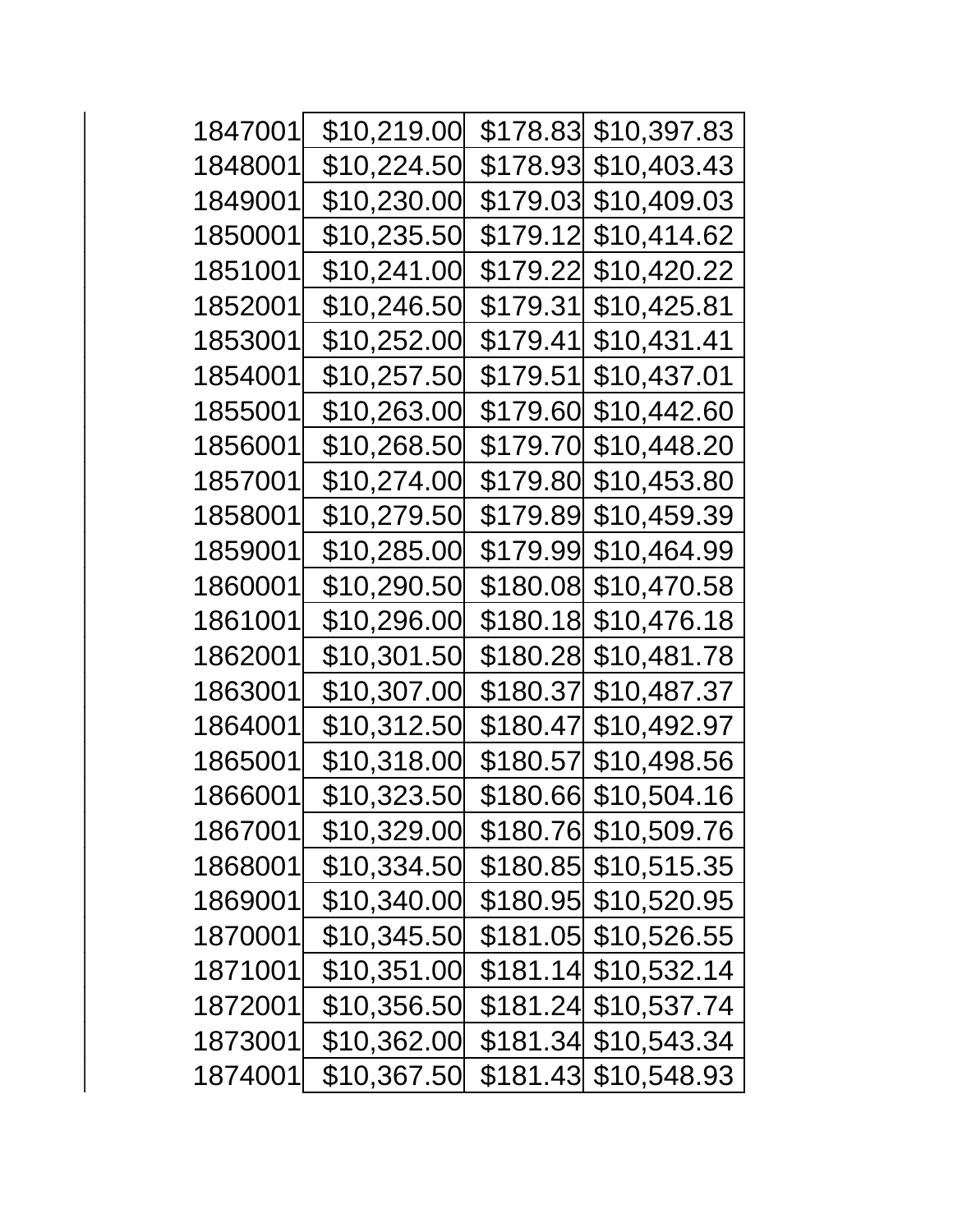| 1875001 | \$10,373.00         | \$181.53 | \$10,554.53 |
|---------|---------------------|----------|-------------|
| 1876001 | \$10,378.50         | \$181.62 | \$10,560.12 |
| 1877001 | \$10,384.00         | \$181.72 | \$10,565.72 |
| 1878001 | \$10,389.50         | \$181.82 | \$10,571.32 |
| 1879001 | \$10,395.00         | \$181.91 | \$10,576.91 |
| 1880001 | \$10,400.50         | \$182.01 | \$10,582.51 |
| 1881001 | \$10,406.00         | \$182.11 | \$10,588.11 |
| 1882001 | \$10,411.50         | \$182.20 | \$10,593.70 |
| 1883001 | \$10,417.00         | \$182.30 | \$10,599.30 |
| 1884001 | \$10,422.50         | \$182.39 | \$10,604.89 |
| 1885001 | \$10,428.00         | \$182.49 | \$10,610.49 |
| 1886001 | \$10,433.50         | \$182.59 | \$10,616.09 |
| 1887001 | \$10,439.00         | \$182.68 | \$10,621.68 |
| 1888001 | \$10,444.50         | \$182.78 | \$10,627.28 |
| 1889001 | \$10,450.00         | \$182.88 | \$10,632.88 |
| 1890001 | \$10,455 <u>.50</u> | \$182.97 | \$10,638.47 |
| 1891001 | \$10,461.00         | \$183.07 | \$10,644.07 |
| 1892001 | \$10,466.50         | \$183.16 | \$10,649.66 |
| 1893001 | \$10,472.00         | \$183.26 | \$10,655.26 |
| 1894001 | \$10,477.50         | \$183.36 | \$10,660.86 |
| 1895001 | \$10,483.00         | \$183.45 | \$10,666.45 |
| 1896001 | \$10,488.50         | \$183.55 | \$10,672.05 |
| 1897001 | \$10,494.00         | \$183.65 | \$10,677.65 |
| 1898001 | \$10,499.50         | \$183.74 | \$10,683.24 |
| 1899001 | \$10,505.00         | \$183.84 | \$10,688.84 |
| 1900001 | \$10,510.50         | \$183.93 | \$10,694.43 |
| 1901001 | \$10,516.00         | \$184.03 | \$10,700.03 |
| 1902001 | \$10,521.50         | \$184.13 | \$10,705.63 |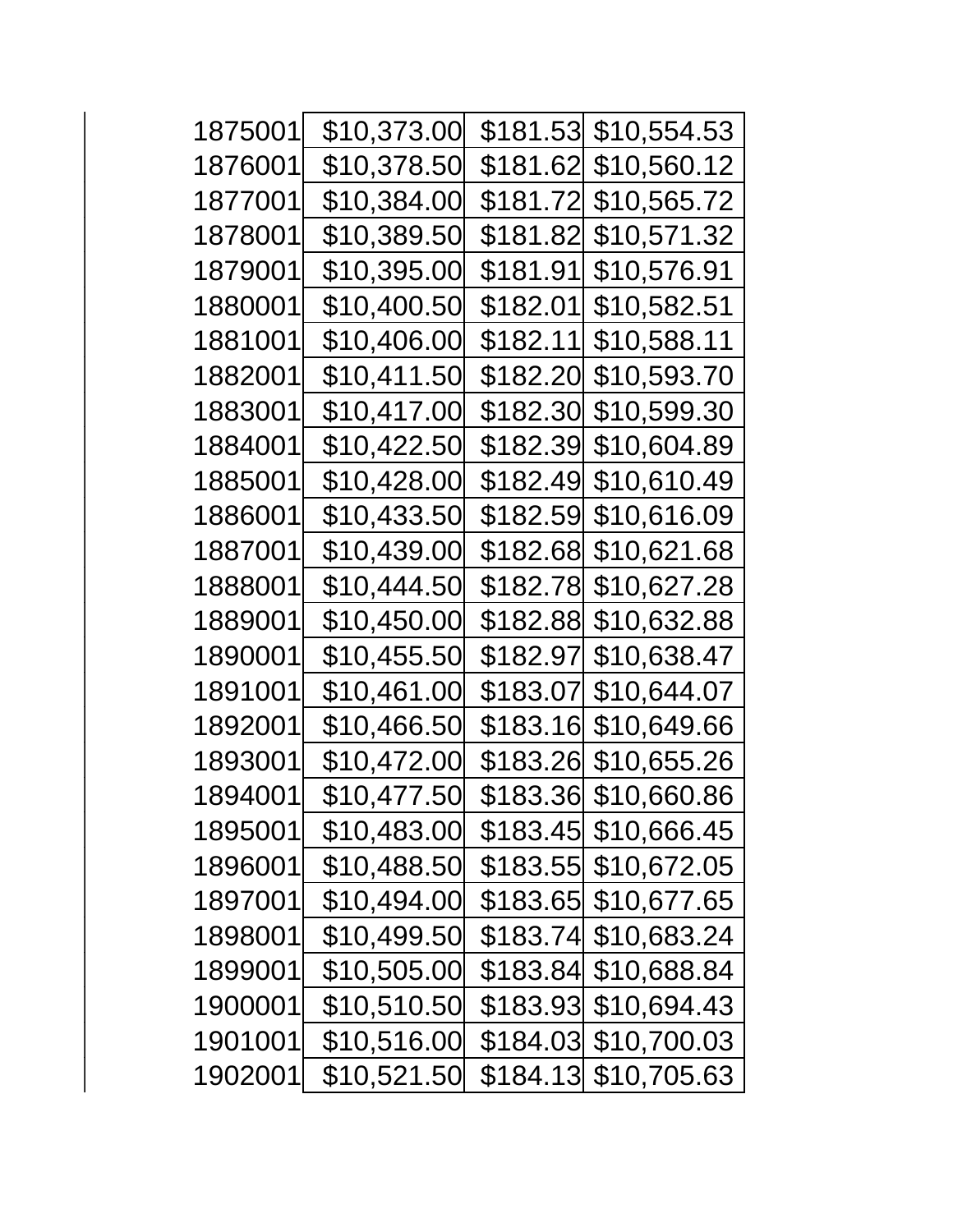| 1903001 | \$10,527.00 | \$184.22 | \$10,711.22 |
|---------|-------------|----------|-------------|
| 1904001 | \$10,532.50 | \$184.32 | \$10,716.82 |
| 1905001 | \$10,538.00 | \$184.42 | \$10,722.42 |
| 1906001 | \$10,543.50 | \$184.51 | \$10,728.01 |
| 1907001 | \$10,549.00 | \$184.61 | \$10,733.61 |
| 1908001 | \$10,554.50 | \$184.70 | \$10,739.20 |
| 1909001 | \$10,560.00 | \$184.80 | \$10,744.80 |
| 1910001 | \$10,565.50 | \$184.90 | \$10,750.40 |
| 1911001 | \$10,571.00 | \$184.99 | \$10,755.99 |
| 1912001 | \$10,576.50 | \$185.09 | \$10,761.59 |
| 1913001 | \$10,582.00 | \$185.19 | \$10,767.19 |
| 1914001 | \$10,587.50 | \$185.28 | \$10,772.78 |
| 1915001 | \$10,593.00 | \$185.38 | \$10,778.38 |
| 1916001 | \$10,598.50 | \$185.47 | \$10,783.97 |
| 1917001 | \$10,604.00 | \$185.57 | \$10,789.57 |
| 1918001 | \$10,609.50 | \$185.67 | \$10,795.17 |
| 1919001 | \$10,615.00 | \$185.76 | \$10,800.76 |
| 1920001 | \$10,620.50 | \$185.86 | \$10,806.36 |
| 1921001 | \$10,626.00 | \$185.96 | \$10,811.96 |
| 1922001 | \$10,631.50 | \$186.05 | \$10,817.55 |
| 1923001 | \$10,637.00 | \$186.15 | \$10,823.15 |
| 1924001 | \$10,642.50 | \$186.24 | \$10,828.74 |
| 1925001 | \$10,648.00 | \$186.34 | \$10,834.34 |
| 1926001 | \$10,653.50 | \$186.44 | \$10,839.94 |
| 1927001 | \$10,659.00 | \$186.53 | \$10,845.53 |
| 1928001 | \$10,664.50 | \$186.63 | \$10,851.13 |
| 1929001 | \$10,670.00 | \$186.73 | \$10,856.73 |
| 1930001 | \$10,675.50 | \$186.82 | \$10,862.32 |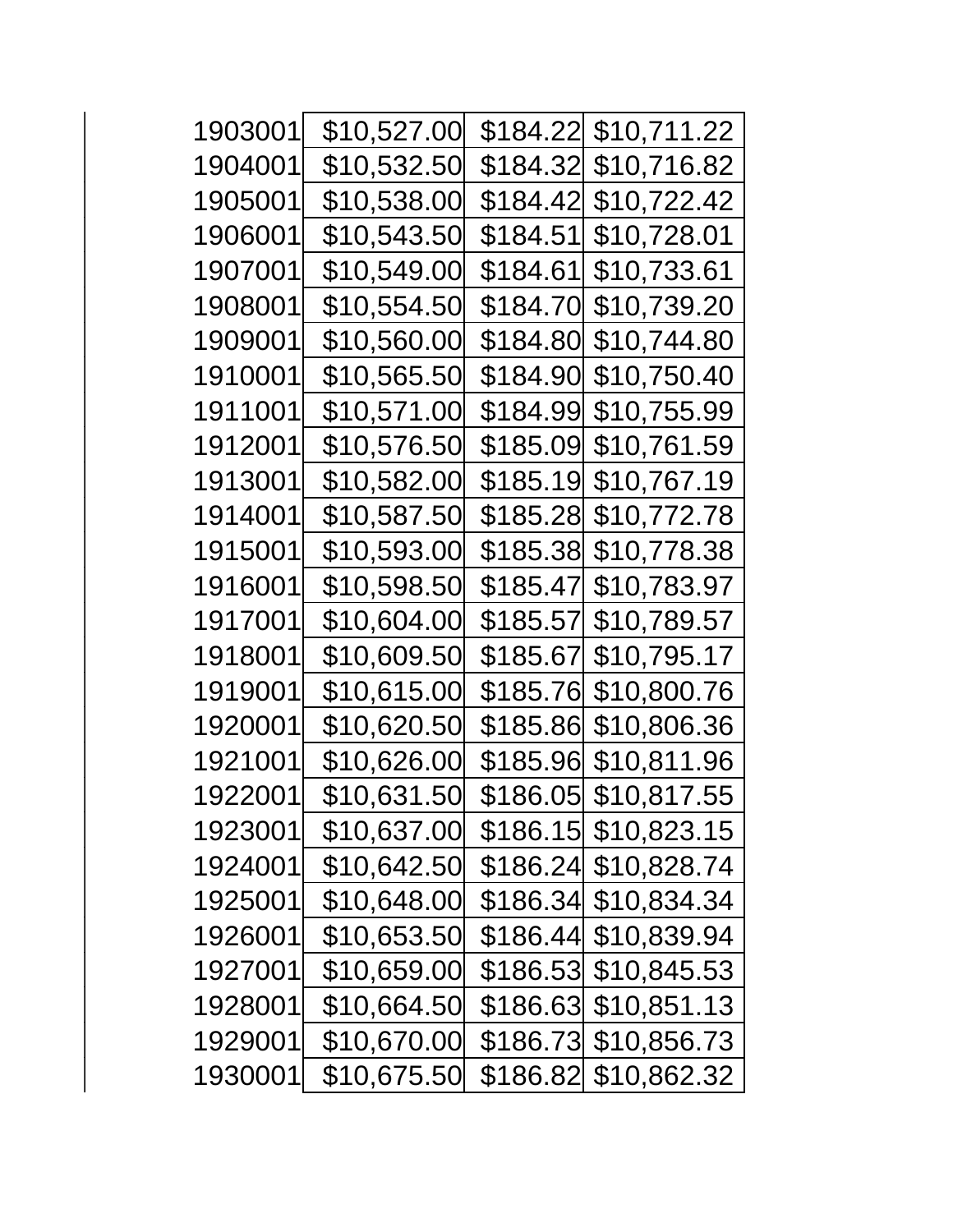| 1931001 | \$10,681.00 | \$186.92 | \$10,867.92           |
|---------|-------------|----------|-----------------------|
| 1932001 | \$10,686.50 | \$187.01 | <u>\$10,873.51</u>    |
| 1933001 | \$10,692.00 | \$187.11 | \$10,879.11           |
| 1934001 | \$10,697.50 | \$187.21 | \$10,884.71           |
| 1935001 | \$10,703.00 | \$187.30 | \$10,890.30           |
| 1936001 | \$10,708.50 | \$187.40 | \$10,895.90           |
| 1937001 | \$10,714.00 | \$187.50 | \$10,901.50           |
| 1938001 | \$10,719.50 | \$187.59 | \$10,907.09           |
| 1939001 | \$10,725.00 | \$187.69 | \$10,912.69           |
| 1940001 | \$10,730.50 | \$187.78 | \$10,918.28           |
| 1941001 | \$10,736.00 | \$187.88 | \$10,923.88           |
| 1942001 | \$10,741.50 | \$187.98 | \$10,929.48           |
| 1943001 | \$10,747.00 | \$188.07 | \$10,935.07           |
| 1944001 | \$10,752.50 | \$188.17 | \$10,940.67           |
| 1945001 | \$10,758.00 | \$188.27 | \$10,946.27           |
| 1946001 | \$10,763.50 | \$188.36 | \$10,951.86           |
| 1947001 | \$10,769.00 | \$188.46 | \$10,957.46           |
| 1948001 | \$10,774.50 | \$188.55 | \$10,963.05           |
| 1949001 | \$10,780.00 | \$188.65 | \$10,968.65           |
| 1950001 | \$10,785.50 |          | \$188.75  \$10,974.25 |
| 1951001 | \$10,791.00 |          | \$188.84 \$10,979.84  |
| 1952001 | \$10,796.50 | \$188.94 | \$10,985.44           |
| 1953001 | \$10,802.00 |          | \$189.04 \$10,991.04  |
| 1954001 | \$10,807.50 |          | \$189.13 \$10,996.63  |
| 1955001 | \$10,813.00 |          | \$189.23 \$11,002.23  |
| 1956001 | \$10,818.50 | \$189.32 | \$11,007.82           |
| 1957001 | \$10,824.00 | \$189.42 | \$11,013.42           |
| 1958001 | \$10,829.50 |          | \$189.52 \$11,019.02  |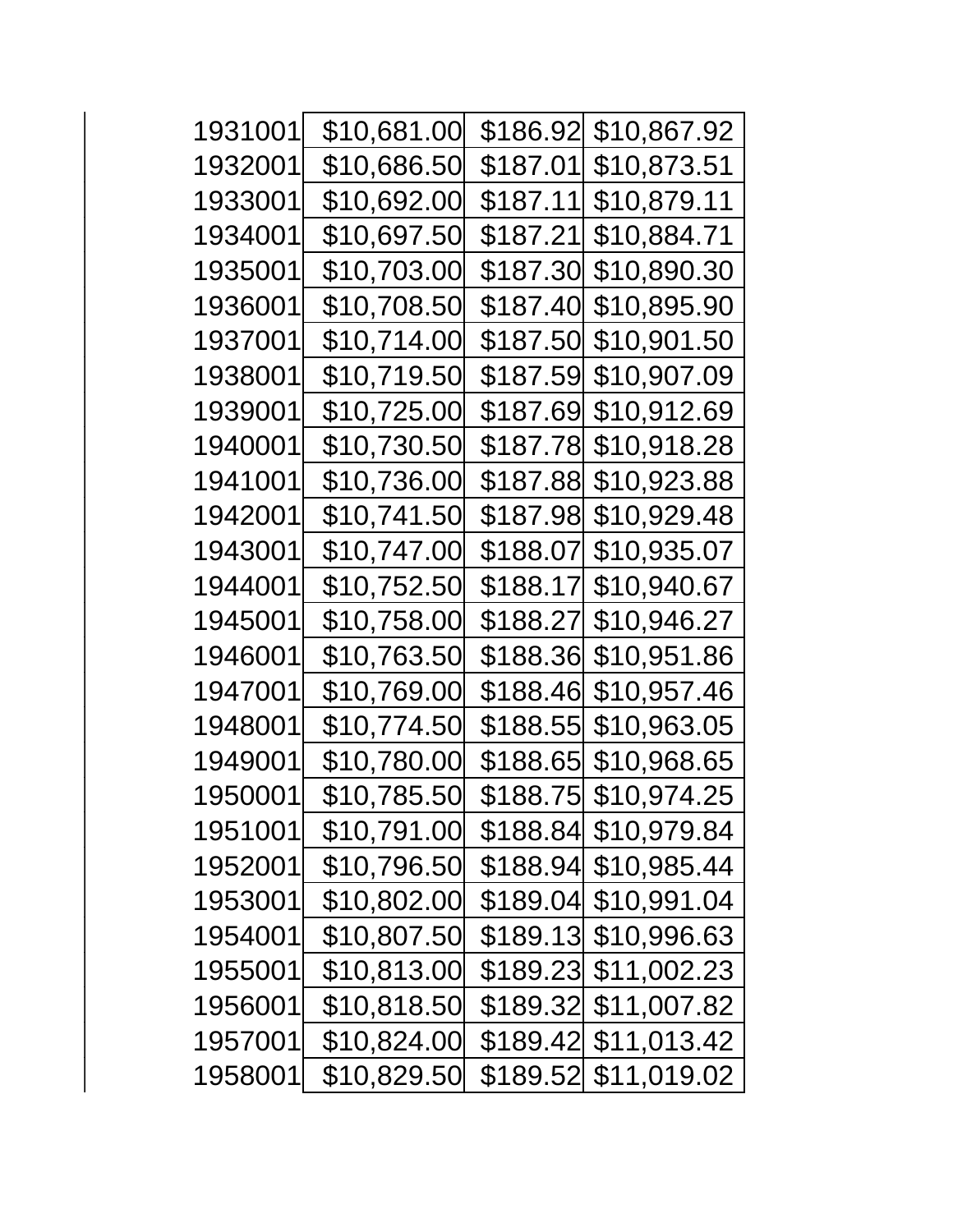| 1959001 | \$10,835.00         | \$189.61  | \$11,024.61           |
|---------|---------------------|-----------|-----------------------|
| 1960001 | \$10,840.50         | \$189.71  | \$11,030.21           |
| 1961001 | \$10,846.00         | \$189.81  | \$11,035.81           |
| 1962001 | \$10,851.50         | \$189.90  | \$11,041.40           |
| 1963001 | \$10,857.00         | \$190.00  | \$11,047.00           |
| 1964001 | \$10,862.50         | \$190.09  | \$11,052.59           |
| 1965001 | \$10,868.00         | \$190.19∣ | \$11,058.19           |
| 1966001 | \$10,87 <u>3.50</u> | \$190.29  | \$11,063.79           |
| 1967001 | \$10,879.00         |           | \$190.38 \$11,069.38  |
| 1968001 | \$10,884.50         | \$190.48∣ | \$11,074.98           |
| 1969001 | \$10,890.00         | \$190.58  | \$11,080.57           |
| 1970001 | \$10,895.50         | \$190.67  | \$11,086.17           |
| 1971001 | \$10,901.00         | \$190.77  | \$11,091.77           |
| 1972001 | \$10,906.50         |           |                       |
| 1973001 | \$10,912.00         |           | \$190.96  \$11,102.96 |
| 1974001 | \$10,917.50         |           | \$191.06 \$11,108.56  |
| 1975001 | \$10,923.00         |           | \$191.15  \$11,114.15 |
| 1976001 | \$10,928.50         |           |                       |
| 1977001 | \$10,934.00         |           | \$191.35  \$11,125.35 |
| 1978001 | \$10,939.50         |           | \$191.44  \$11,130.94 |
| 1979001 | \$10,945.00         |           | \$191.54 \$11,136.54  |
| 1980001 | \$10,950.50         |           | \$191.63 \$11,142.13  |
| 1981001 | \$10,956.00         |           | \$191.73 \$11,147.73  |
| 1982001 | \$10,961.50         |           | \$191.83 \$11,153.33  |
| 1983001 | \$10,967.00         | \$191.92  | \$11,158.92           |
| 1984001 | \$10,972.50         |           | \$192.02 \$11,164.52  |
| 1985001 | \$10,978.00         |           | \$192.12 \$11,170.12  |
| 1986001 | \$10,983.50         |           | \$192.21 \$11,175.71  |